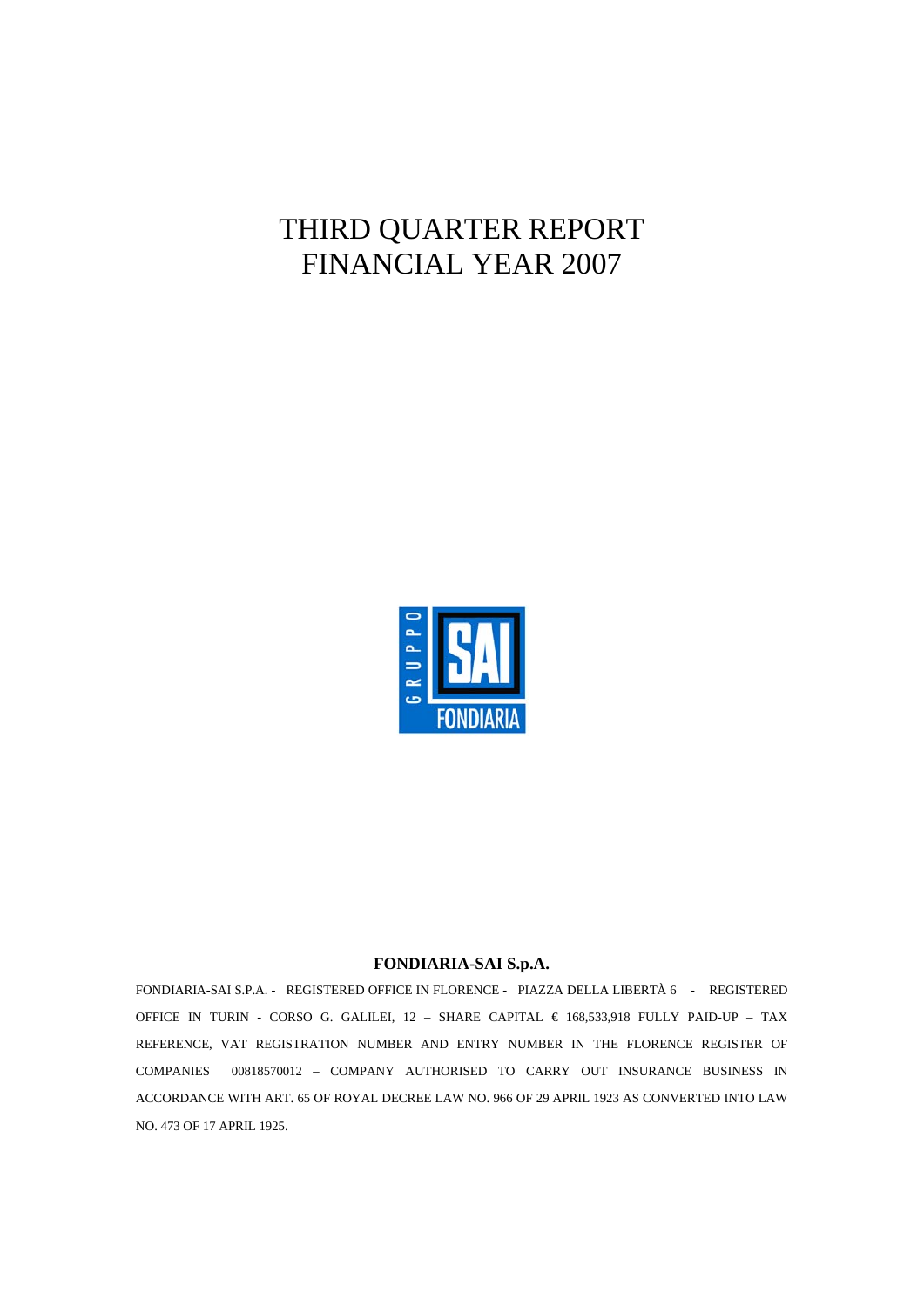# **STATUTORY AND MANAGEMENT BODIES OF FONDIARIA-SAI S.p.A.**

# **BOARD OF DIRECTORS**

Salvatore Ligresti *Honorary Chairman* 

Jonella Ligresti\* *Chairman*  Giulia Maria Ligresti\* *Vice Chairman*  Massimo Pini\* *Vice Chairman*  Antonio Talarico\* *Vice Chairman*  Fausto Marchionni\* *Managing Director – Chief Executive Officer*  Andrea Broggini Mariella Cerutti Marocco Maurizio Comoli Francesco Corsi Carlo d'Urso Vincenzo La Russa\* Gioacchino Paolo Ligresti\* Lia Lo Vecchio Enzo Mei Giuseppe Morbidelli Cosimo Rucellai Salvatore Spiniello Ezio Toselli Oscar Zannoni

Alberto Marras *Secretary to the Board and to the Executive Committee* 

# **BOARD OF AUDITORS**

Benito Giovanni Marino *Chairman*  Giancarlo Mantovani *Regular auditor*  Marco Spadacini *Regular auditor* 

Maria Luisa Mosconi *Alternate auditor*  Pierino Rosati *Alternate auditor*  Alessandro Malerba *Alternate auditor*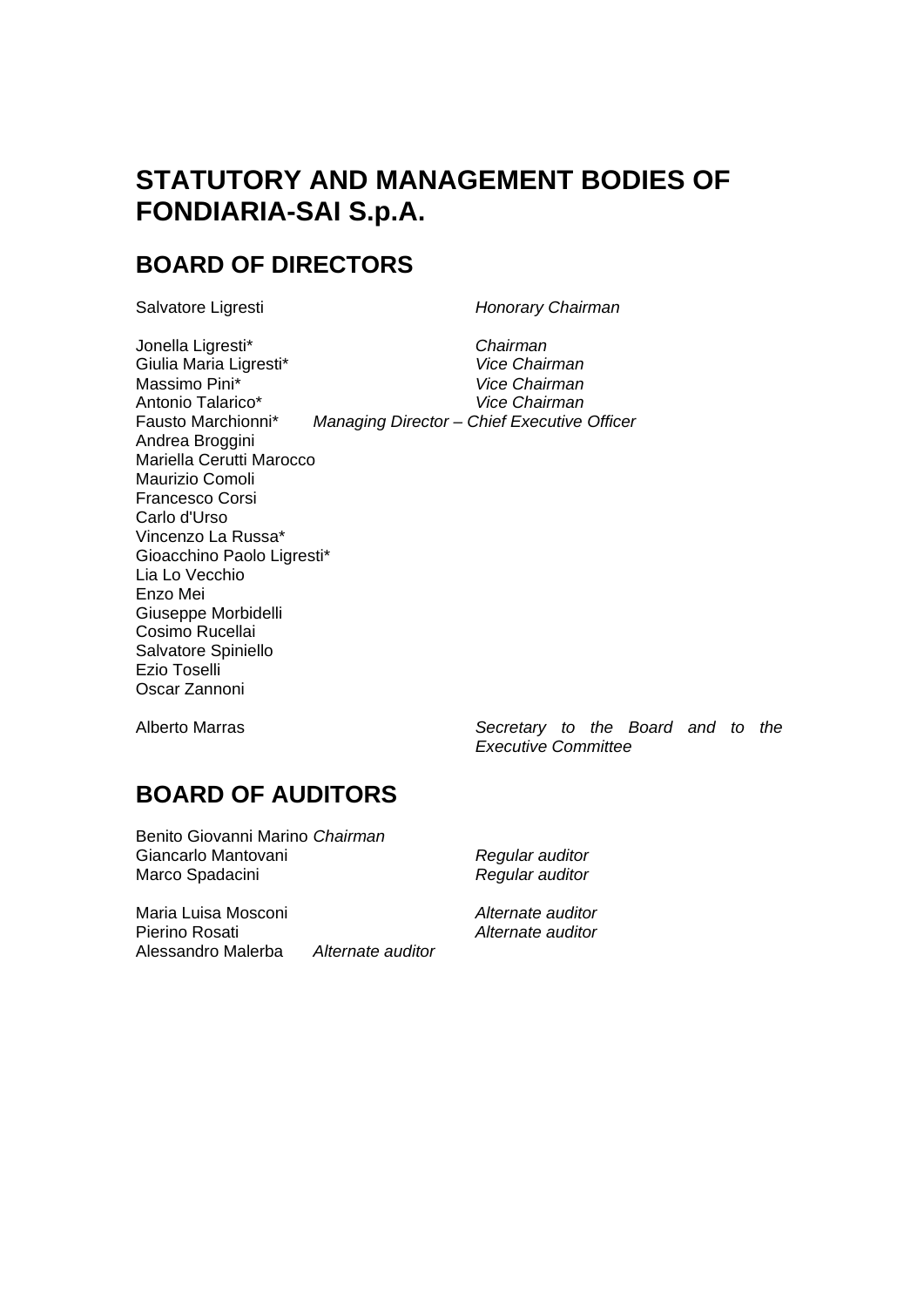### **INDEPENDENT AUDITORS**

DELOITTE & TOUCHE S.p.A.

# **COMMON REPRESENTATIVE OF SAVINGS SHAREHOLDERS**

Sandro Quagliotti

### **CHIEF EXECUTIVE OFFICER**

Fausto Marchionni

### **EXECUTIVE OFFICER** *assigned to drawing up the corporate accounting documents*

Pier Giorgio Bedogni

*\* Members of the Executive Committee* 

In addition to representing the company as stated in article 21 of the Company's by-laws, the Chairman, Mrs Jonella Ligresti, and the<br>Managing Director, Prof. Fausto Marchionni, are vested with all the powers of ordinary a single signature and with the possibility of conferring mandates and powers of attorney, with the exception of the following exclusively:

- transfer and/or purchase of real estate with a value greater than € 15m per transaction; - transfer and/or purchase of shareholdings with a value greater than € 30m per transaction and controlling shareholdings; - taking on loans for an amount greater than € 50m per transaction;

issuing of non-insurance guarantees in favour of third parties.

The Chairman and Managing Director are required to report to the Executive Committee or the Board of Directors at all meetings on the performance of the duties assigned to them as above, particularly with regard to atypical and unusual transactions and to transactions with

related parties (unless reserved for the Board ) and, more generally, the more important transactions.<br>All the powers not already vested in the Chairman and Managing Director are conferred upon the Executive Committee, wit of those expressly reserved for the Board by law or the articles of association and without prejudice to the Board's exclusive competence – pursuant to the code of conduct regarding transactions with related parties approved by the Board of Directors at its meeting on 16 February 2005 - for all resolutions concerning transactions with related parties which, in view of their subject, value, method or timescale may have an effect on the net equity of the company or on the completeness and accuracy of the information, of an accounting nature or otherwise, relating to the issuer, excluding transactions carried out between subsidiary companies or by subsidiary companies with<br>associated companies. The Committee reports to the Board of Directors at all appropriate me The Board of Directors was appointed by the general meeting held on 28 April 2006.

The Board's term will end at the same time as that of the Board of Auditors at the meeting to approve the accounts for the financial year 2008.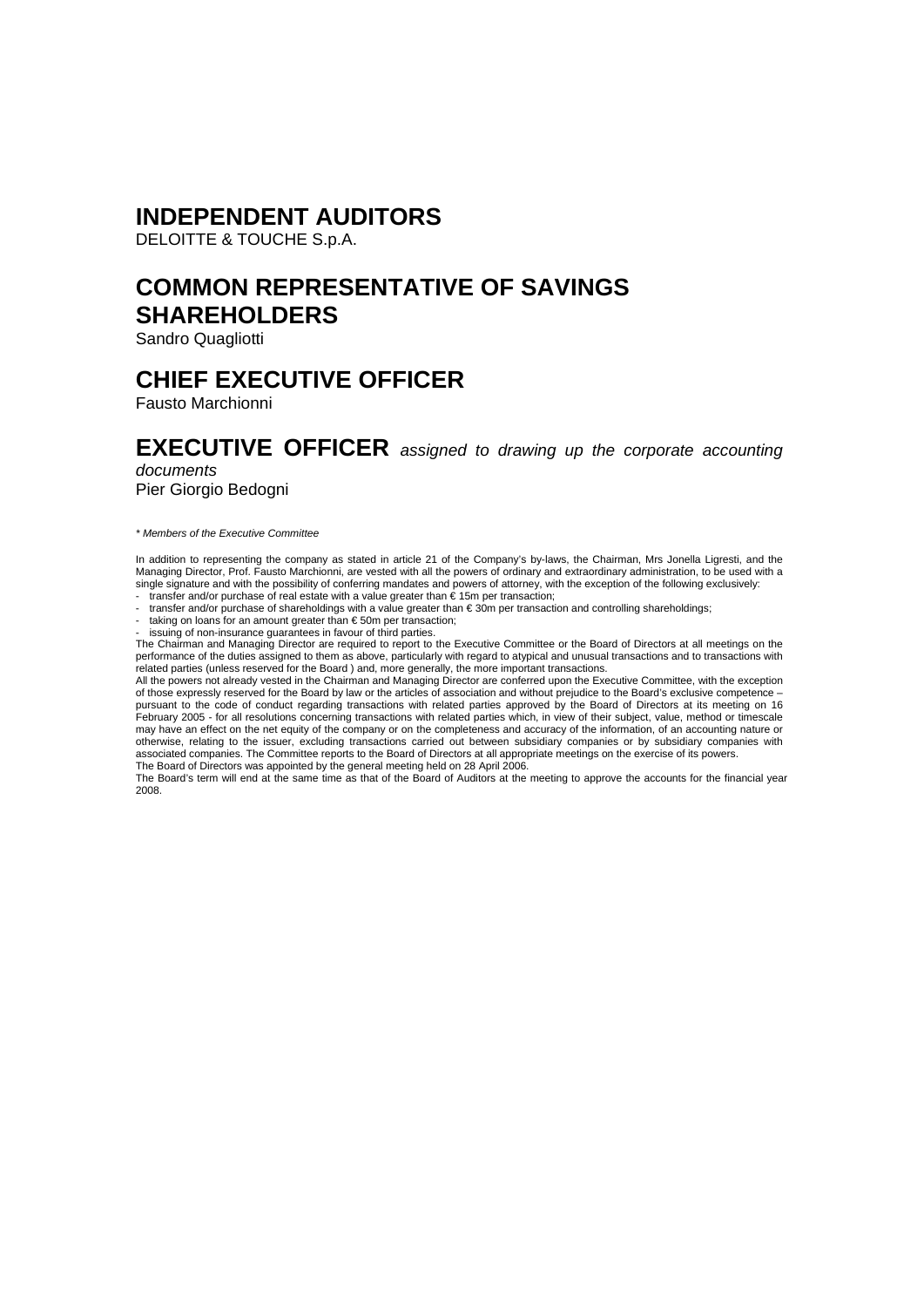# **CONTENTS**

| MACROECONOMIC SCENARIO AND                               |  |
|----------------------------------------------------------|--|
|                                                          |  |
|                                                          |  |
|                                                          |  |
|                                                          |  |
|                                                          |  |
|                                                          |  |
|                                                          |  |
|                                                          |  |
|                                                          |  |
|                                                          |  |
| SIGNIFICANT EVENTS OCCURRING                             |  |
|                                                          |  |
|                                                          |  |
| STATEMENT BY THE EXECUTIVE<br>ASSIGNED TO DRAWING UP THE |  |
|                                                          |  |
|                                                          |  |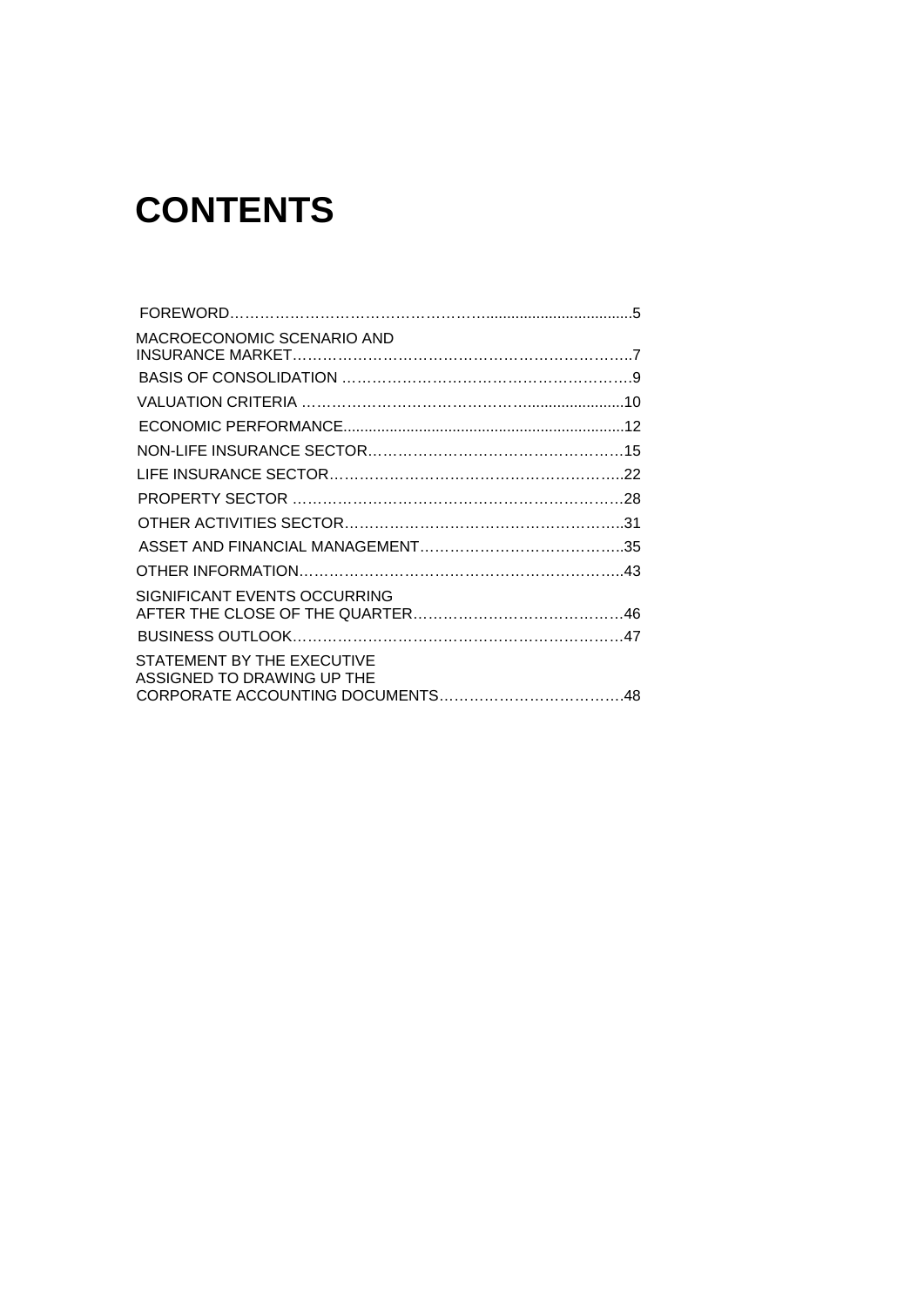### **FOREWORD**

The quarterly report as at 30 September 2007, produced on a consolidated basis, complies with the provisions of regulation no. 11971 of 14 May 1999, as amended and supplemented by CONSOB resolution no. 14990 of 14 April 2005. In particular:

- this quarterly report was produced in accordance with the IAS/IFRS international accounting principles issued by the IASB (International Accounting Standard Board) and approved to date by the European Union, as already used in the consolidated accounts for the year to 31 December 2006;
- the information supplied is as stipulated in annex 3D of the aforestated regulation no. 11971;
- the profit and loss account and the statement of the net financial position were prepared taking into account the instructions for drawing up consolidated accounts contained in ISVAP Measure 2404 of 22/12/2005;
- all the accounting information and statements are prepared on a consolidated basis. The economic data are compared to the data for the same period of the previous financial year; the asset and financial data are compared with the situation existing at the close of the previous quarter and the previous financial year. For ease of comparison, the valuation criteria used to draw up the consolidated accounts (to which the reader is referred) have been used, which comply with the IAS/IFRS international accounting principles issued the IASB, approved by the EU, and with their interpretation by the official bodies.

Pursuant to Consob Communication no. DEM/6064293 of 28/07/06 and the aforementioned recommendation of the CESR regarding alternative performance indicators (CESR/05-178b), we confirm that the principal indicators used in this report are in line with standard market practice and the main academic theories, as well as standard practice in financial analysis. Where indicators that do not conform to the above principles are used, the necessary information is provided to understand the basis used for the calculations.

The quarterly asset and liability statement and profit and loss account are not audited by the independent auditor.

All the amounts are expressed in millions or thousands of Euro and are rounded up or down in the customary way.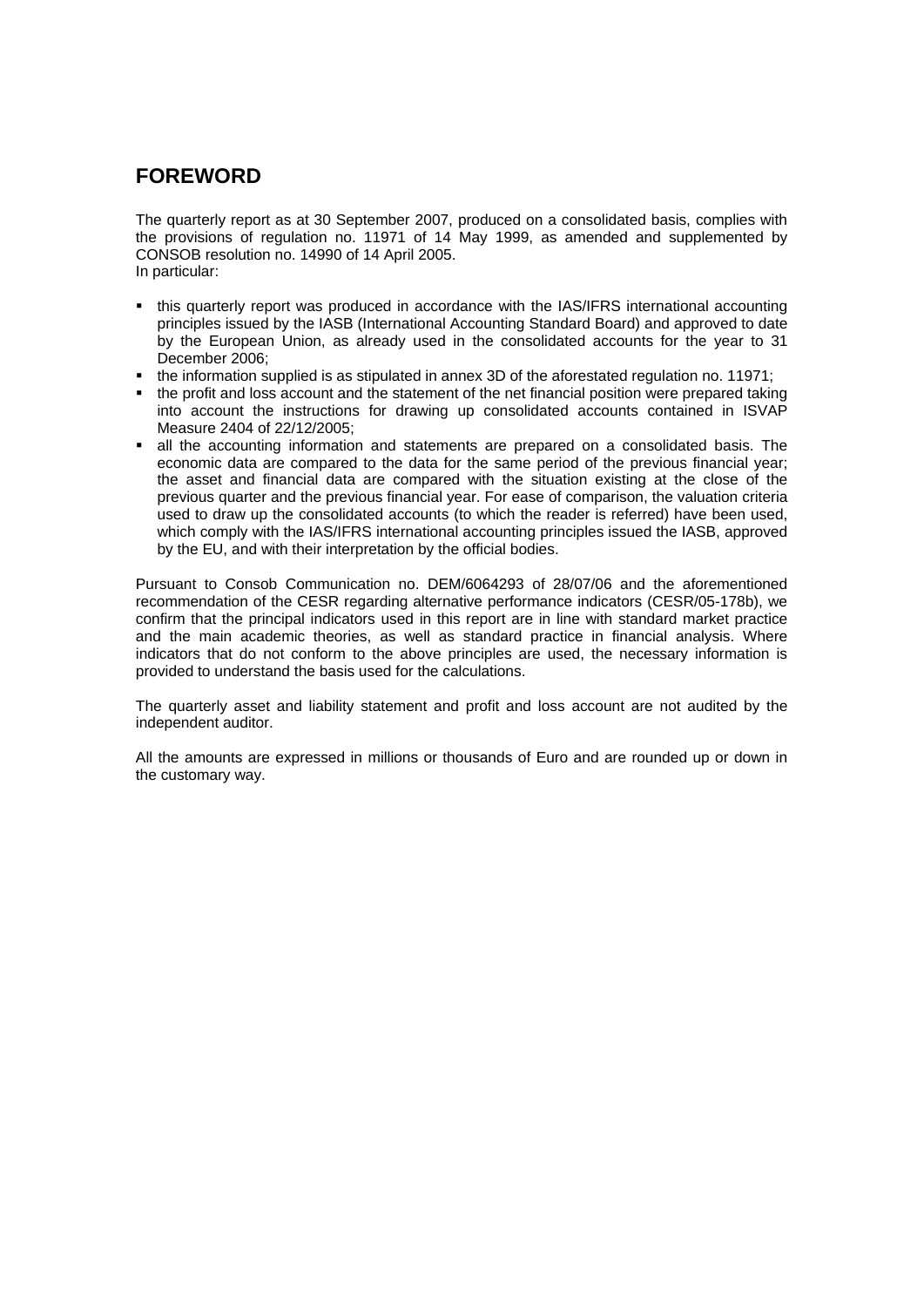### **Summary of data for the Group**

| $(\epsilon m)$                          |        | 30/09/2007 30/09/2006            | 3rd<br>Quarter<br>2007 | 3rd<br>Quarter<br>2006 |
|-----------------------------------------|--------|----------------------------------|------------------------|------------------------|
|                                         |        |                                  |                        |                        |
| Earnings for the period $(5)$           | 463    | 452                              | 125                    | 132                    |
| Total gross premiums written            | 8,681  | 6,973                            | 2,501                  | 2,032                  |
| of which:                               |        |                                  |                        |                        |
| Gross premiums written Non-Life Sector  | 5,304  | 5,271                            | 1,498                  | 1,540                  |
| Gross premiums written Life Sector      | 3,377  | 1,702                            | 1,002                  | 492                    |
| Income relating to investment policies  | 131    | 800                              | 48                     | 290                    |
| <b>APE</b>                              | 311    | 229                              | 96                     | 72                     |
| Combined ratio of the non-life sector   | 94.38% |                                  |                        | 94.41% 93.96% 93.27%   |
| Expense ratio of the non-life sector    | 20.42% |                                  |                        | 19.15% 19.39% 18.33%   |
| Expense ratio of the life sector        | 6.37%  |                                  | 5.55% 7.10%            | 5.87%                  |
|                                         |        |                                  |                        |                        |
| $(\epsilon m)$                          |        | 30/09/2007 30/06/2007 31/12/2006 |                        |                        |
|                                         |        |                                  |                        |                        |
| Investments                             |        | 38,831                           | 36,435                 | 33,812                 |
| Net technical reserves Non-Life Classes |        | 10,915                           | 11,005                 | 10,977                 |
| Net technical reserves Life Classes     |        | 19,481                           | 16,757                 | 15,054                 |
| Net equity $(*)$                        |        | 5,202                            | 5,234                  | 5,055                  |

 $(*)$  The earnings for the period include minority shares. The net equity includes minority shares and the consolidated earnings.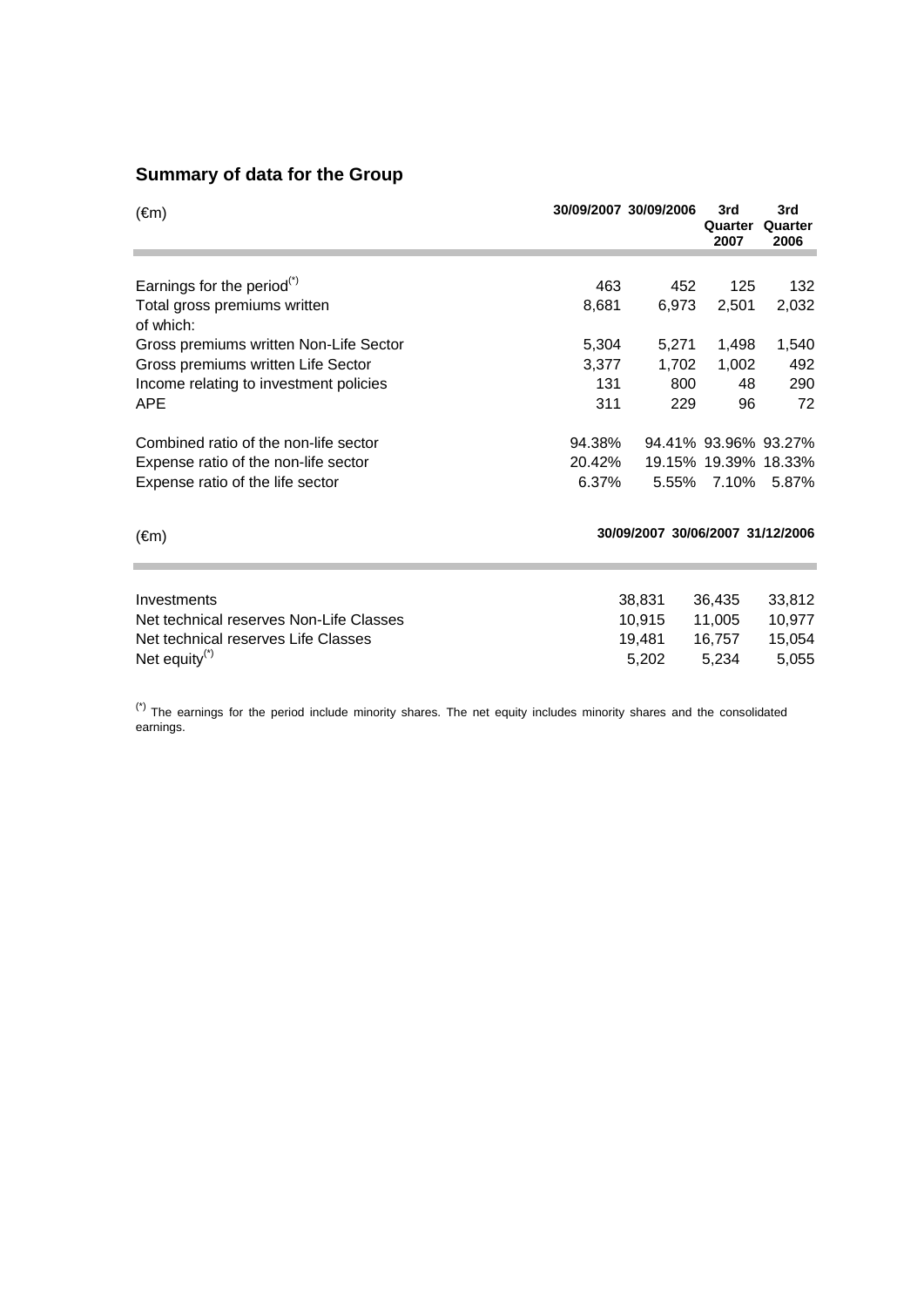### **MACROECONOMIC SCENARIO AND INSURANCE MARKET**

The relevant macroeconomic scenario appears to confirm the predicted slowdown in the growth of world GDP (PPP) and analysts are tending to revise downwards their forecasts for the current year and the next on the basis, among other things, of weakening confidence indices. In particular, an assessment of the negative effects of the financial crisis that arose in mid-August as a result of the insolvencies on property loans in the United States, as well as of the impacts of the protracted high prices of oil and other raw materials, will only be possible in the coming months.

According to OECD forecasts published in September, economic growth in the United States is expected to be between 0.4 and 0.5 percent in the second half of the year, which would result in a 1.9% increase for the year as a whole. Economic activity has continued to be supported by an expansion of non-residential investments (+2.6%), while there has been a significant slowdown in household consumption and a marked contraction of residential investments. The consumer confidence index has fallen, although there was a slight improvement in expectations about the future economic situation. The action taken by the Federal Reserve in September to cut interest rates (the discount rate fell from 5.75% to 5.25%) only had an effect on part of the period. Furthermore, as regards the labour market, we should point out that the unemployment rate remained stable at 4.7%.

Growth in Europe is also falling, albeit to a smaller extent both currently and in forecasts. During the second quarter of the year, the EMU's economy in fact recorded a slowdown following five successive quarters of strong expansion. According to the European Commission's recent forecasts, expansion of 0.5% is expected during the second half of the year, potentially achieving a tendential annual rate of growth of 2.4%. Business is supported in particular by the contribution of household consumption, while the positive trend in investments has halted, mainly following the slowdown in the construction sector. In this respect, we should point out the positive contribution made by exports of goods and services, despite the slowdown in the world economy and the strengthening of the euro. As regards the labour market, there were a few positive signs, with the unemployment rate falling to 6.9% in July, after having grown for almost three years. Quality surveys however demonstrate a weakening of trust among consumers as well as manufacturing and service companies.

In the context of the slowdown in growth recorded in Europe, the rate of development in Italy has been much lower than in the other EMU countries since the first few months of 2007, and the slowdown is increasing. This fall is attributable in particular to the smaller growth in exports and investments, particularly in machinery, the effects of which will also be felt next year, while consumption among households and the public sector remains steady. The reasons are connected with the increase in financing costs and the uncertainty over demand, particularly international demand. The weakening of the economy is confirmed by the fall in orders recorded by companies and the worsening climate of trust among households and companies. The fall of investments in construction is a result of the slowdown in property prices. The average increase in GDP is expected to stand at 1.7% this year and 1.4% next year.

As regards interest rates, in addition to the aforementioned cut made by the Federal Reserve, we should point out that the considerable uncertainty currently reigning in the financial markets has led to a recovery in the demand for fixed rate securities, promoting a flattening and then a slight fall in rates on medium to long term maturities. The swap rate curves in the USA and the Euro area reacted in a particular way with regard to shorter term maturities. As regards three-month European rates in particular, there was a decisive increase from 4.2% to 4.8%, while there was a slight fall in medium to long term maturities to just over 4.8% for maturities of over 15 years. Also during this same quarter, US rates remained substantially stable on three-month maturities, falling to around 4.5% for 2-year maturities and rising again to just under 5.5% for maturities of over 15 years.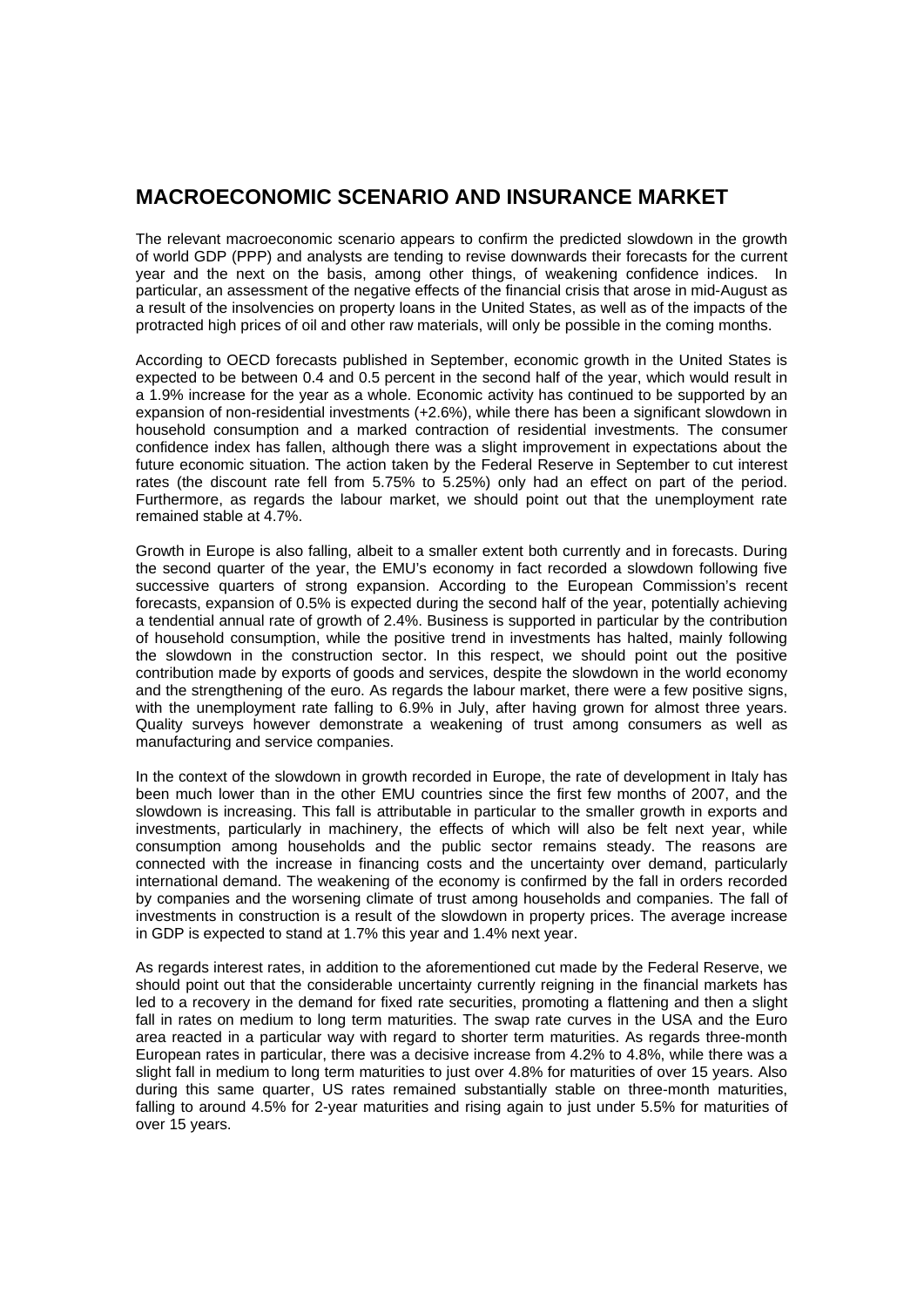As regards share markets, during the month of August there was a fall in the price of shares and a concurrent fall in long-term rates, which led to a widespread increase in mid-August in the share market risk premium, followed by a tendential and partial recovery in prices during September.

As regards the national insurance market during the first quarter of 2007, total premium income was € 25,394m, 6.9% down on the same period of the previous year.

The fall is due exclusively to an 11% drop in premium income in the life sector, while the Non-life Sector recorded a 1.6% increase. In the life sector, class I recorded an 18.1% fall, while premium income in class V fell by almost half (-45.3%) compared to the first quarter of 2006. Class III products however recorded an 11.7% increase.

As regards the Non-life Classes, premium income in the Motor Vehicles TPL sector appears to have grown slightly (0.3%) to € 5,449m, resulting from an increase in the vehicle stock of around 2%. Premium income in the General TPL sector grew by 0,8%, while premiums in the Property classes increased by 2.6% to  $\in$  1,310m.

In August, new business in the life sector amounted to  $\epsilon$  2,412m (-23.7% compared to the same month of the previous year), accentuating a fall that amounts to 8.3% since the beginning of the year. Performance in the various classes confirms the trend recorded over many months, with income in classes I and V experiencing a continuous fall (of 27.3% and 59.1% respectively since the beginning of the year). Growth in class III continues, however, with a rise of 12.7% in August and an overall growth of 21% over the first eight months of the year compared to the same period of 2006.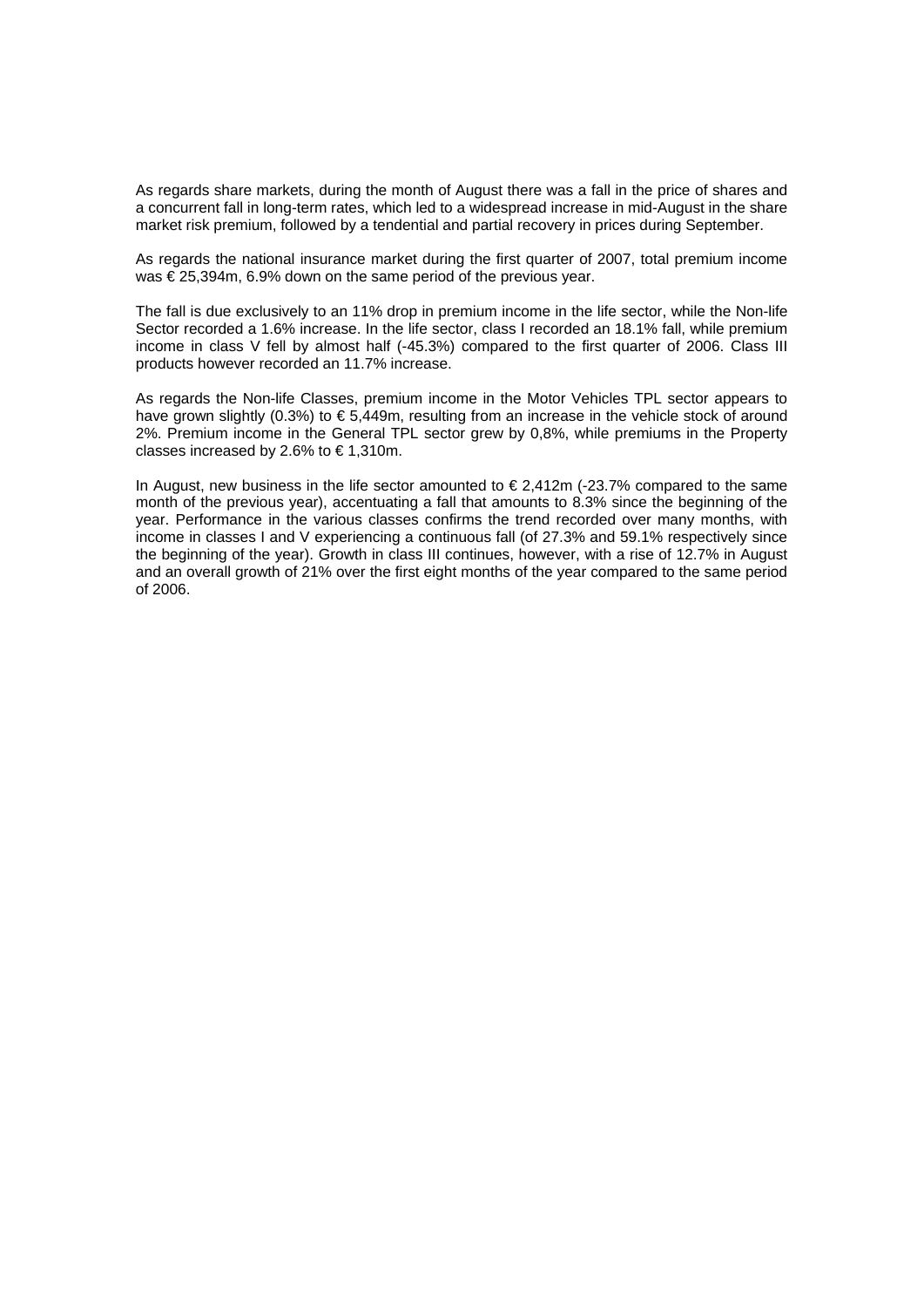### **BASIS OF CONSOLIDATION**

As at 30.09.07, the Fondiaria-SAI Group consisted of 126 companies, including the Parent Company, of which 22 operate in the insurance sector, 2 in the banking sector, 48 in the property and agricultural sectors, 21 in the financial sector, 3 in the SIM (investment) and SGR (savings management) area, with the remaining companies operating in various services.

88 companies are consolidated on a line-by-line basis and 16 using the net equity method. 1 company is consolidated using the proportional method while the rest are valued at book value because they are insignificant for the purpose of correctly representing the equity, financial and economic situation of the Group.

There are 100 subsidiaries of which 40 are controlled directly by the Parent Company. 15 companies have their registered offices abroad.

During the third quarter of 2007 the basis of consolidation of the Fondiaria-SAI Group varied following the purchase by the Parent Company, on 07/09/2007, of a 50% stake in the share capital of the insurance company BPV Vita S.p.A.. Note that the company is consolidated on a line-by-line basis because, at the same time as purchasing the 50% stake, Fondiaria-SAI purchased a further share in BPV Vita, which means that it now holds an absolute majority of the company's capital. The Governance agreements signed with the banking partner confirm that control is in the hands of Fondiaria-SAI. While referring the reader to the accounts as at 31/12/2007 for a complete representation of the equity, economic and financial effects of the acquisition, we should point out that the cost of the transaction, net of direct costs, was € 530m. The price difference between cost and identifiable net assets amounts provisionally to over  $\epsilon$ 460m, to be attributed to goodwill.

Finally, during the third quarter of 2007, the Parent Company's stake in Banca Gesfid S.A. increased from 60% to 100%.

The increase in the shareholding to 100% was subject to authorisation from the relevant Swiss authorities. The transaction, which was defined as a step-up in the control of Banca Gesfid, only has an effect on the company's equity and does not lead to any new goodwill being recorded.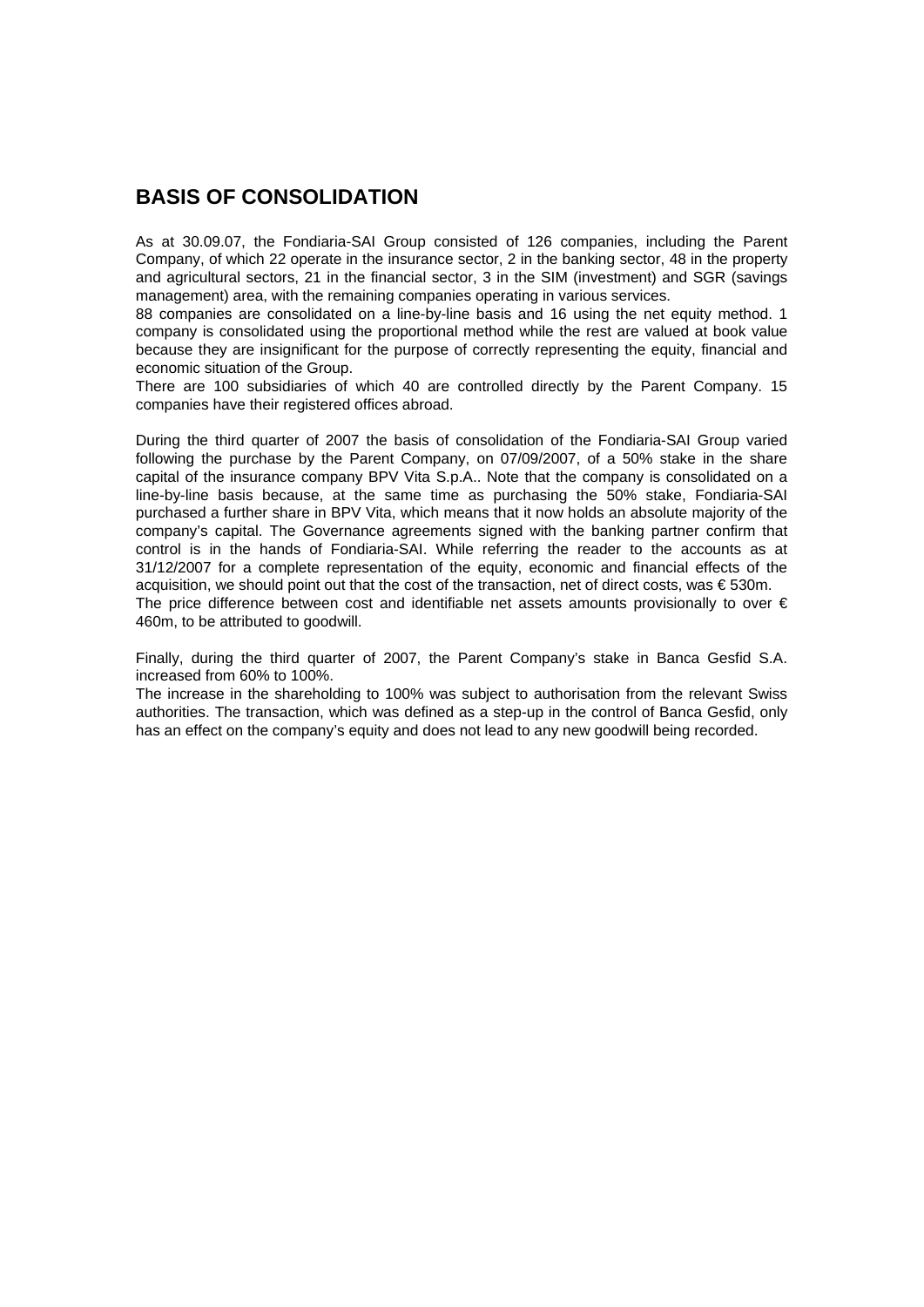### **VALUATION CRITERIA**

The quarterly report has been drawn up in accordance with the valuation criteria and the IAS/IFRS international accounting principles used to draw up the consolidated accounts as at 31/12/2006.

For a detailed explanation of these valuation criteria please refer therefore to the information published in the consolidated accounts as at 31/12/2006.

The quarterly report is however influenced by the greater use of estimates and simplifications. Methods have therefore been used which, although they make greater use of estimates, are nonetheless suited to substantially representing the end of year principles.

As regards the direct business technical reserves in particular, we would point out the following:

#### **Premium Reserve for Non-life Classes**

In the context of this reserve, any component of the reserve set aside for current risks is prudently maintained unchanged, compared to 31.12.2006, in classes where the claim ratio for the period should improve or remain stable in relation to the figure for the end of the previous accounting period and in any case remains under the 100% threshold.

If the claim ratio for current business should exceed 100%, the simplified calculation procedure required by ISVAP circular no. 360/D takes into account the data as at 30 September.

#### **Claims Reserve for Non-life Classes**

The multi-stage technical valuation process has been amended in some respects in order to simplify certain procedures, essentially as a result of a partial implementation of the analytical review of residual charges, which is customary practice at the end of the year.

In the Motor Vehicles TPL class, the assessment of current open claims is heavily conditioned by the launch of the new direct compensation procedure. As is well known, since February 2007 this new system allows people involved in accidents, who are either not responsible or only partly responsible, to be compensated directly by their insurer if their claim fulfils the requirements for direct compensation.

The short space of time that has passed since the launch of the new compensation system prevents us from expressing a comprehensive and definitive opinion on its economic and financial impacts, or from accurately determining the prospective performance of management indicators, which currently present a significant lack of homogeneity compared to the past.

Consequently, current business has been determined using the operation indicators for the period. Therefore, the current reserve has been assessed separately for the various types of handling procedures required by the new system, using methods based on a valuation of the respective average costs and, in particular:

- for claims prior to 31 January, i.e. before the new system came into force, the final cost has been determined by means of a revaluation of claims opened by the various settlement offices, based on appropriate management indices;
- for claims that come under the CARD Debtor system, the assessment was done on the basis of the fixed amounts established by the Technical Committee set up in accordance with Presidential Decree 254/2006;
- for CARD Handler claims, the foreseeable final cost has been recorded net of the total recoverable fixed amounts;
- for claims after 31 January, but not included in the new system (essentially because they involve two vehicles or because they have caused permanent injury resulting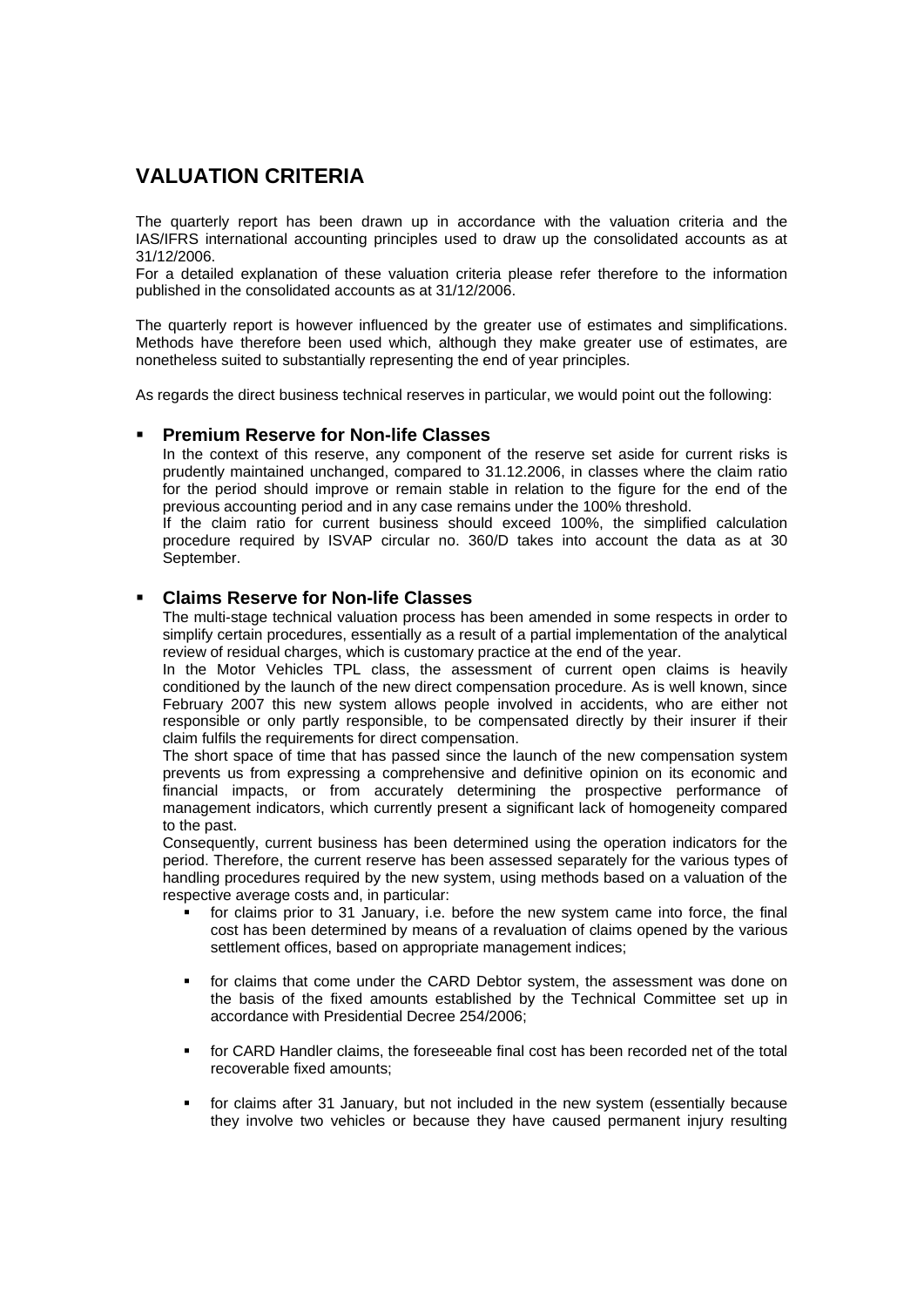from the effects of injuries affecting over 9% of the body), the final cost has been assessed by revaluing the amounts stated by the settlement offices, bearing in mind the specific average costs that might be considered to apply to this kind of claim, which is clearly more costly.

For claims from previous financial years, already posted to the reserve, performance in the settlement of claims over the period was observed, checking the adequacy of reserves posted as at 31 December 2006 and carrying out targeted revaluations, after taking into account the sufficiency parameters on claims paid.

In the other Non-Life classes, for both current and past business, the technical estimates were carried out using the parameters used in the accounts for the 2006 financial year, unless substantial variations were found compared to the consolidated trends used as a statistical basis.

#### **Staff leaving indemnity**

As regards the staff leaving indemnity, the procedures for determining the respective liabilities have changed as a result of the reform of complementary welfare introduced by Legislative Decree no. 252 or 5 December 2005. To summarise, the shares of staff leaving indemnity accumulated as at 31 December 2006 continue to constitute pre-defined benefit plans while shares accumulated after 1 January 2007 constitute pre-defined contribution plans and are therefore no longer subject to actuarial assessment. The recalculation of the value based on the new rules has led to a smaller liability of € 36m being recorded which, based among other things on the specifications contained IAS 19 and issued by ABI and Assirevi, has benefited the profit and loss account for the period.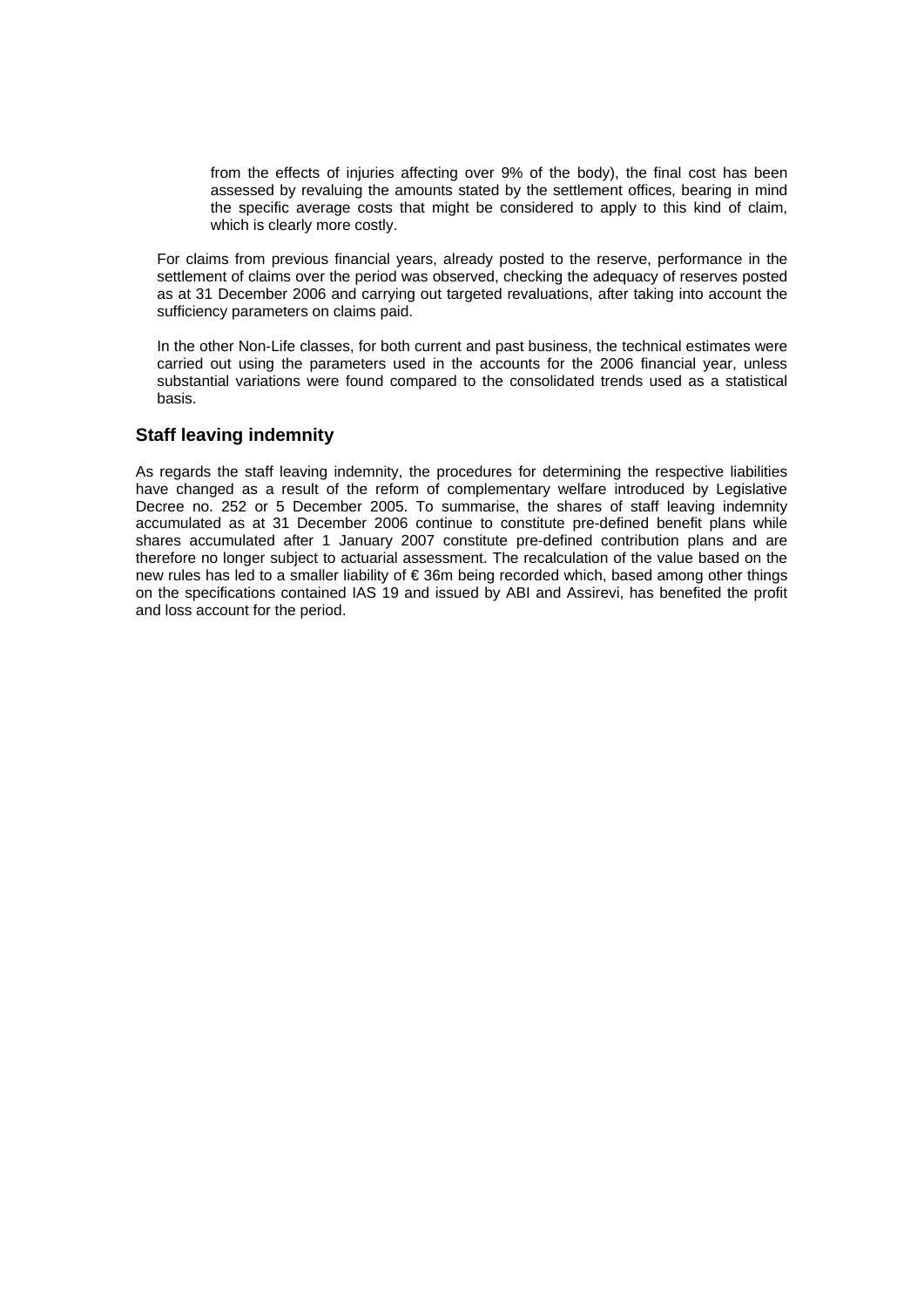### **ECONOMIC PERFORMANCE**

The profit and loss account as at 30 September 2007 closed with a net profit for the period of  $\epsilon$ 463m, a 2.4% increase compared to the profit of € 452m reported in the corresponding period the previous year.

This result was not influenced by seasonal or cyclical factors, considering the continuity and nature of the insurance business.

The economic situation for the quarter and the first nine months is set out below, compared with the same periods of the previous year:

| $(\in K)$                                                             | Jan.-<br>Sept.<br>2007 | Jan.-<br>Sept.<br>2006 | 3rd<br>quarter<br>2007 | 3rd<br>quarter<br>2006 |
|-----------------------------------------------------------------------|------------------------|------------------------|------------------------|------------------------|
|                                                                       | 8,603,69               | 6,930,18               | 2,669,72               | 2,201,32               |
| Net premiums for the period                                           | 8                      | 7                      | 1                      | 3                      |
| Credit commissions                                                    | 89,946                 | 52,442                 | 29,699                 | 16,938                 |
| Net income from financial instruments at fair value through profit or |                        |                        |                        |                        |
| loss                                                                  | (138, 561)             |                        | 42,197 (136,549)       | 64,177                 |
| Shareholdings in subsidiaries, associated companies and joint         |                        |                        |                        |                        |
| ventures                                                              | 21,786                 | 38,149                 | 2,748                  | 11,779                 |
| Income from other financial instruments and property investments      | 1,041,29               |                        |                        |                        |
|                                                                       | 6                      | 899,392                | 386,916                | 275,531                |
| - Interest receivable                                                 | 626,972                | 526,780                | 222,985                | 184,771                |
| - Other income                                                        | 192,451                | 209,970                | 41,684                 | 82,268                 |
| - Profits achieved                                                    | 221,717                | 162,175                | 122,181                | 8,426                  |
| - Profits from valuations                                             | 156                    | 467                    | 66                     | 66                     |
| Other income                                                          | 252,622                | 260,019                | 33,734                 | 80,696                 |
|                                                                       | 9,870,78               | 8,222,38               | 2,986,26               | 2,650,44               |
| <b>TOTAL INCOME</b>                                                   | 7                      | 6                      | 9                      | 4                      |
|                                                                       | 7,021,55               | 5,637,42               | 2,155,04               | 1,858,39               |
| Net charges relating to claims                                        | 0                      | 9                      | 8                      | 0                      |
| Commissions payable                                                   | 50,859                 | 30,418                 | 17,903                 | 9,633                  |
| Charges from shareholdings in subsidiaries, associated companies      |                        |                        |                        |                        |
| and joint ventures                                                    | 3,039                  | $\mathbf{1}$           | 579                    | (2, 559)               |
| Charges from other financial instruments and property investments     | 237,685                | 200,353                | 90,194                 | 82,973                 |
| - Interest payable                                                    | 90,413                 | 63,043                 | 26,491                 | 20,694                 |
| - Other charges                                                       | 38,288                 | 75,938                 | 7,163                  | 40,283                 |
| - Losses incurred                                                     | 81,576                 | 32,342                 | 47,267                 | 12,111                 |
| - Losses from valuations                                              | 27,408                 | 29,030                 | 9,273                  | 9,885                  |
|                                                                       | 1,351,42               | 1,202,53               |                        |                        |
| Operating expenses                                                    | 1                      | 7                      | 421,264                | 375,319                |
|                                                                       | 1,075,03               |                        |                        |                        |
| - Commissions and other underwriting costs on insurance policies      | 8                      | 902,301                | 320,863                | 276,770                |
| - Investment management expenses                                      | 14,341                 | 61,106                 | 8,282                  | 17,972                 |
| - Other administrative costs                                          | 262,042                | 239,130                | 92,119                 | 80,577                 |
| Other costs                                                           | 484,320                | 472,735                | 104,147                | 110,898                |
|                                                                       | 9,148,87               | 7,543,47               | 2,789,13               | 2,434,65               |
| <b>TOTAL COSTS</b>                                                    | 4                      | 3                      | 5                      | 4                      |
| PROFIT (LOSS) FOR THE FINANCIAL YEAR BEFORE TAX                       | 721,913                | 678,913                | 197,134                | 215,790                |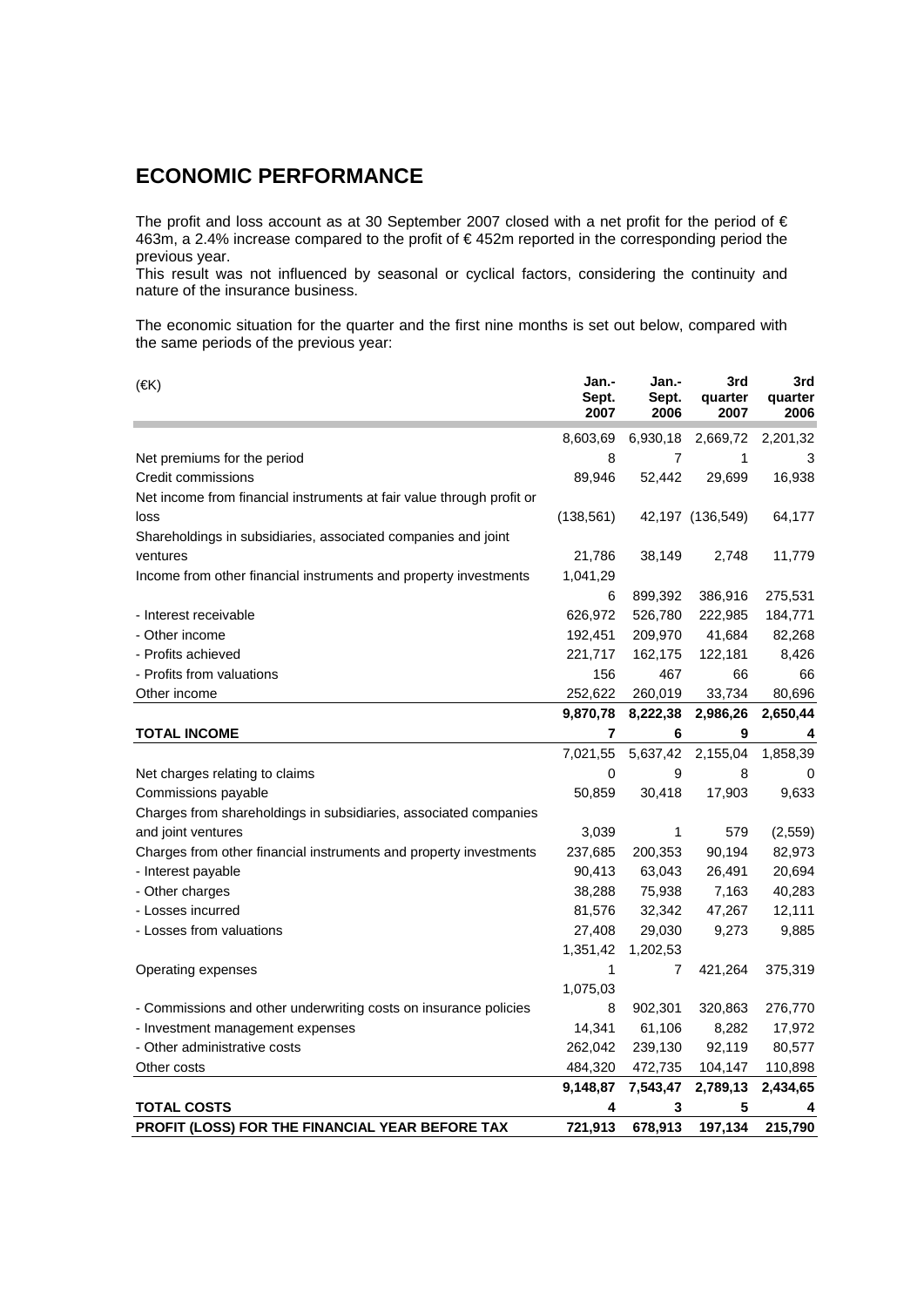| Taxes                                               | 259,007 | 226.949 | 72.427  | 83.844  |
|-----------------------------------------------------|---------|---------|---------|---------|
| PROFIT (LOSS) FOR THE FINANCIAL YEAR AFTER TAX      | 462.906 | 451.964 | 124.707 | 131.946 |
| <b>PROFIT (LOSS) ON OPERATING ACTIVITIES CEASED</b> | (197)   |         | $\sim$  |         |
| <b>CONSOLIDATED PROFIT (LOSS)</b>                   | 462.709 | 451.964 | 124.707 | 131.946 |
| <b>GROUP PROFIT (LOSS) FOR THE FINANCIAL YEAR</b>   | 372.558 | 359.573 | 95.741  | 101.464 |
| THIRD PARTY PROFIT (LOSS) FOR THE FINANCIAL YEAR    | 90.151  | 92.391  | 28.966  | 30.482  |

During the first nine months of the 2007 financial year, in overall terms the Group achieved satisfactory results, the essential elements of which are shown below:

- the **consolidated result** was € 463m compared to € 452m for the first nine months of the 2006 financial year;
- the **non-life insurance sector** is showing an increase in premiums of 0.62% and a pre-tax result of  $\epsilon$  533m ( $\epsilon$  505m as at 30/09/2006). The technical account for the segment, recorded in the traditional forms of representation, is showing a result of approximately  $\epsilon$ 295m (€ 293m as at 30/09/2005). In this context the Motor Classes are showing excellent economic signs. The result in non-marine classes is positive, although still negatively affected by performance in the Health class, and by careful reserve building policies in the General TPL sector;
- the **life insurance sector** has recorded a 98% increase in premiums, thanks to the significant contribution from subsidiaries operating in the bancassurance sector, where premium income was concentrated on products with a significant insurance risk. This choice is expected to contribute, in the medium term, to the achievement of better results in terms of income. Application of international accounting principle IFRS 4 involved the writing-off of approximately € 131m in premiums for financial type policies, relating mainly to index- and unit-linked policies for which no significant insurance risk was identified. The pre-tax result was € 136m (€ 142m as at 30/09/2006);
- the **property sector** reports a pre-tax profit of € 25m (€ 16m as at 30/09/2006), essentially as a result of the significant capital gains made by the Tikal R.E. Property Fund arising from the sale of the property located at Piazzale delle Industrie, Rome;
- the **Other Activities sector**, which includes companies operating in the financial and managed savings sector, recorded a pre-tax profit of  $\in 27m$  ( $\in 17m$  as at 30/09/2006), thanks the positive contribution from the newly acquired Banca Gesfid of  $\epsilon$ 6.4m;
- **operating expenses** amounted to € 1,351m (€ 1,203m as at 30/09/2006), an increase of 12.4%; Excluding investment management costs, the total amount is  $\epsilon$  1,337m. In the nonlife sector, these expenses amount to  $\epsilon$  1,071m and account for 20.4% of premiums (19.2% as at 30/09/2006), while in the life classes the total amount of expenses is  $\epsilon$  214m and accounts for 6.4% of premiums (5.6% as at 30/09/2006);
- excluding the contribution of financial instruments recorded at fair value through profit or loss, the **total gross income from investments** achieved a level of € 1,041m (€ 899m as at 30/09/2006). Of this, € 222m consist of net profits on the sale of fixed and moveable assets and € 627m consist of interest received. The balance of profits and losses from valuation was negative by approximately  $\notin$  27m;
- **interest paid**, of approximately € 90m (€ 63m as at 30/09/2006), is virtually all attributable to financial debt;
- the contribution of the **financial instruments** recorded **at fair value** through profit or loss totalled € 139m (€ 42m as at 30/09/2006). The result was burdened in particular by the negative contribution from Novara Vita (negative by € 140m), counterbalanced by an equal positive variation in commitments to policy holders;
- **income from investments in subsidiaries, associated companies and joint ventures** refers to the capital gain achieved by the Parent Company on the sale of shares in the subsidiary Milano Assicurazioni S.p.A. only in respect of the share assigned to separately managed contracts in the Life sector;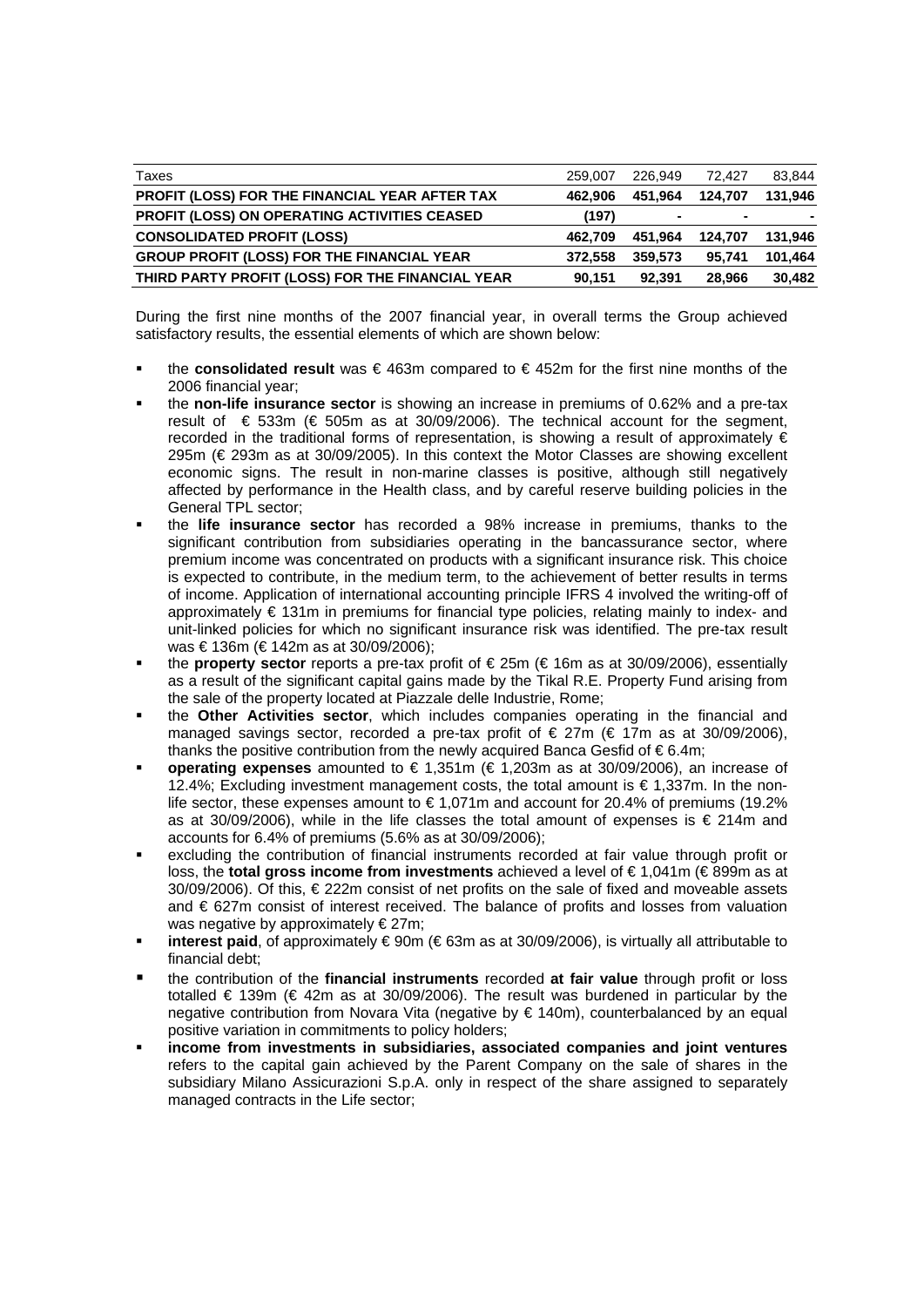- the balance of **other revenue and other costs** is negative by € 232m (as at 30/09/2005 € 213m). This residual balance includes the technical and non-technical income and charges not classified elsewhere, and the depreciation, extraordinary income and losses and the net change in the provisions for risks and charges. This item was affected by depreciation of tangible and intangible assets amounting to  $\epsilon$  43m.
- the **tax burden for the period** is substantially the same as it was for the 2006 financial year. The slight increase recorded is attributable, among other things, to the lower tax deductibility, for IRES (corporation tax) purposes, of capital gains on a number of property investments and, for IRAP (regional production tax) purposes, to the increase in the nominal rate imposed by a number of regions for the tax payable to them.

The table below shows the pre-tax results achieved sector by sector. The property sector primarily includes the results achieved by the Immobiliare Lombarda Group and by the subsidiary Nit, as well as the result for the period achieved by the Tikal R.E. Closed Property Fund.. The Other Activities sector summarises the performance of subsidiaries operating in the financial and banking sector, including BancaSAI, Banca Gesfid, SAI Mercati Mobiliari, Saifin-Saifinanziaria and Sainternational.

| $(\infty)$                                                              | Non-life                  |                  | Life Property | Other<br>activities | IС<br><b>Extra</b><br>sector | <b>Total</b> |
|-------------------------------------------------------------------------|---------------------------|------------------|---------------|---------------------|------------------------------|--------------|
|                                                                         |                           | 3,361,16         |               |                     |                              |              |
| Net premiums                                                            | 5,242,533                 | 5                |               |                     |                              | 8,603,698    |
|                                                                         |                           | (3,288,27)       |               |                     |                              |              |
| Net charges relating to claims                                          | (3,733,587)               | 2)               |               |                     | 309                          | (7,021,550)  |
| Net commissions<br>Net income from subsidiaries and                     |                           | 12,920           |               | 26,655              | (488)                        | 39,087       |
| associated companies                                                    | (250)                     | 21,460           | (2,887)       | 424                 |                              | 18,747       |
| Net income from investments<br>Net income from financial instruments at | 269.464                   | 454,364          | 32,196        | 47,099              | 488                          | 803,611      |
| fair value through profit or loss                                       |                           | 15,741 (158,726) | 715           | 4.018               | (309)                        | (138, 561)   |
| Operating expenses                                                      | $(1,074,767)$ $(219,976)$ |                  | (3,834)       | (52, 844)           |                              | (1,351,421)  |
| Other net income and charges                                            | (185,946)                 | (46, 653)        | (781)         | 1.682               |                              | (231,698)    |
| Profit (loss) in the financial year before<br>tax                       | 533,188                   | 136,282          | 25,409        | 27,034              |                              | 721,913      |
| Income tax                                                              |                           |                  |               |                     |                              | (259,007)    |
| Profit (loss) in the financial year net of                              |                           |                  |               |                     |                              |              |
| tax                                                                     |                           |                  |               |                     |                              | 462,906      |
| Profit (loss) on operating activities ceased                            |                           |                  |               |                     |                              | (197)        |
| <b>Consolidated profit (loss)</b>                                       |                           |                  |               |                     |                              | 462,709      |
| Minorities' profit (loss) in the financial year                         |                           |                  |               |                     |                              | 90,151       |
| Group profit (loss) for the financial year                              |                           |                  |               |                     |                              | 372,558      |
| Earnings before tax as at 30.09.2006                                    | 504,541                   | 141,512          | 15,666        | 17,275              | (81)                         | 678,913      |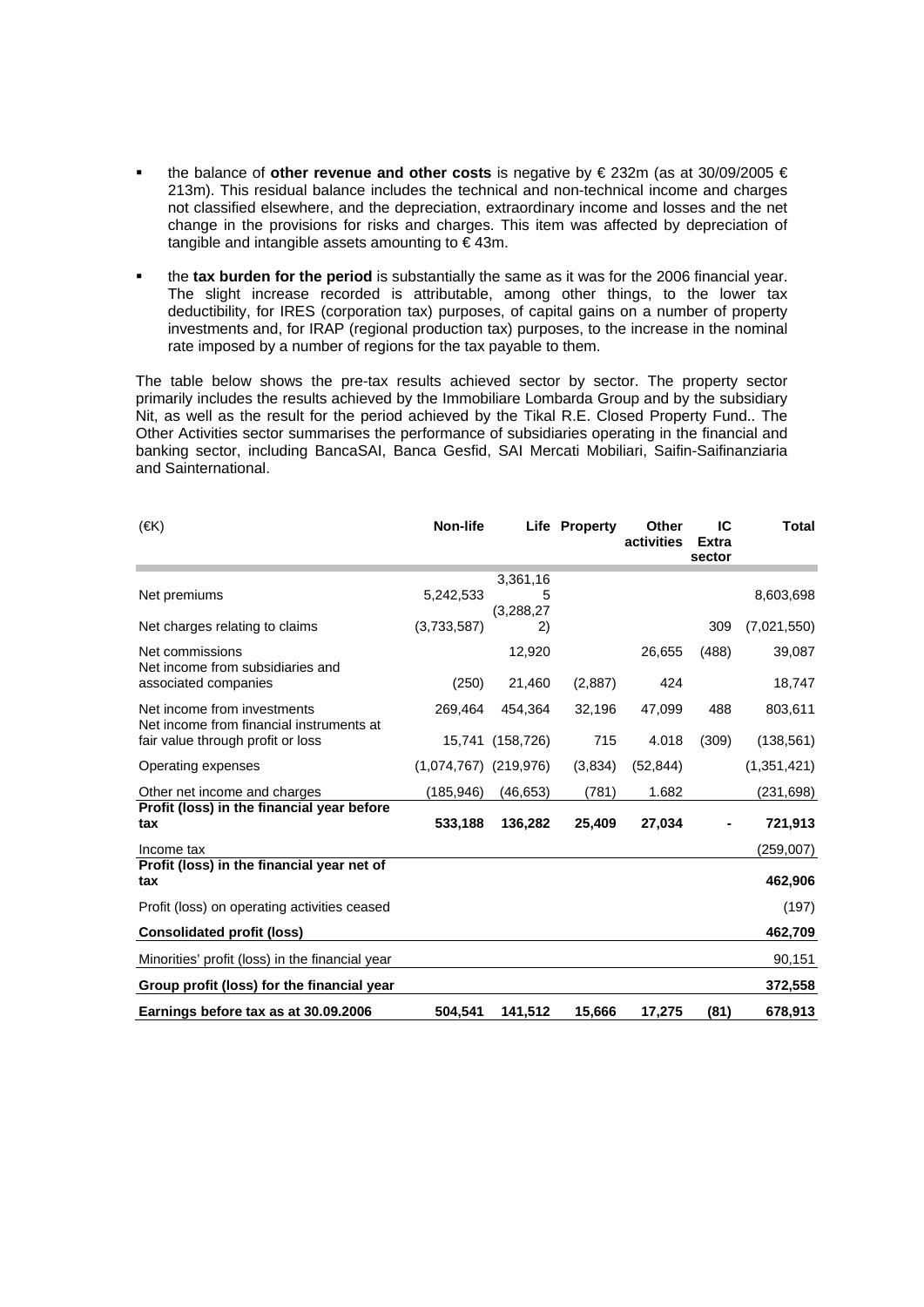### **NON-LIFE INSURANCE SECTOR**

At the end of September, the premium income of the Fondiaria-SAI Group totalled  $\epsilon$  5,304m (+0.62% compared with 30/09/06). The breakdown by class is shown in detail in the following table:

|                                          | 30/09/2007 | 30/09/2006 | % var. | 30/06/2007 |
|------------------------------------------|------------|------------|--------|------------|
| $(\infty)$                               |            |            |        |            |
|                                          |            |            |        |            |
| <b>Accident and Health</b>               | 475,206    | 456,542    | 4.09   | 351,429    |
| Marine, aviation and transport insurance | 149,284    | 147,428    | 1.26   | 105,370    |
| Fire and other property damage           | 511,152    | 467,908    | 9.24   | 366,220    |
| <b>General TPL</b>                       | 327,244    | 320,177    | 2.21   | 242,445    |
| <b>Credit and Bonds</b>                  | 60,914     | 53,606     | 13.63  | 42,616     |
| Sundry pecuniary losses                  | 19,229     | 18,211     | 5.59   | 14,005     |
| Legal protection                         | 11,949     | 10,987     | 8.76   | 8,541      |
| Assistance                               | 28,809     | 25,827     | 11.55  | 20,138     |
| <b>TOTAL NON-MOTOR CLASSES</b>           | 1,583,787  | 1,500,686  | 5.54   | 1,150,764  |
| Land Vehicles TPL                        | 3,153,487  | 3,229,224  | (2.35) | 2,246,391  |
| Motor vehicle insurance Other Classes    | 559,750    | 534,976    | 4.63   | 403,938    |
| <b>TOTAL MOTOR CLASSES</b>               | 3,713,237  | 3,764,200  | (1.35) | 2,650,329  |
| <b>TOTAL DIRECT BUSINESS</b>             | 5,297,024  | 5,264,886  | 0.61   | 3,801,093  |
| <b>INDIRECT BUSINESS</b>                 | 6,886      | 6,170      | 11.60  | 4,651      |
| <b>TOTAL NON-LIFE CLASSES</b>            | 5,303,910  | 5,271,056  | 0.62   | 3,805,744  |

Premiums earned in the quarter amount to  $\epsilon$  1.498m and represent 28.2% of total income as at 30.09.2007.

Including the whole of September, the parent company's premium income from direct business totalled € 2,783m (-1,2%), of which approximately € 1,972m was produced by the motor vehicle classes.

The subsidiary Milano Assicurazioni S.p.A. contributed to the income, achieving premium income from direct business of  $\epsilon$  1,930m (-3.8%), resulting from a 5.94% drop in the Motor Vehicle Classes and a 2.44% increase in the other Non-life Classes.

The fall in premiums in the Motor Vehicles TPL Class is due primarily to the effect of tariff changes, aimed more at achieving a geographical balance than at achieving an increase in income, and to the coming into force of the Bersani Decree, which requires insurance policies relating to further vehicles purchased by a person or any of his/her family members to be assigned the same risk category as the first vehicle, rather than the entry category preestablished by the company. This has led to a fall in the premiums on new business, with a significant shrinkage in the average premium. In addition to this, there has been a reduction in the fleets portfolio.

There has however been a satisfactory increase in income from elementary classes as a result of the boost given to the retail sector, while the corporate sector is still suffering from the effects of a strict underwriting policy aimed at achieving a substantial technical balance.

The ratio between claims and premiums for the period is approximately 71.22%, which is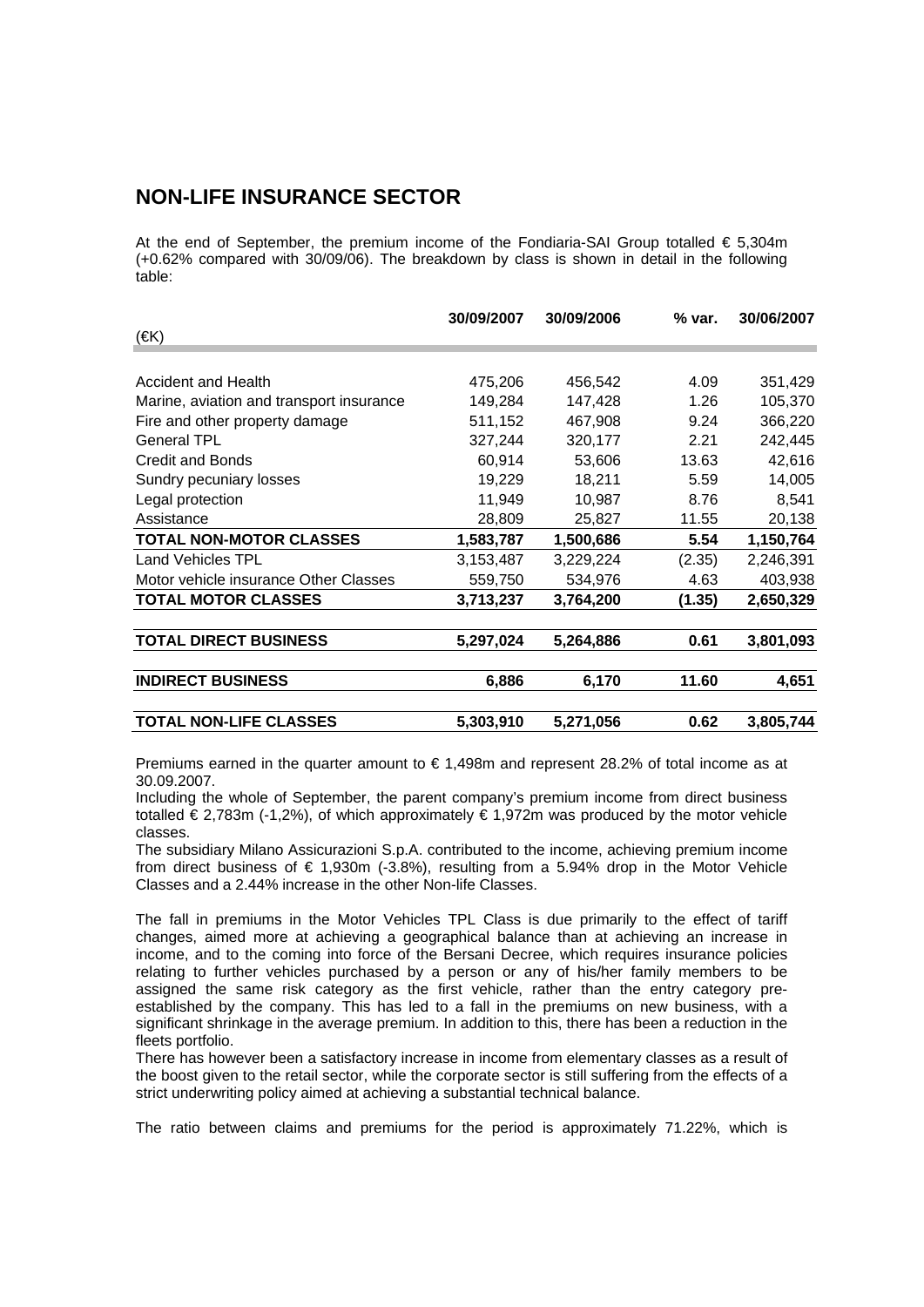consistent with the figure for September 2006. The ratio between claim handling costs and premiums is up (20.42%).

The combined ratio was approximately 94.38% (94.41% as at 30/09/2006). The stability of the combined ratio, despite a context characterised by higher operating costs, is also the result of a containment of other technical charges compared to the figure for the previous financial year. The following table shows the aforementioned indicators:

| Data expressed in %      | 30/09/2007 | 30/09/2006 |
|--------------------------|------------|------------|
| Loss ratio               | 71.22      | 71,35      |
| Expense ratio            | 20,42      | 19,15      |
| Operating combined ratio | 91.64      | 90,50      |
| OTI ratio $(*)$          | 2.74       | 3,91       |
| <b>Combined ratio</b>    | 94,38      | 94.41      |

(\*) Includes the balance of other technical items.

Net premiums paid up to 30/09/2007 amount to € 3,728m (+2.8%), including € 2,002m relating to the Parent Company ( $\notin$  1,980m as at 30/09/2006).

The performance of claims paid and reported in the various classes of business is shown below. As regards the Motor Vehicles TPL Class, we should point out that the claims paid also include the charges incurred to manage claims as the "Handler" that come under the new direct compensation system (claims incurred), net of the amounts recovered in respect of "handler lump sums" from the CONSAP clearing section. With regard to claims reported, we should point out that, for the purpose of ensuring uniformity of comparison with the previous period, they relate to insurance losses caused and do not include the figures for claims handled under the "CARD Handler" system.

|                                                                       |              | <b>Claims paid</b><br>(€m) |                            |                    | <b>Claims reported</b><br>(Number) |                              |  |
|-----------------------------------------------------------------------|--------------|----------------------------|----------------------------|--------------------|------------------------------------|------------------------------|--|
|                                                                       | 09/2007      | 09/2006                    | Var. %                     | 09/007             | 09/2006                            | Var. %                       |  |
| Accidents                                                             | 150          | 148                        | 1.22                       | 73,584             | 72,501                             | 1.49                         |  |
| Health<br>Railway hulls                                               | 133          | 129                        | 3.14                       | 159,015            | 139,837<br>1                       | 13.71<br>(100.00)            |  |
| Aircraft hulls<br>Maritime, lake and river hulls<br>Goods transported | 1<br>8<br>13 | 2<br>8<br>15               | (45.48)<br>2.99<br>(16.09) | 26<br>404<br>2,394 | 30<br>406<br>3,032                 | (13.33)<br>(0.49)<br>(21.04) |  |
| Fire and other natural elements                                       | 145          | 137                        | 6.28                       | 49,124             | 58,078                             | (15.42)                      |  |
| Other damage to property<br><b>Aircraft TPL</b>                       | 163          | 149                        | 9.38                       | 101,752<br>71      | 96,956<br>109                      | 4.95<br>(34.86)              |  |
| Maritime, lake and river vehicles<br><b>TPL</b>                       |              |                            |                            | 82                 | 94                                 | (12.77)                      |  |
| <b>General TPL</b>                                                    | 247          | 240                        | 3.04                       | 75,496             | 81,243                             | (7.07)                       |  |
| Credit                                                                | 1            | 32                         | (97.99)                    | 1                  | 6                                  | (83.33)                      |  |
| <b>Bonds</b>                                                          | 41           | 39                         | 6.33                       | 936                | 846                                | 10.64                        |  |
| <b>Pecuniary Losses</b>                                               | 4            | 4                          | 1.72                       | 5,390              | 3,569                              | 51.02                        |  |
| Legal protection                                                      | 1            | 1                          | 16.01                      | 1,596              | 1,471                              | 8.50                         |  |
| Assistance                                                            | 12           | 10                         | 26.71                      | 62,419             | 59,850                             | 4.29                         |  |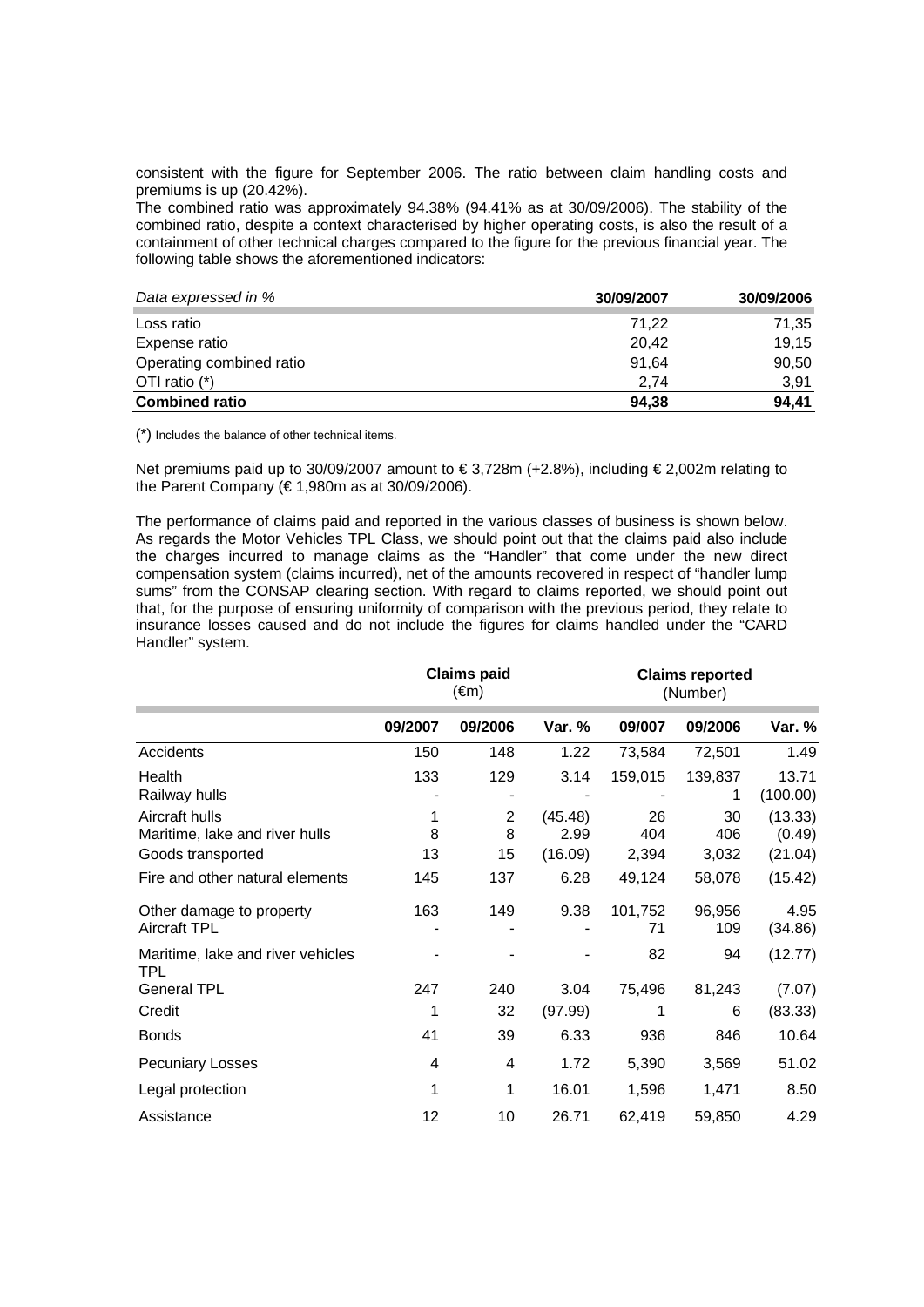| <b>TOTAL NON-MOTOR CLASSES</b> | 920   | 913   | 0.70   | 532.290                      | 518.029 | 2.75   |
|--------------------------------|-------|-------|--------|------------------------------|---------|--------|
|                                |       |       |        |                              |         |        |
| Motor TPL                      | 2.457 | 2.490 | (1.30) | 722.298                      | 751,507 | (3.89) |
| Land vehicle hulls             | 269   | 250   | 7.44   | 211.176                      | 198.033 | 6.64   |
| <b>TOTAL MOTOR CLASSES</b>     | 2.726 | 2.740 | (0.50) | 933.474                      | 949.540 | (1.69) |
| <b>TOTAL NON-LIFE CLASSES</b>  | 3.646 | 3.653 |        | $(0.20)$ 1,465,764 1,467,569 |         | (0.12) |

As regards operational performance in the Motor TPL Class, we should point out that the data as at 30/09/2007 are not completely uniform and comparable with the same figures for the previous financial year.

In particular, the launch on 01/02/2007 of the new direct compensation procedure required a series of managerial and organisational formalities which led to delays in the processing of data relating to claims.

Unlike the past, the cost of claims also includes the so-called "CARD Handler" claims (or claims incurred), net of the respective lump sums recovered. In addition to this, as a further cost element, there is the fixed charged incurred by the Group for losses caused and covered by the direct compensation system. The fact that the charge is fixed (while in the past the cost incurred was variable) does not make the data uniform for comparison purposes.

The adaptation of information systems and the training of the resources involved lead us to believe that the transition to the new compensation procedures is taking place effectively. However, the short period of time that has passed since the new procedures were introduced prevents use from making a comprehensive assessment of all the economic and financial impacts.

As at 30 September, claims reported and received from our policy holders under the new compensation system (so-called CARD Handler claims) amounted to 154,564, 107,353 of which have already been paid in full. Reports received from the clearing section specifically set up at CONSAP, relating to claims for which our policy holders are fully or partially responsible (socalled CARD Debtor claims) amount to 168,005, 95,457 of which have led to full payment of the compensation and 72,548 of which have been posted to the reserve. In financial terms, as at 30 September, 115,648 debits had been received from the clearing section, with a countervalue of  $\epsilon$ 220.5m. The credits received were 125,659, with a countervalue of € 238.3m.

As regards the Parent Company, the losses caused and reported in the Motor Vehicles TPL class fell by 2.9%. The average cost of current claims paid was up by 6.25%, the corresponding settlement speed was 55.11%.

Gross premiums in the Land Vehicle Hulls class increased by 7.6%. Claims reported increased by 9.6% and claims paid increased by 8.4%. Technical performance was generally positive, albeit marked by gradually decreasing margins.

With regard to the Parent Company's Non-Motor Classes, premiums on direct business in Italy amount to € 811m, an increase of 1.91% compared to September 2006. Claims reported increased by 4.35% and claims paid by 1.54%.

As regards the subsidiary **Milano Assicurazioni**, technical performance in the Motor Vehicles TPL class was positive, subject to the precautions that must be taken with regard to the new procedures introduced by the new direct compensation system.

The Land Vehicle Hulls class continues to show broadly positive results, despite the pressure on prices recorded in the market. The other Non-Life Classes also performed positively, with a higher technical result than recorded as at 30/09/2006: in particular, the General TPL class, albeit negative, also presented a significant improvement.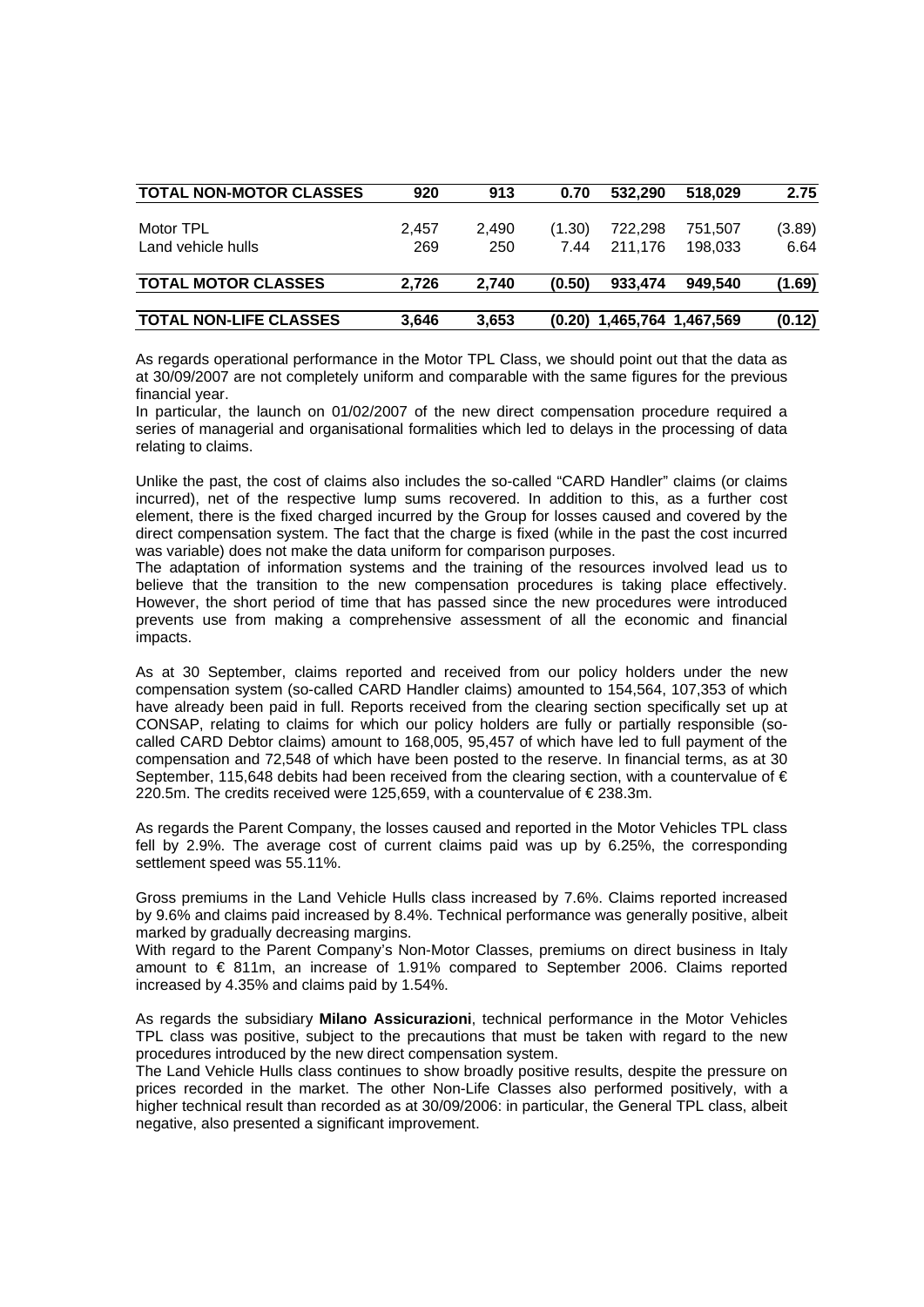In the Non-Life Classes, premiums written for direct business amounted to €1,930m, including  $\epsilon$ 1,411m relating to premiums in the Motor Vehicle Classes (-5.9% compared to 30/09/2006) and € 519m relating to the other classes, in which a 2.4% growth was recorded. The performance of premiums in the Motor Vehicle Classes was affected by the restructuring of geographical areas and tariff sectors in which technical performance was not satisfactory and by the reduction in the size of the fleets portfolio.

Claims reported by the Milano Group as at 30/09/2007 and on an annual basis fell by 5.3%, while claims in the Motor Vehicles TPL sector fell significantly by 7.6%. During the third quarter of 2007, the total number of claims reported continued to fall: this confirms the improvement trend already noted over recent months, which is the result, among other things, of the targeted restructuring and, more particularly, of the aforementioned reduction in the size of the fleets portfolio.

As at 30 September, claims reported and received under the new compensation system (socalled CARD Handler claims) amounted to 120,810, 82,564 of which have already been paid in full. Reports received from the clearing section specifically set up at CONSAP, relating to claims for which our policy holders are fully or partially responsible (so-called CARD Debtor claims) amount to 142,383, 86,098 of which have led to full payment of the compensation and 56,285 of which have been posted to the reserve.

In financial terms, as at 30 September, 97,963 debits had been received from the clearing section, with a countervalue of € 182,462K. The credits received were 96,261, with a countervalue of € 180,995K.

Claims settled as at 30 September 2007, including passive reinsurance, amount to  $\epsilon$  1,361m, compared to  $\in$  1,377m in the corresponding period of the previous financial year (-1.1%).

Within the Milano Group, the Dialogo subsidiary, which sells motor vehicle products by telephone and online, is continuing to develop. During the month of June of the current year, the Company launched an advertising campaign aimed at promoting the "DIALOGO" brand through the national press as well as radio and television channels. During September, the recall phase of the June campaign began and the first phase of the online advertising campaign began with the aim of developing the Internet as a sales channel.

The cost of these activities for the whole of 2007 is expected to be  $\epsilon$  5.400K.  $\epsilon$  4.446K of these costs have been posted to the profit and loss account for the first nine months of the financial year.

The launch of the advertising campaign is having positive effects on the portfolio. Premiums written as at 30 September 2007 amounted in fact to  $\epsilon$  9,704K and, even though this constitutes a slight fall (-1.75%) compared to September 2006, it represents a significant recovery from the situation at the end of June, when a 13.39% fall was recorded compared to the same period of the previous year.

The claims to premiums ratio for the period worsened slightly compared to 30 September 2006, primarily as a result of the less favourable performance of claims from previous years posted to the reserve. The technical account is heavily conditioned by the aforementioned advertising costs and closed with a negative balance of € 5,386K (profit of € 368K as at 30 September 2006).

The subsidiary **Sasa Assicurazioni** ended the first nine months of the financial year with premiums written of € 279m (+5.3%). The Marine and Aviation classes in particular recorded a reduction resulting from the decision to focus underwriting on business originating only from the agency channel.

The Motor Vehicle Classes and other non-marine classes however recorded an increase of 8.5%, attributable to the greater sales potential acquired as a result of new agency openings over the past three years.

The number of claims reported during the period increased by 26%: in the Motor Vehicle TPL class the increase was +13.9%. In this class, the increase in the flow of claims is the result of the introduction of the new group claims management system, which has rationalised and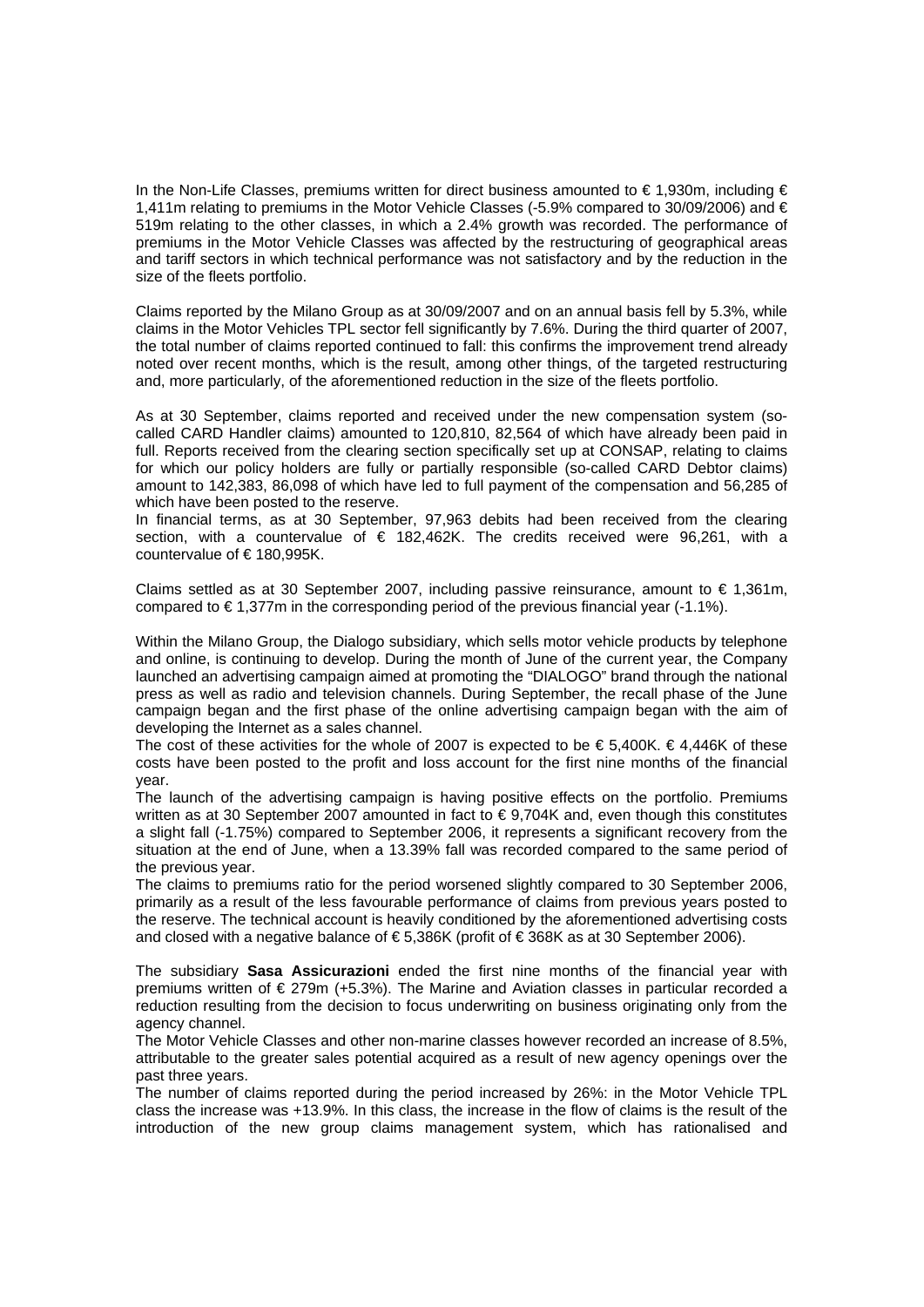accelerated the flow of information.

Net of this development, and in uniform terms, the number of Motor Vehicle TPL claims would be up by 6.5%, as a result of a 13% annual increase in the vehicle stock.

In the Motor Vehicle Hulls class there was a 39% increase in claims reported attributable to the windscreen cover and, partly, to a higher frequency of claims under the fire and theft cover.

As regards the non-marine classes, the increase in claims reported is concentrated in the Accidents class (agreement with the "schools" sector), in hail risks and, within the General TPL sector, in a civil liability agreement in the banking sector.

All the above agreements are characterised by a high number of claims, the unit value of which is however small. The result for the period is in any case positive in the amount of approximately  $\epsilon$ 7m, having benefited from net income from investments of €9.9m.

In overall terms, the results achieved as at 30/09/2007 justify a reasonable level of optimism with regard to the results expected at the end of the financial year.

With regard to the subsidiary **Liguria Assicurazioni**, performance in the third quarter pointed to steady development of the portfolio, which recorded an overall growth of 24.5% (+26.3% in the Motor Vehicle Classes and +19.4% in the Non-Life Non-Motor Vehicle Classes). This result is the fruit of the expansion policy launched during the second half of the previous year, which is consolidating in 2007. Over the first nine months of the year, 36 new agencies were opened, 6 in the south, 13 in the north and 17 in the central regions of the country.

Claims reported in the year amount to 13.6% in total (+14.5% in the Motor Vehicle Classes and +10.3% in the non-life non-motor classes). In the TPL class in particular, the frequency indicates an improvement compared to the third quarter of 2006 and fell from 8.3% to 7.7%. The speed of settlement also improved form 59.9% to 62.5%, in a substantially different context to the one in 2006, following introduction of the CARD system.

As regards technical performance in the Non-Motor Classes, there was a modest extra burden added to the direct business technical balance, partly offset by the passive reinsurance result, due to the need to increase reserves in the General TPL and other property damage classes.

The technical account result for the third quarter amounts to  $\epsilon$  3.7m, compared to  $\epsilon$  6.3m for the third quarter of 2006. The worsening is due to the need to further increase the claims reserves for previous financial years, particularly in the Motor Vehicle TPL class.

As regards overheads, they account for 6.2% of premiums written (6.7% as at September 2006).

As regards the management of assets, the investment of financial flows generated during the period continued to prioritise the government securities sector and primarily variable rate securities. The amounts invested reached  $\epsilon$  219m compared to  $\epsilon$  197m at the end of 2006. achieving a net income of  $\epsilon$ 4.0m compared to  $\epsilon$ 2.3m for the third quarter of 2006 and  $\epsilon$ 4.4m for the whole of the 2006 financial year.

The pre-tax result for the period was  $\epsilon$  2.4m ( $\epsilon$  2.5m as at 30/09/2006).

With regard to the subsidiary **Siat S.p.A.** operational performance as at 30/09/2007 confirms the strengthening of the technical result, which is exclusively attributable to the "Transport" sector. In fact this result benefits from a significant increase in the profitability of the Goods sector, while the Hulls sector, despite the improvement recorded, was negatively affected by various major claims reported in 2007. The aforesaid improvement is also attributable to the creation within the company, as of last year, of the Group "Transport Hub".

The Motor Vehicle and non-marine classes, despite the fact that they include a residual amount of "non-Transport" business, are burdened by a worsening claims reserve (for the non-marine classes, the third party delegated reserve).

The **Transport** insurance sector was primarily characterised by ever increasing competition and substantially stable premium rates, although there are a few signs of a fall in the Hulls sector. As regards claims reported, performance in the Goods sector was substantially unchanged, while in the Hulls sector 2007 will be remembered as a year characterised by a high number of major claims. On the reinsurance front, professional reinsurers continued to act selectively and to pay great attention to technical and statistical performance.

Premiums written amount to approximately  $\epsilon$  148m and result in an appreciable increase compared to the same period of the previous financial year (approximately  $\epsilon$  139m). The level of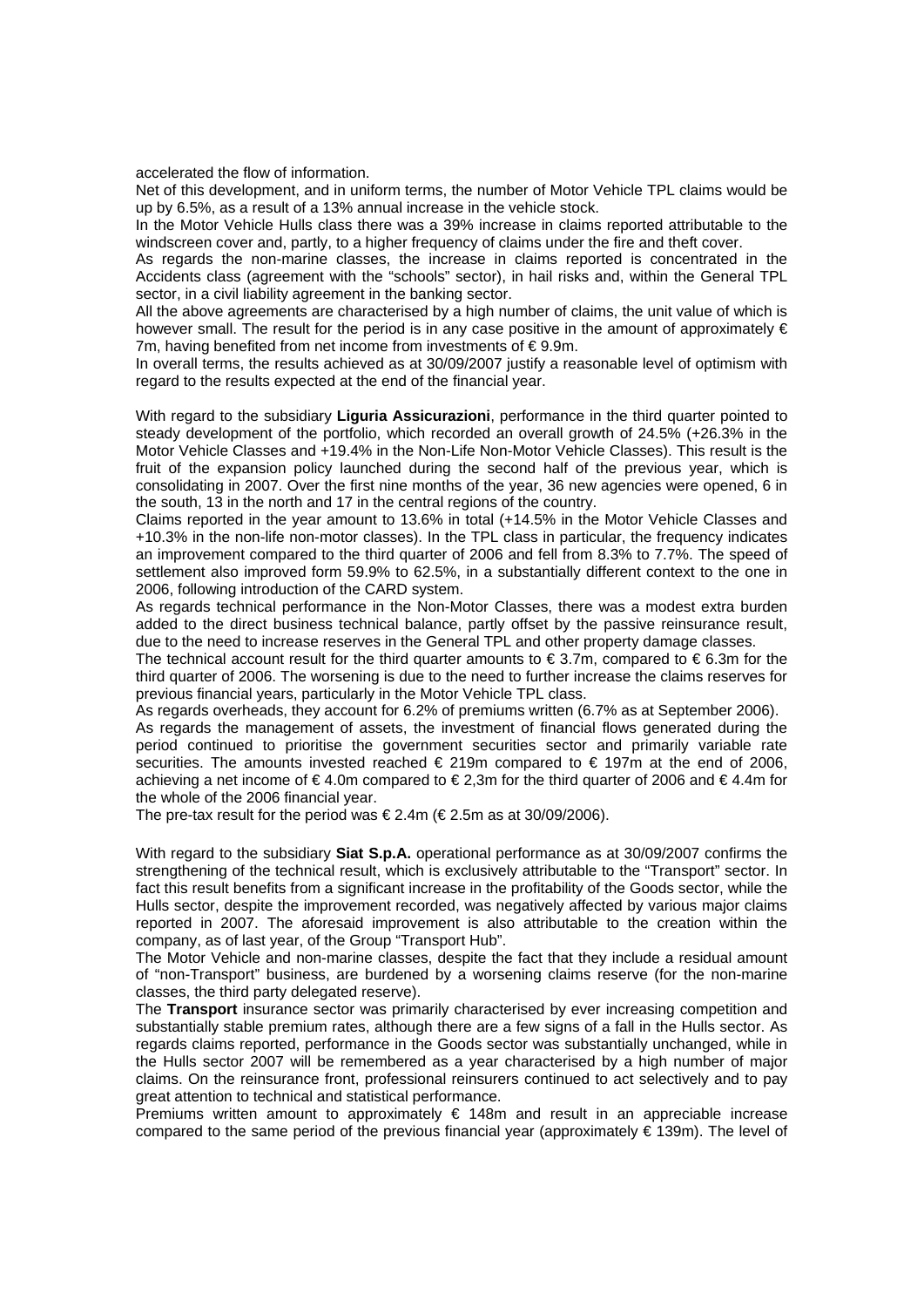premiums written confirms increasing concentration in the "Transport" sector and an almost total disengagement from the Motor Vehicle and non-marine classes (business in the latter classes, based on the balance sheet classes, in fact originates primarily from "Transport"). In the Hulls class in particular, business is negatively influenced by the performance of the US Dollar parity (the exchange rate of which against the Euro as at 30 September 2007 was 1.4179, pointing to a further and gradual weakening of the currency from the level of 1.2660 recorded as at 30 September 2006).

As regards claims reported, in the "Goods" sector there were no serious claims, unlike the "Hulls" sector, in respect of which appropriate reinsurance cover operated effectively. The "Transport" class claims reserve was as usual sufficient, while the claims reserve for the non-marine classes was negatively affected by the deterioration of third party business.

As expected, administration costs were up compared to those recorded at the end of the third quarter of 2006, as a result of the costs incurred to manage the Group "Transport Hub". The pretax result for the period was  $\in$  1.5m ( $\in$  0.9m as at 30/09/2006).

### **Vehicle repair project**

Fondiaria-SAI has set up an appropriate and fully-owned vehicle company called Auto Presto & Bene S.r.l. (formerly SAI Sistemi Assicurativi S.r.l.) to be used for the purpose of implementing a project to launch a new system to manage vehicle repairs, which will allow the Parent Company to benefit from the opportunities arising from the introduction of the new direct compensation system.

It is important to note that Fondiaria-SAI paid out just over 1 billion euros for vehicle repairs in 2006, that the direct compensation system will increase the opportunity to extract value from the vehicle repair system and that the market share reached will allow the Company and the Group to seize the market opportunities.

The compulsory and optional channelling provided for by the new regulations is one of the drivers for creating value, together with the opportunity to control the quality of service and to intervene in the supply chain through agreements with suppliers and repair centres. The purpose of this is to pay the right price, offer an excellent service and acquire margins in the value chain.

The plan would allow the cost of labour and the cost of spare parts to be reduced. The first step to reducing repair costs is to ensure proper monitoring in order to identify any critical mistakes in the activities of vehicle repair centres.

Given that the vehicle repair business is completely different from the insurance business, it has been necessary to keep the two businesses separate, just as other companies have already done. The aforesaid vehicle company has therefore been identified for this purpose and will carry out the following activities:

- aggregating demand and negotiating with suppliers;
- controlling repair costs with specialised resources;
- controlling the IT infrastructure;
- controlling the working capital and balancing stocks;
- auditing and developing vehicle repair centres.

Both the vehicle company and the development of highly integrated models at local level may benefit from partnerships and/or acquisitions.

The reference model is polyhedric, with selective multilocal integration across the territory. The scenario of vehicle claims is in fact very diverse across the country and local specificities suggest having a varied approach with a high level of integration limited to high density areas in central and northern Italy.

The operating model will have the following main objectives:

- to implement the peripheral control system for loss adjusters and body repair centres;
- to optimise the system of fiduciary checks: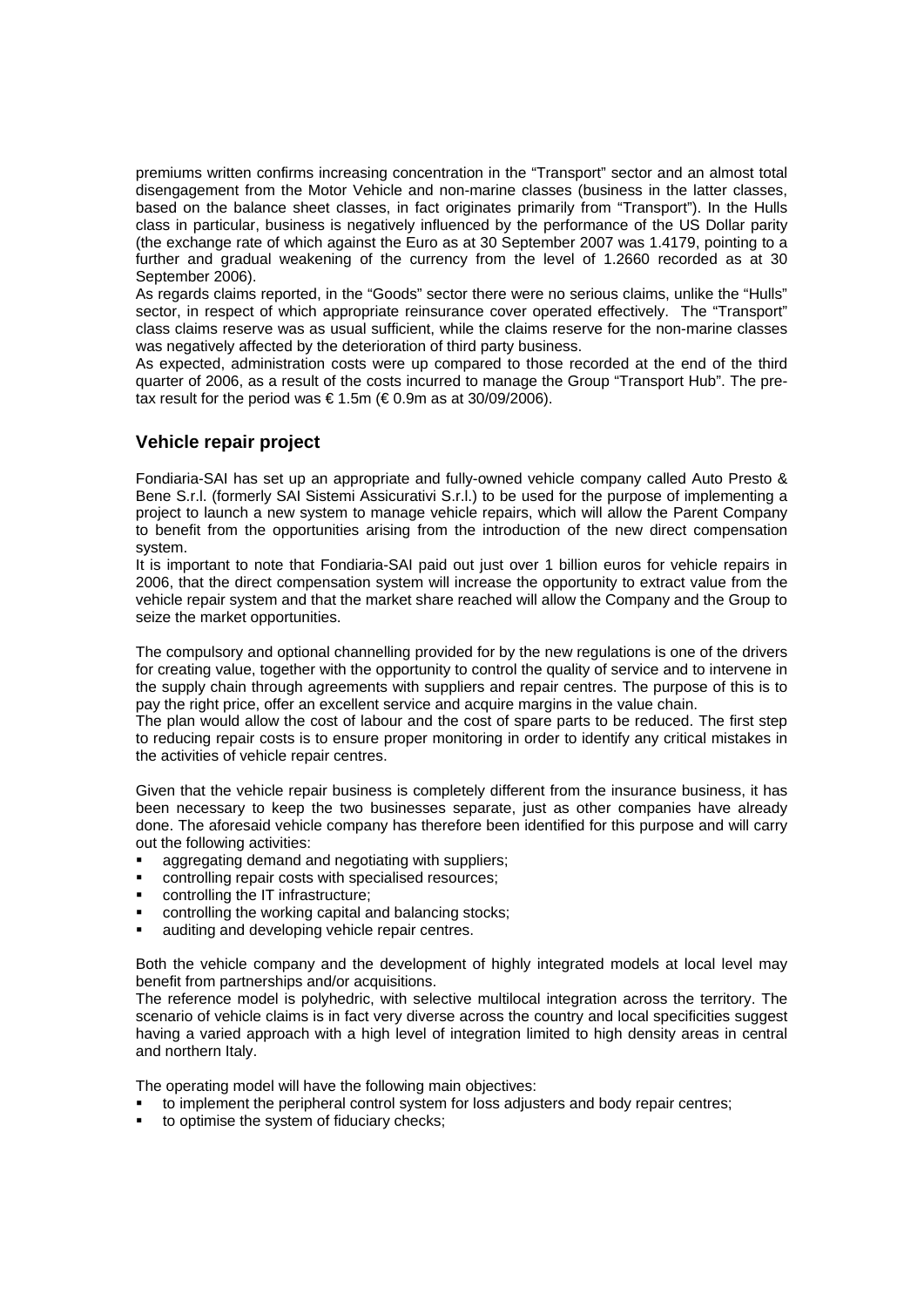- to involve agents in ensuring the efficiency of the channelling system;
- **fast activation of IT interfaces.**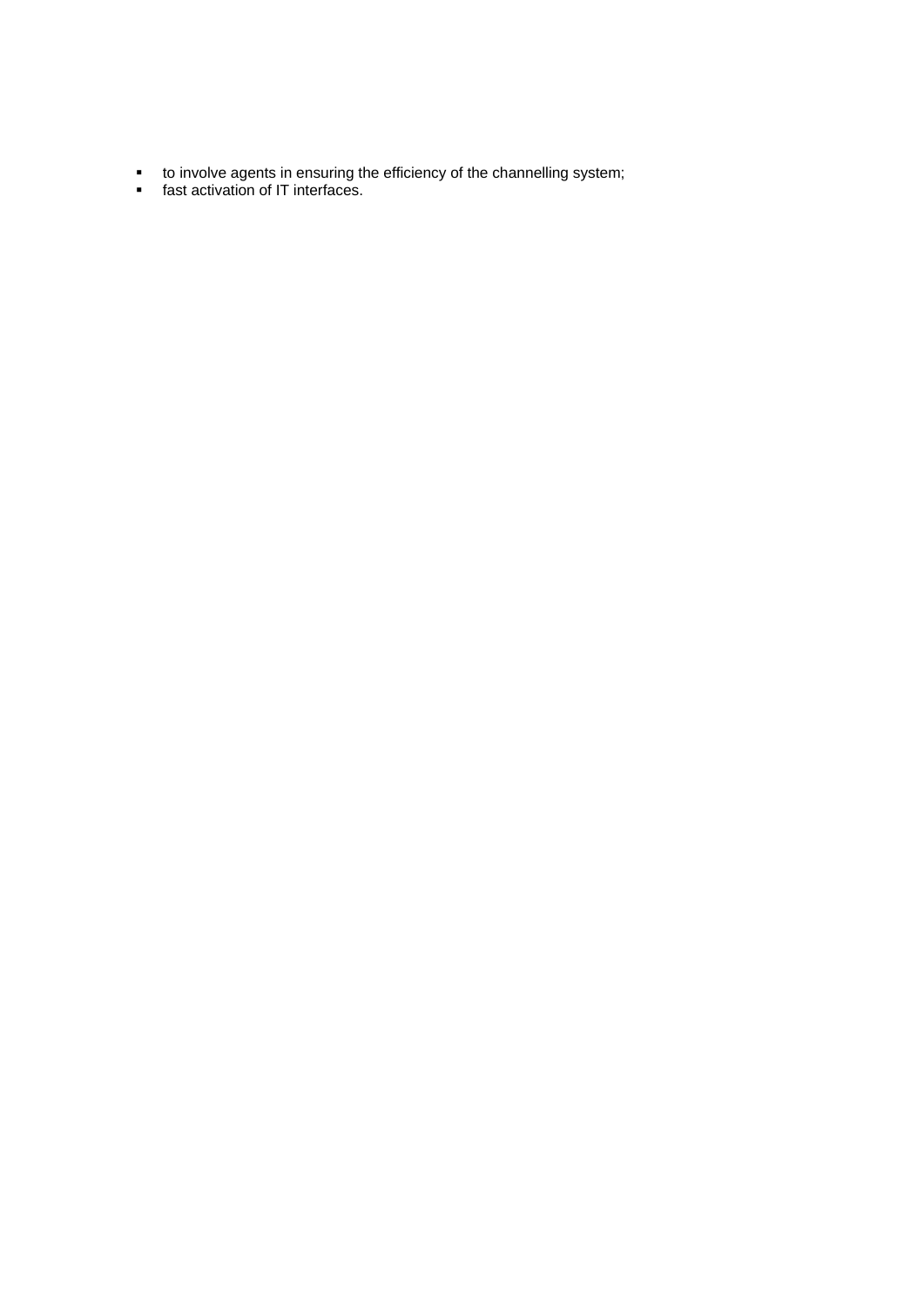### **LIFE INSURANCE SECTOR**

Premiums written in the Life classes totalled  $\epsilon$  3,377.2m, a fall of 98.4% compared with the figure as at 30/09/2006. The data as at 30/09/2007 include the proportional consolidation, in the amount of 50% up to June 2007 and 100% for the third quarter, of the profit and loss account of Bipiemme Vita, which provided a total contribution in premiums of € 294m (the company was valued by the net equity method as at 30/09/2006).

The significant increase in premium income is however attributable to the excellent performance of the subsidiary Novara Vita, which recorded a rise in premium income, according to IFRS criteria, from € 57m as at 30/09/2006 to € 1,373m as at 30/09/2007.

The breakdown by class of business is shown below:

| $(\in K)$                                                                                                                                                        | 30/09/2007 | 30/09/2006 | % var.  | 30/06/2007 |
|------------------------------------------------------------------------------------------------------------------------------------------------------------------|------------|------------|---------|------------|
|                                                                                                                                                                  |            |            |         |            |
| - Whole of life insurance<br>$\mathbf{I}$<br>III - Insurance in points I and II                                                                                  | 925,940    | 882,739    | 4.89    | 652,340    |
| related to investment funds                                                                                                                                      | 1,908,154  | 16,675     | n.d.    | 1,261,855  |
| $IV - Health$ insurance pursuant to art. 1 d)<br>EEC Dir. 79/267<br>V - Capital redemption operations pursuant to<br>article 40 of Legislative Decree no. 174 of | 87         | 237        | (63.29) | 62         |
| 17/3/95                                                                                                                                                          | 538,305    | 794,979    | (32.29) | 457,376    |
| <b>TOTAL</b>                                                                                                                                                     | 3,372,486  | 1,694,630  | 99.01   | 2,371,633  |
| <b>INDIRECT BUSINESS</b>                                                                                                                                         | 4,741      | 7,480      | (36.62) | 3,176      |
| <b>GRAND TOTAL</b>                                                                                                                                               | 3.377.227  | 1.702.110  | 98.41   | 2.374.809  |

The parent company reported premium income of € 829m, a fall compared to the final figure as at 30.09.2006 (€ 974m). Premium income through bank branches amounts to  $\epsilon$  2.128m and represents 63% of total premium income from direct business (25% of 31.12.2006). We should point out finally that total premium income in the sector also includes  $\epsilon$  131m ( $\epsilon$  800m as at 30.09.2006) from investment contracts that do not fall within the scope of IFRS 4 and are therefore recorded by the deposit accounting method.

The cost of claims, net of reinsurance cessions, amounts to  $\in$  3,288 ( $\in$  1,895m as at 30.09.2006).

Operating expenses, excluding those relating to the management of investments, amount to  $\epsilon$ 214m, a substantial increase compared to 30.09.2006 (€ 96m), accounting for 6.4% of premiums. The increase in expenses is due to the charges incurred by Novara Vita to remunerate the sales network as a result of the significant increase in premiums recorded during the period.

New business for the Fondiaria-SAI Group, according to the "annual premium equivalent" or "APE" measurement method, and relating to products covered by IFRS 4, therefore excluding contracts treated with the "deposit accounting" method, recorded an increase of 99% to € 302m, compared to € 152m as at 30/09/2006. Bancassurance contributed € 221m compared to € 110m as at 30/09/2006 (+100%).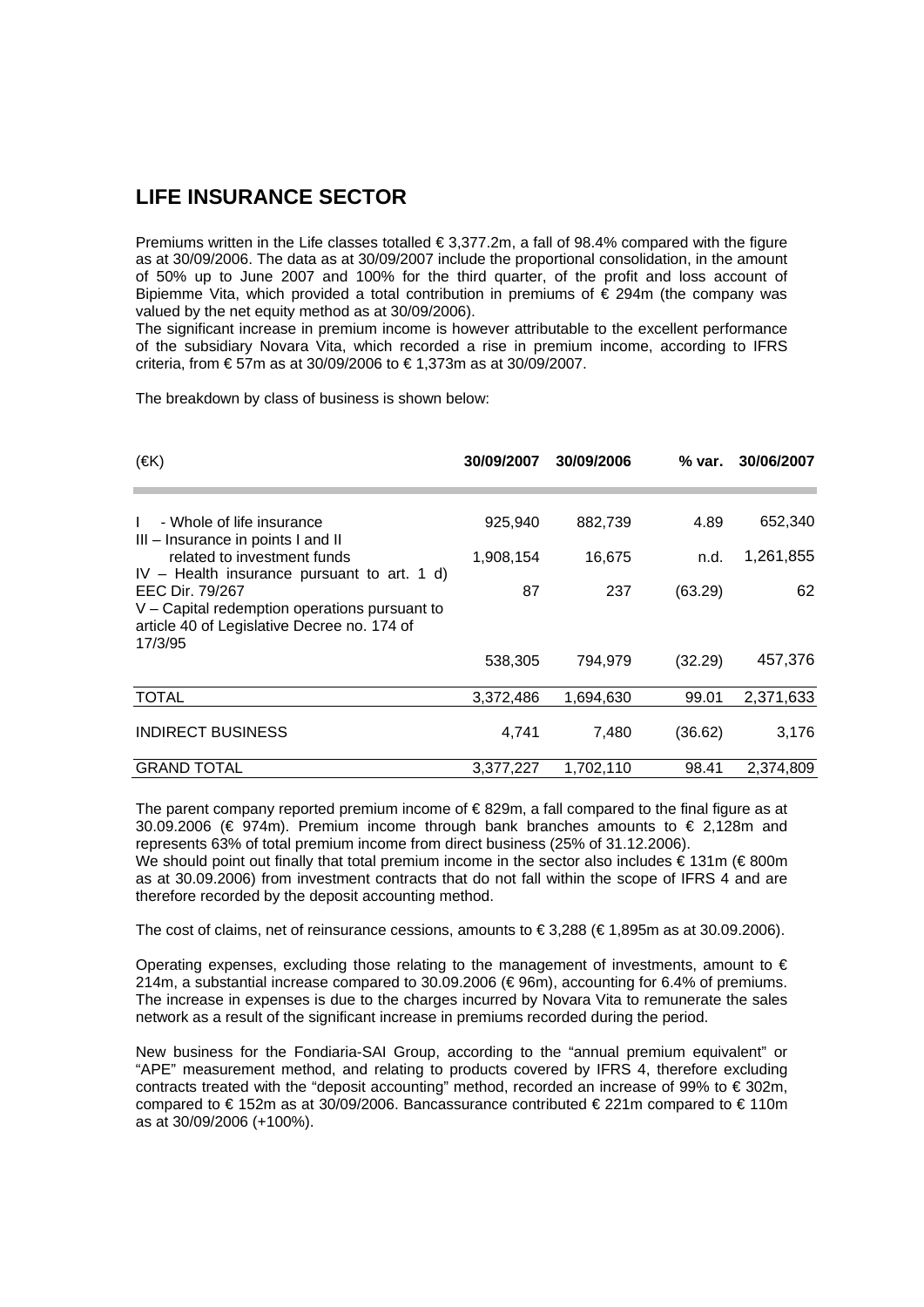The sum of annual premiums from new business plus one tenth of single premiums was used as the basis for calculating the APE.

For the companies Po Vita and Bipiemme Vita, the new business values were recalculated according to the consolidation percentage, which was 50% for Po Vita while for Bipiemme Vita it was 50% up to June 2007 and 100% for the third quarter.

Total new business in the sector, which also includes investment contracts not in covered by IFRS 4, stands at €311m, compared to €229m as at 30/09/2006, recording an increase of 36%.

During the first nine months of 2007, Individual Life business by distribution networks was directed to a large extent towards products associated with separately managed funds, because they are characterised by a minimum guaranteed return and protection of the investment, with particular attention paid to the important segment of maturing capital on life and capitalisation policies, and towards Index Linked policies, which have been favourably received by customers in the two MATCH RACE and GLOBAL RACE editions.

During the third quarter of 2007 the slowdown in the distribution of **capitalisation products**  aimed at "institutional" Clients such as lending establishments, financial companies, cooperatives and companies, was confirmed. The total turnover for the main product in this area (Corporate Open Account) did however achieve the levels planned.

We should also point out the current concentrations of early liquidations resulting from the rise in market rates, which is making insurance investments less attractive, because of their conservative nature, despite the comprehensive information provided to policy holders on the guaranteed returns that are typical of separately managed assets.

For products associated with staff leaving indemnity appropriations **(VALORE TFR** and **VALORE TFM)**, despite the significant amount of distribution, there has been a slowdown connected with the impact of the new rules, which almost automatically allocate the annual percentages of staff leaving indemnity to complementary welfare, and in any case oblige companies with more than 50 employees to divest themselves of the financial liquidity connected with future annual percentages of staff leaving indemnity.

The **risk cover** sector has focused on insurance provided through collective contracts, particularly for industrial company executives, for whom a higher level of cover is planned from 1 July 2007: this has led to an increase, albeit modest, in the respective premiums.

The loan cover product is showing a certain amount of vitality (despite the increase in the underlying rates of loans) with the signing of the first licensing agreements, while development work continues on the new multi-class product to cover loans granted in exchange for the assignment of a percentage of the borrower's salary.

As regards complementary welfare, implemented by means of Personal Pension Plans, the first nine months of the year witnessed the predicted increase in new contracts compared to the previous financial year.

Work carried out in the context of **Pre-existing Pension Funds** for employees has both explicitly and tacitly attracted towards our contracts the shares of staff leaving indemnity to be accumulated in future and destined for the Funds themselves.

The results recorded to date are in keeping with the market trend, with a significant growth in turnover recorded from the current year, an increase which will level out during the coming financial year, once the allocation of staff leaving indemnity will have covered the whole period of 12 months.

Only from the month of July has it therefore been possible to quantify the number of new subscriptions received, with an increase being recorded in both individual subscriptions from employees and collective subscriptions. Consequently, the Company has recorded an increase in premiums, which is not however proportional to the number of new subscriptions received.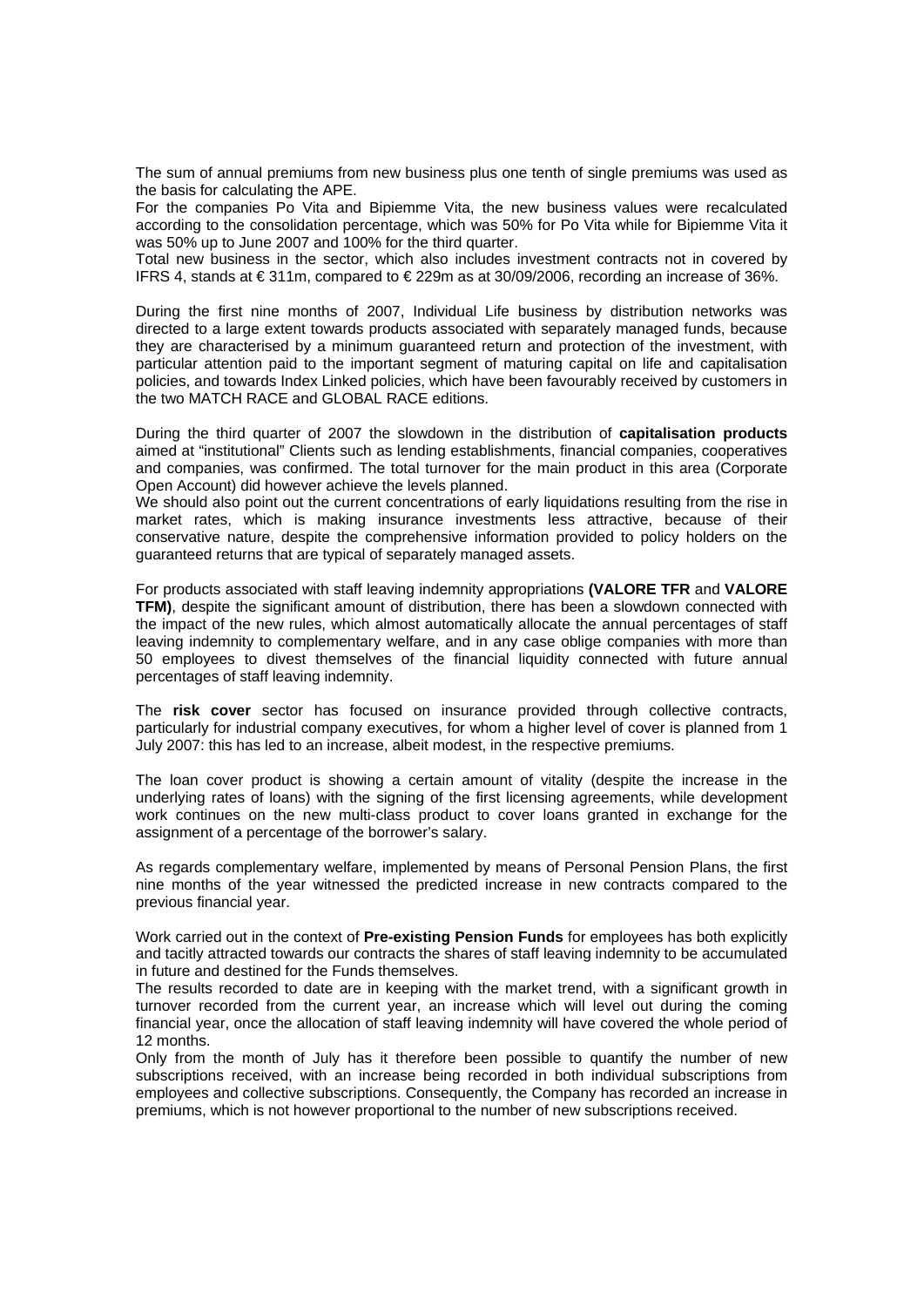The Life classes of the subsidiary **Milano Assicurazioni** amount in total, at Group level, to € 638m (+54.6%;  $\epsilon$  413m as at 30/09/2006). The significant increase in premium income is attributable to the contribution from Bipiemme Vita already mentioned in the introduction. With an equal consolidation scope, premiums would have amounted to  $\epsilon$  344m, a slight fall of 16.7% compared to 30/09/2006. This reduction is primarily due to a lower level of business from the banking channel, and to a smaller volume of pure capitalisation contracts with institutional clients, characterised by low profitability margins. Business in the agency networks is however up in overall terms. The profit and loss account for the sector shows a pre-tax result of € 71m, up by 13% compared to the last financial year.

As regards the indirect subsidiary **Bipiemme Vita S.p.A.** we should point out that the company remains one of the most active operators in the bancassurance market, focusing its business on the rationalisation of the product portfolio, which has been renovated and simplified, and on managing guaranteed capital and return policies with extreme care, despite the turbulent period experienced by financial markets. The profit and loss account for the period shows a net result of € 12.3m (€ 11,5m as at 30/09/2006) and total premium income of € 442m.

As regards the subsidiary **Novara Vita**, we should point out that at the same time as the corporate changes took place involving the Banco Popolare di Verona e Novara Group, the sales network expanded significantly and now includes the branches of Banca Popolare di Novara, Banca Popolare di Verona S. Geminiano e S. Prospeto, Banca Popolare di Lodi, Banca Popolare di Mantova and Credito Bergamasco.

This development significantly boosted sales, with premium income as at 30/09/2007 amounting to € 1,385m (+127.8%). This increase is all the more significant in IAS/IFRS terms, given that premiums recordable according to the new accounting principles amount to  $\epsilon$  1,373m compared to € 57m as at 30/09/2006. Premium income is primarily concentrated in class III indexes.

The result for the period is however negative in the amount of  $\epsilon$  9.8m after deduction of  $\epsilon$  10.7m in respect of the net alignments of securities in the portfolio. The contribution to the result in the life sector, determined according to IAS/IFRS principles was positive in the amount of  $\epsilon$ 2.4m.

As regards **Liguria Vita**, performance during the third quarter resulted in an increase in premium income of €12.6m (€9.9m as at 30/09/2006; +27.3%). This income included €9.6m from class I (€ 8.5m as at 30/09/2006) and € 2.9m from class V (€ 1.4m as at 30/09/2006). New business amounts to € 7.0m (€ 3,2m as at 30/09/2006) and includes € 1.6m in annual premiums and € 5.4m in single premiums.

The amounts paid totalled  $\epsilon$  6.2m, compared to  $\epsilon$  5.2m in the previous period, and actuarial reserves reached € 75.0m (€ 68.4m as at 31/12/2006).

Investments amount to  $\epsilon$ 77.1m ( $\epsilon$ 67.5m as at 31/12/2006).

The balance of the technical account for the third quarter amounts to  $\epsilon$  0.5m, compared to  $\epsilon$ 0.1m for the third quarter of 2006, showing an improvement due, among other things, to the lower incidence of net capital losses from the valuation of securities, which accounted for  $\epsilon$  0.4m compared to  $\epsilon$  0.2m in the current financial year.

Overheads amount to  $\epsilon$  0.7m ( $\epsilon$  0.6m as at 30/09/2006), accounting for 5.5% of premiums (5.9% as at 30/09/2006).

The result for the period is a breakeven compared to the loss of  $\epsilon$  0.6m recorded as at 30/09/2006.

As regards **Sasa Vita** we report that premiums written until the end of the third quarter of 2007 amount to  $\epsilon$  52.7m, a fall of 9.7% compared to the corresponding period of the previous financial year.

The fall in premium income is the result of restructuring of the SASARIV separately managed fund, with the consequent reduction in the presence of corporate policies in the portfolio.

The result for the period was  $\epsilon$  1.2m and in line with the one recorded as at 30/09/2006. Intensive sales activity has been planned for the last quarter of the financial year, aimed at achieving the objectives already set for the current financial year.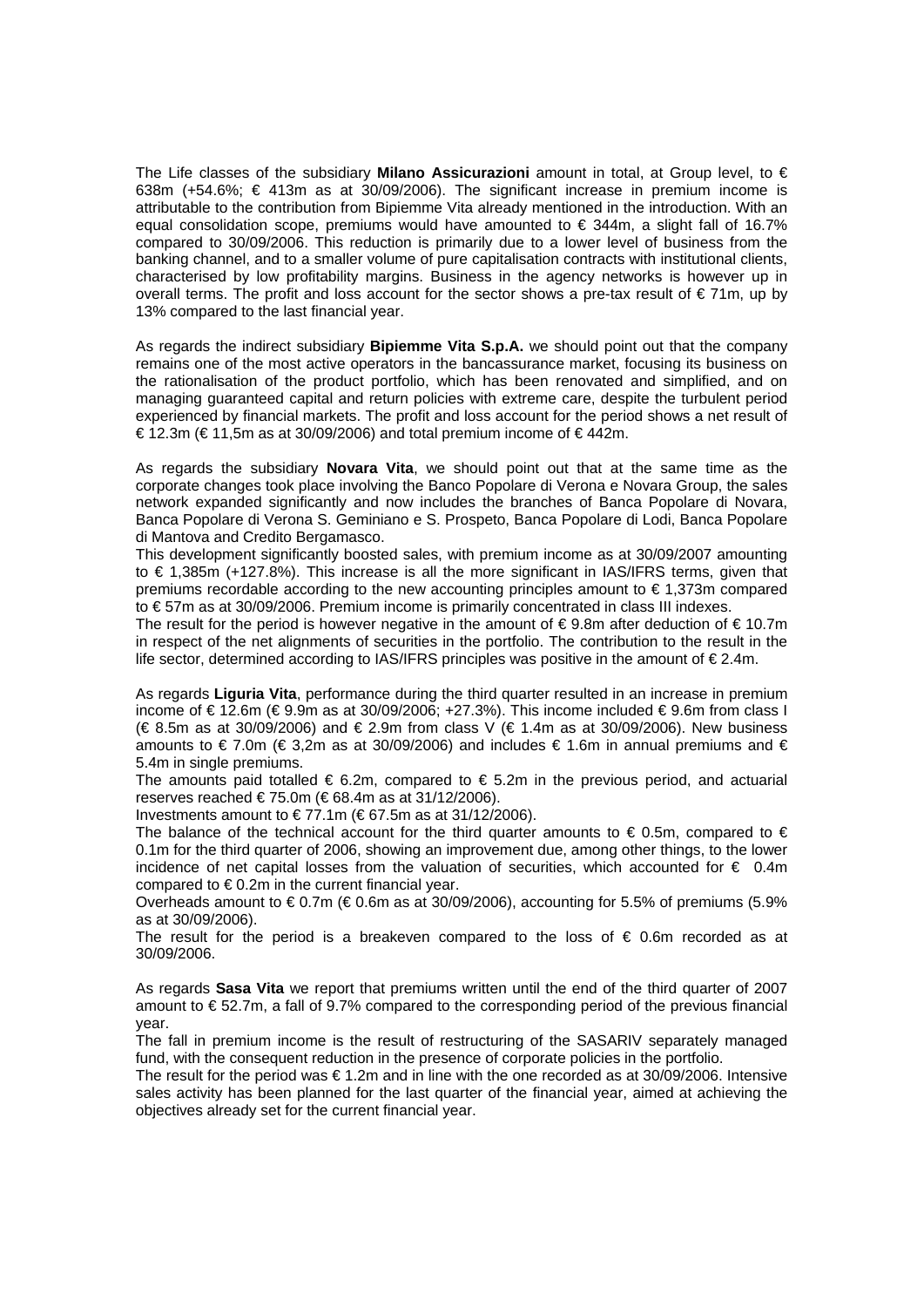As regards Po Vita, sales activity up to 30th September has resulted in total premium income of € 1,003m, an increase of 31% compared to the same period of 2006. The increase in income, which runs counter to the national trend, has benefited from the widening and strengthening of the distribution network among other things Premium income, net of investment contracts of the sector, amounts to  $\epsilon$  922m (+26.8%). The sales dynamic confirms the trend, which had already emerged during the first half of the year, towards favouring Index and Unit linked products to the detriment of separately managed products.

#### **Agreement with the Banco Popolare di Verona e Novara Group and the Banca Popolare Italiana Group in the life bancassurance sector**

As a result of the process carried out by Popolare di Verona e Novara (BPVN) and Banca Popolare Italiana (BPI) to select an insurance partner in the Life classes, Fondiaria-SAI was selected as the partner with whom the new Banco Popolare Group, resulting from the merger of BPVN and BPI, intends to implement a business collaboration in the Life insurance sector. The vehicle for this collaboration in the non-life sector is the company BPV Vita S.p.A., a previous

investee company of BPVN and Società Cattolica di Assicurazione.

On behalf of its subsidiary Holding di Partecipazioni Finanziarie di Verona e Novara S.p.A., BPVN exercises its option to purchase all the shares in BPV Vita owned by Società Cattolica di Assicurazioni.

Fondiaria-SAI, BPVN and BPI therefore signed agreements for the implementation of this collaboration, which provided, among other things, for the purchase by Fondiaria-SAI of the entire shareholding in BPV Vita owned by BPVN and Creberg.

The operation obtained the prior authorisations from ISVAP and the Anti-trust Authority in their respective areas of responsibility.

The agreements were signed on 7 September 2007.

In particular, these agreements are intended to implement a bancassurance project through the acquisition by Fondiaria-SAI of exclusive control of BPV Vita and the signing of an insurance policy distribution contract, lasting ten years, between Banco Popolare and its subsidiaries, which will sell policies through their branches, and BPV Vita, as the provider of the insurance policies.

Fondiaria-SAI has therefore acquired a total stake of 50% plus one share in the capital of BPV Vita S.p.A. from the Banco Popolare Group for a price of € 530m. In particular, in order to acquire this holding, Fondiaria-SAI acquired 35% of share capital from Banco Popolare S.c.a.r.l for € 371m and 15% of share capital from Credito Bergamasco S.p.A. for € 159m.

Following the entry of Fondiaria-SAI into the share capital of BPV Vita, the latter continues to devise, manage and sell insurance products under the "BPV Vita" brand, with the support of the technical, product and management know-how of Fondiaria-SAI, for the purpose, among other things, of improving the quality and variety of these products.

The agreements also provide for the subsidiary Novara Vita S.p.A., in which both BPVN and Fondiaria-SAI have a 50% stake, to be incorporated by merger, as soon as possible after 1 January 2008, into BPV Vita.

A shareholders' agreement has also been signed that governs the business aspects of the partnership and establishes the corporate governance rules of BPV Vita. The rules contained in the articles of association and shareholders' agreement of BPV Vita are aimed at allowing Fondiaria-SAI to have exclusive control of BPV Vita, with a consequent full consolidation of BPV Vita by the Fondiaria-SAI Group, although qualified majority voting is provided for in respect of resolutions to be approved by the relevant bodies and regarding specific matters. Furthermore, as a result of the agreement, the management and coordination of BPV Vita, pursuant to article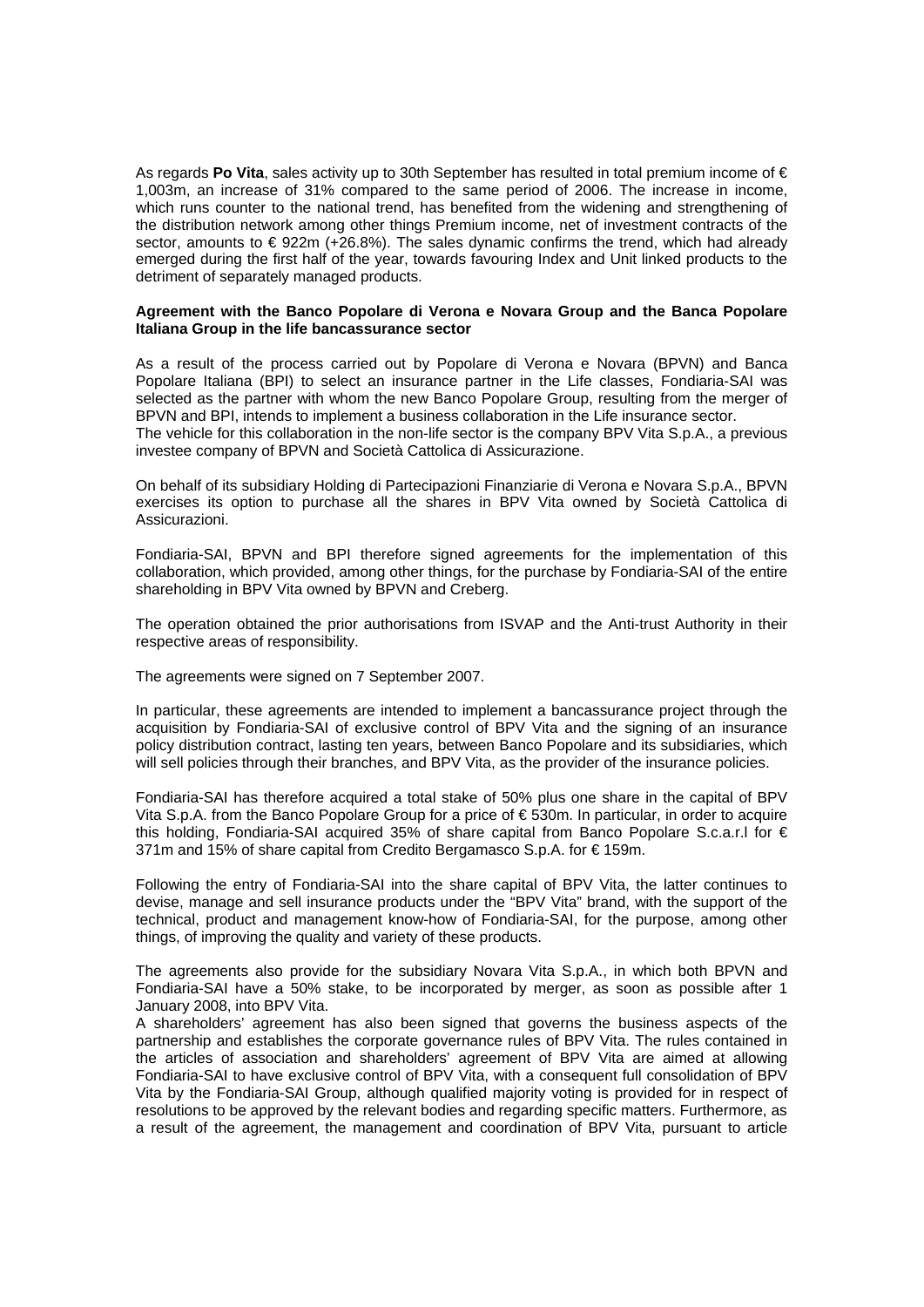2497 of the Italian Civil Code, will be placed exclusively in the hands of Fondiaria-SAI. The agreement also provides for reciprocal put&call options in the event of a dissolution of the partnership, with a provision for the Fondiaria-SAI shareholding to be valued by the appraisal value method.

The distribution agreement signed between BPV Vita and the networks of the Banco Popolare Group will last for ten years and will be renewable for further periods of 5 years. This agreement will be exclusive from 1 January 2008, subject to the residual distribution agreements with Aviva (non-exclusive agreement expiring at the end of 2009) and Aurora (exclusive agreement expiring in May 2009) applicable, respectively, to the branches of BPI and to the branches of the S.p.A. banking network. Once fully operational, the BPV Vita distribution will be able to count on a total network of around 2,200 branches with an annual premium income target of approximately € 6bn when fully operational.

For Fondiaria-SAI, the agreement represents a further opportunity to develop in the life sector, both because of its consistency with the objectives of its own Business Plan, and because of the strong historic link with the Banco Popolare Group. From a business point of view, the transaction integrates perfectly with the current bancassurance agreements of the Fondiaria-SAI Group, which will continue to be strategic in the context of its growth policies.

For the Banco Popolare Group, the agreement will allow considerable technical and managerial support to be gained in the insurance services required to pursue significant growth in production volume by offering products that fulfil customer requirements more effectively. This support will also be needed in view of the role that banks and insurance companies may be called to perform in respect of households and small and medium sized companies with the future development of complementary welfare.

#### **Alliance and co-operation project with Banca Popolare di Milano in the bancassurance sector**

On 29/06/2007, the subsidiary Milano Assicurazioni purchased a further 1% stake in the share capital of Bipiemme Vita S.p.A., consequently increasing its total stake in the company to 51% and taking exclusive control.

We would remind you that on 14/06/2006, Banca Popolare di Milano (BPM) and Milano Assicurazioni executed an agreement for the joint development, on an exclusive basis, of the bancassurance activities of Gruppo Bipiemme Group in the life business, signed on 21/12/2005. This agreement provides for the implementation of a wider business alliance and co-operation project with BPM in the bancassurance sector, to be implemented in the life classes, non-life classes and in banking and financial services.

Under the terms of the agreement, Milano initially acquired from BPM and the subsidiary Banca di Legnano a 46% stake in the capital of Bipiemme Vita, with the opportunity to transfer the controlling share in the latter from the BPM Group to Milano itself by the purchase and sale of further shares amounting to 4% and 1% respectively, at two successive points in time, respectively by 31/12/2006 and 30/06/2007, exercising put and call options, in two tranches, which the parties have mutually granted to one another under certain conditions.

BPM and Milano have also signed a shareholders' agreement containing the corporate governance rules of Bipiemme Vita, as well as the business management aspects of the partnership, providing for Bipiemme Vita to continue having access to the distribution networks of the BPM Group for 5 years, with an opportunity to renew this on expiry by mutual agreement between the parties for a further 5 years. The transaction received the prior approval of the Italian competition authority and the authorisation from ISVAP.

The purchase price of the 46% stake in Bipiemme Vita, initially agreed to be  $\epsilon$  94.3m, was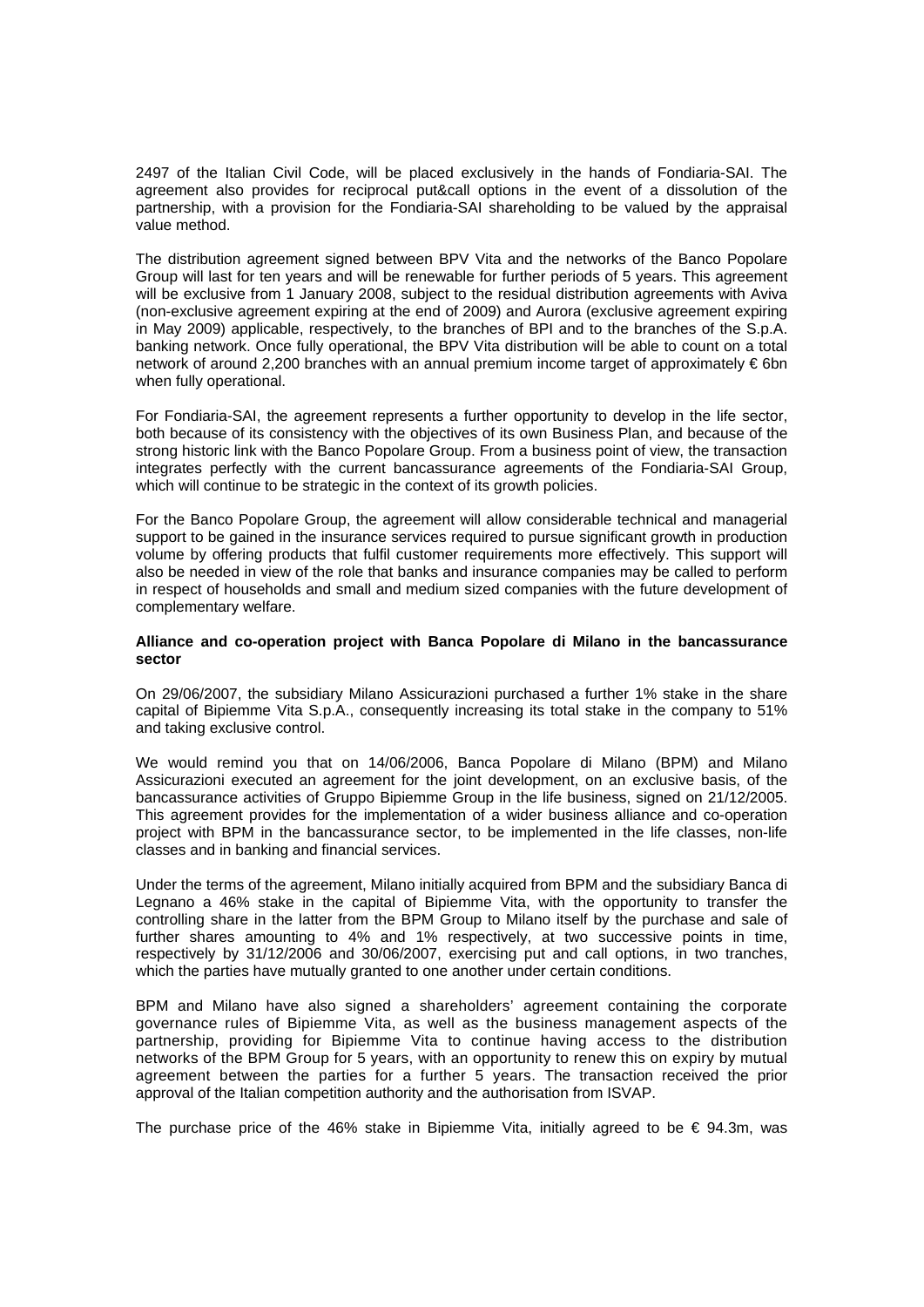reduced, in accordance with the provisions of the Purchase and Sale Contract, to  $\in$  90.5m, primarily on the basis of the changes in equity (distribution of dividends and capital increase) that had taken place since the agreement was signed (December 2005).

On 18 October 2006, Milano Assicurazioni exercised the first tranche of the aforesaid call option, buying 4% of Bipiemme Vita and therefore bringing its shareholding up to 50%. In accordance with the provisions of the contract, the purchase price was fixed at  $\epsilon$  7.9m. This acquisition allowed the Fondiaria-SAI Group to consolidate the shareholding proportionally as of the month of October 2006.

Finally, as reported above, on 29/06/2007, Milano Assicurazioni exercised the second and last tranche of the call option, therefore bringing its shareholding to 15% and taking exclusive control of the company, with the resulting option to proceed with the line-by-line consolidation of the same.

The purchase price, in accordance with the provisions of the contract, was fixed at approximately € 2m (as it was for the purchase of the 4% share), corresponding to the definitive price paid for the 46% stake redetermined at the reference rate up to the date on which payment is made for exercising the options, net of any dividends distributed and increased by any capital increases paid in, both pro-quota, from the closing date to the date on which the price for exercising the option is paid.

The exercise of the second tranche of Milano's call option obtained the prior positive opinion of a joint committee consisting of four members (two per party) called to assess, from time to time, the execution and results of the agreement, as well as being subject to authorisation from ISVAP.

In the current market context, which is characterised by renewed focus among customers on traditional insurance products, the partnership allows Bipiemme Vita to benefit from the technical and commercial know-how of a leading insurance operator, promoting the development of new products and improving penetration among BPM customers, while allowing Milano Assicurazioni to benefit from the expertise of the BPM Group in commercial banking.

For the BPM Group, the agreement allows greater technical and managerial support to be gained in the insurance services required to pursue significant growth in production volume by offering products that fulfil customer requirements more effectively. This support will also be needed in view of the role that banks and insurance companies may be called to perform in respect of households and small and medium sized companies with the future development of complementary welfare.

The agreement is a further opportunity for the Company and the Fondiaria-SAI Group to develop the Life sector. From a business point of view, the transaction integrates perfectly with the current bancassurance agreements of the Company and the Fondiaria-SAI Group, which will continue to be strategic in the context of the growth policies of the Company and the Group themselves.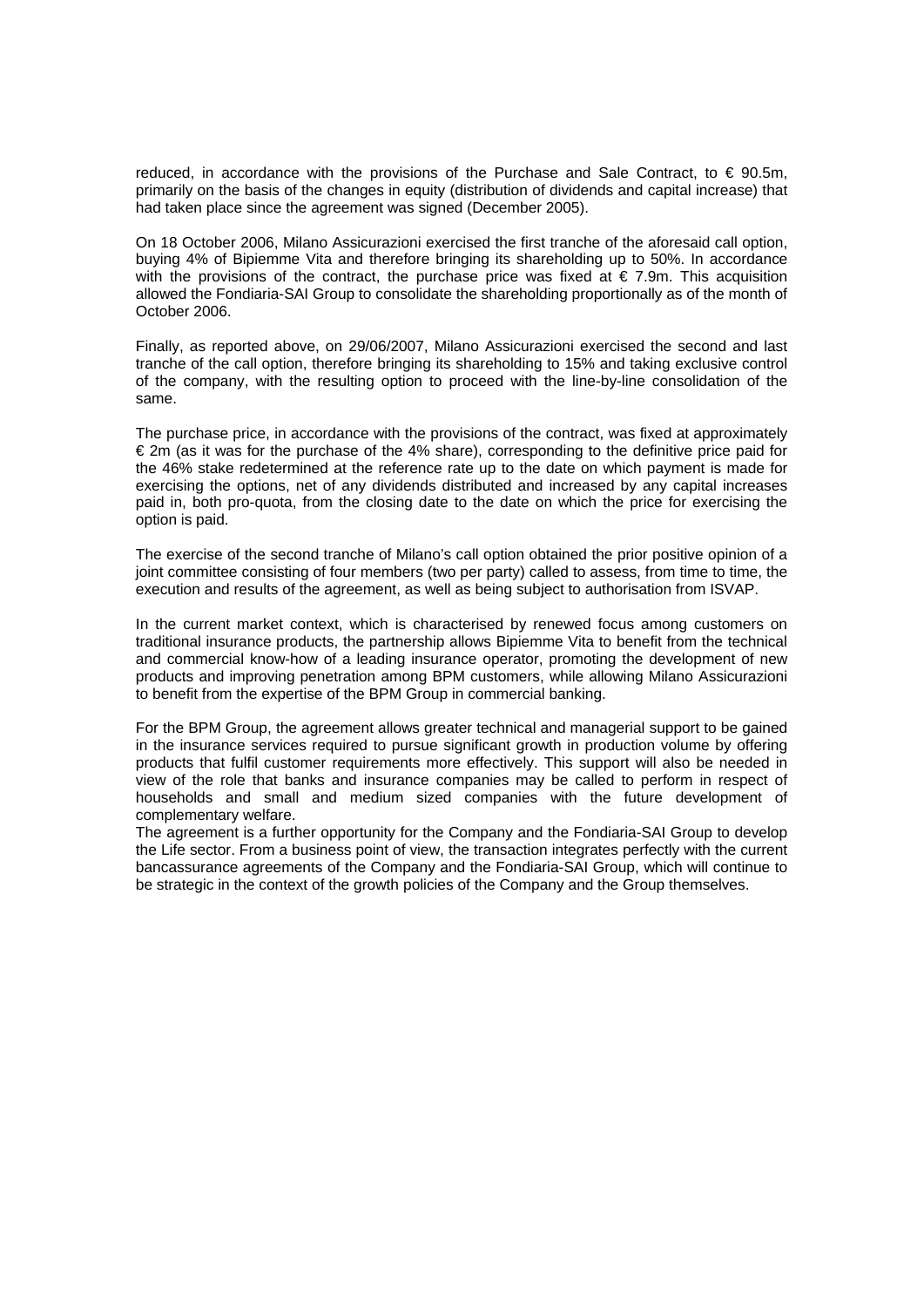### **PROPERTY SECTOR**

The earnings before tax for the sector were positive in the amount of  $\epsilon$  685m ( $\epsilon$  16m as at 30/09/2006).

In fact the third quarter is characterised by the achievement of a significant capital gain of € 37m at consolidated level as a result of the sale by the Tikal Fund of the property located at Piazzale dell'Industria, Rome.

In other respects, the property business continued to operate as normal, aiming to consolidate initiatives taken to develop and increase the value of existing assets.

In order to seize the opportunities on the property market, in the 2006-2008 Industrial Plan, the Group presented three forms of investment, classified according to the different level of risks:

- investments in properties already developed and producing significant returns (excluding joint ventures), to be made using the Group's reserves;
- investments in property to be renovated or in new developments (wholly owned), using the Tikal R.E. Fund, the closed property fund with private contribution, as the Group vehicle;
- investments in properties and/or in property initiatives in joint ventures (excluding the new developments), through companies in the Immobiliare Lombarda Group.

This strategic approach remained unchanged throughout the first nine months of 2007.

With regard to Immobiliare Lombarda in particular, operations for the sale of a number of buildings were completed, while activities continued to increase the value of the remaining property assets. During the third quarter of 2007, the Group therefore continued its activities aimed at upgrading its property assets and increasing their profitability, at the same time as progressing with current property developments.

The overall income as at 30/09/2007, including inter-group sales and services, amounts to  $\epsilon$ 136m (€ 38m as at 30/06/2006), while the result for the period amounts to € 2.1m (€ 1.6m as at 30/09/2006).

The Tikal Closed Property Fund concentrated its activities on maximising income from leasing, as well as maintaining and improving property values through maintenance, expansion and conversion work, creating the basis for the company to take advantage of the further realisation opportunities that the property market may offer.

#### **Movements of Property Sector Assets**

- During the first nine months of 2007, the Tikal R.E. closed mutual property investment fund sold the commercial building located at Via Lagrange n. 35/A, Turin, for € 13.7m and the commercial building located at Via de Sanctis, 49-51, Florence, for € 5.75m. In both cases, a capital gain was achieved, amounting in total to over  $\epsilon$  5m. During the third quarter, the Tikal R.E. Fund sold the building for commercial use situated at Piazzale dell'Industria, Rome, for € 120m, achieving a capital gain of  $€37m$ .
- The subsidiary Meridiano Risparmio purchased a building at Via Salvagnoli 4, Florence, for a total of  $\epsilon$ 8.5m.
- During February, the subsidiary Meridiano Secondo acquired volumetric rights for hotel and accommodation use to the Garibaldi-Repubblica area of Milan, for an outlay of € 17.7m. At the same time, volumetric rights for use other than accommodation were exchanged for volumetric rights for hotel and accommodation use for  $\epsilon$  9.3m. As a result of this purchase, the company completed the acquisitions required for the construction of a very high quality hotel complex in Milan;
- On 12th June, notarised documents were drawn up for the sale of buildings located at Via Torino 66/68 and Via Larga 26, Milan, owned by Immobiliare Lombarda, to Meridiano Quinto Srl for a total of €42m. Given that this was an inter-group transaction, its financial effects were reversed in the consolidated accounts.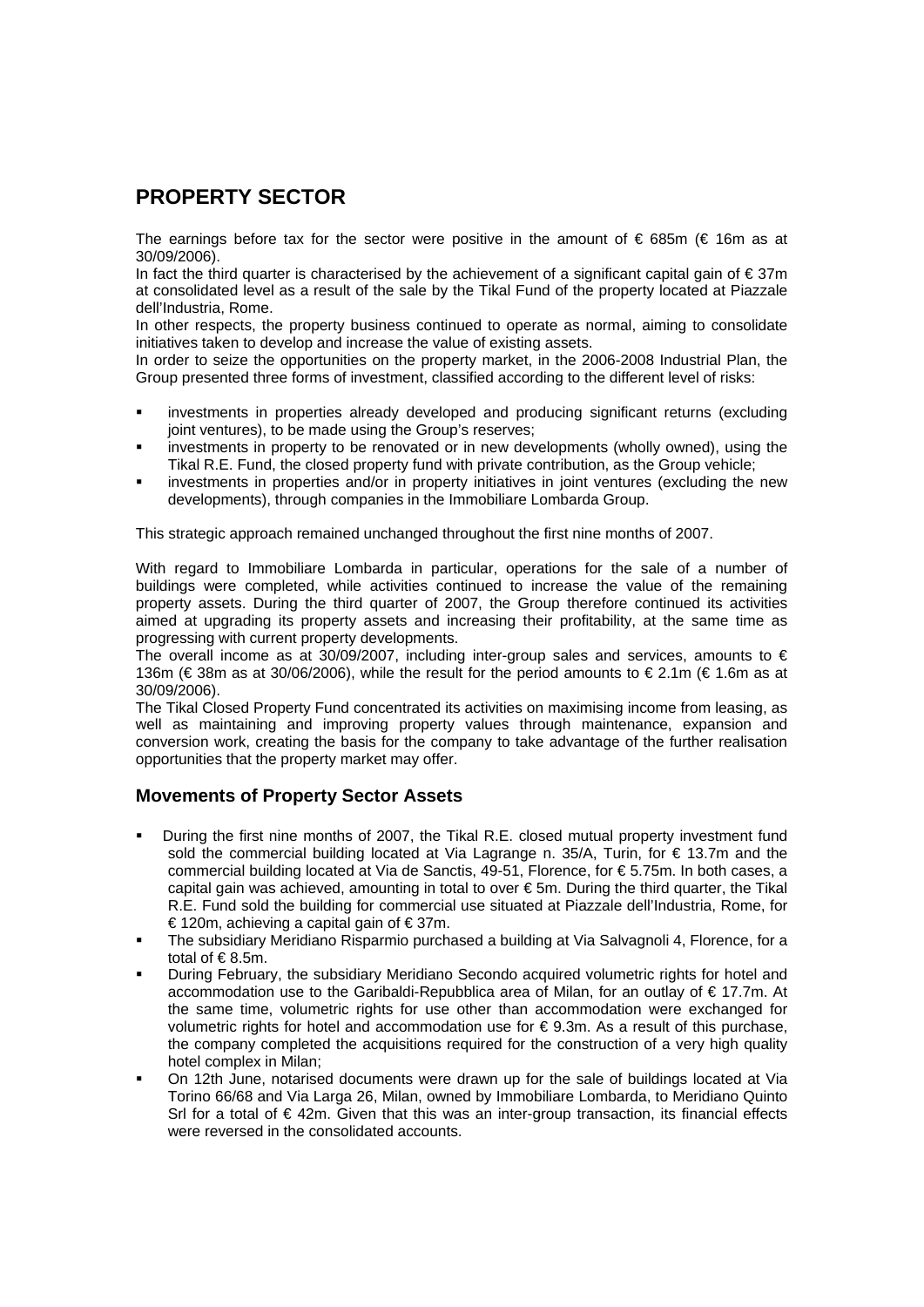On 27th July, Immobiliare Lombarda signed the preliminary contract for the sale of a building at Via Macchi 38/40, Milano, making payment of a deposit of  $\epsilon$  0.35m at the same time. The total price was fixed at € 3.7m.

### **Purchase by the subsidiary Immobiliare Lombarda of a shareholding in the company IGLI**

On 27 February 2007, the subsidiary Immobiliare Lombarda purchased a total share of 33.3% in the capital of IGLI S.p.A.

IGLI is a holding company whose only asset is a share of approximately 29.9% in Impregilo. In particular, Immobiliare Lombarda purchased the entire shareholding in IGLI previously owned by Efibanca, amounting to 20%, and a further shareholding of approximately 13.3% in Tesir, at a price of € 38.3m and € 48.9m respectively, and therefore a total of € 87.2m.

On the same day, Tesir then sold the further IGLI shares still owned respectively to Argo Finanziaria (approximately 3.3%) and Autostrade per l'Italia (approximately 13.3%) so that the current share capital of IGLI is now equally distributed between the members, each one of which now holds approximately 13.3% of IGLI.

The total price paid by Immobiliare Lombarda, based on the asset and liability statement of IGLI as at 30 September 2006, corresponds to an implicit average valuation of the shareholding owned by IGLI in Impregilo of approximately € 4.1 per share, compared to an official stock market price of the Impregilo share on the day of the transaction of  $\epsilon$  4.67 per share.

The investment in IGLI – which is in itself positive, in view of the prospects for the company, as demonstrated by the favourable performance of the securities and by the consensus expressed by financial analysts – has been carried out in the framework of potential synergies with the numerous and major property development initiatives that Immobiliare Lombarda is finalising, together with Fondiaria-SAI and other institutional investors, throughout the country (e.g. Citylife, Città della Moda, Ex Varesine, Area Castello, Cinque Cerchi, Torre Spaccata, etc.).

These initiatives involve civil engineering and residential/service sector building work valued at several billion euros over the next 10 to 15 years. More importantly, as in the case of the Citylife project, they involve operators (general contractors) with proven international experience in the carrying out of complex works, because of the innovative technical features of the properties that are planned (the three skyscrapers).

The acquisition of a shareholding in IGLI constitutes a "return" by the Fondiaria-SAI Group to the capital of Impregilo, a major Italian enterprise and company in which Gemina (a company in which Fondiaria-SAI has historically owned a stake, being a party to its shareholders' agreement), owned a majority stake for several years. Immobiliare Lombarda covered the overall investment partly by the sale of property and partly by recourse to loans.

The purchase of this total shareholding lays the foundations for Immobiliare Lombarda, during in a delicate phase in the restructuring of IGLI's shareholding structure, to assume a greater role among the holding company's shareholders, consistent with its intention to develop business synergies connected with the core business of Immobiliare Lombarda.

### **Other property shareholdings**

 On 23 February, Immobiliare Lombarda signed the preliminary contract for the purchase of a 51.67% stake in the share capital of SEIS S.p.A. with the simultaneous payment of a deposit of € 1.2m. The total price of the acquisition was € 12m. The transaction was completed on 29th June with the simultaneous payment of the balance. The purchased Company owns a residential complex on the island of Maddalena in Sardinia. In order to finance this purchase, a bank loan was obtained from Efibanca of € 9,600,000. This loan is guaranteed by a first degree pledge on the shareholding owned in the Company by Immobiliare Lombarda. In addition, a mortgage was set up on the "Torre 2 – Torre 3" building at Val Formazza 10, Milan, owned by the purchaser;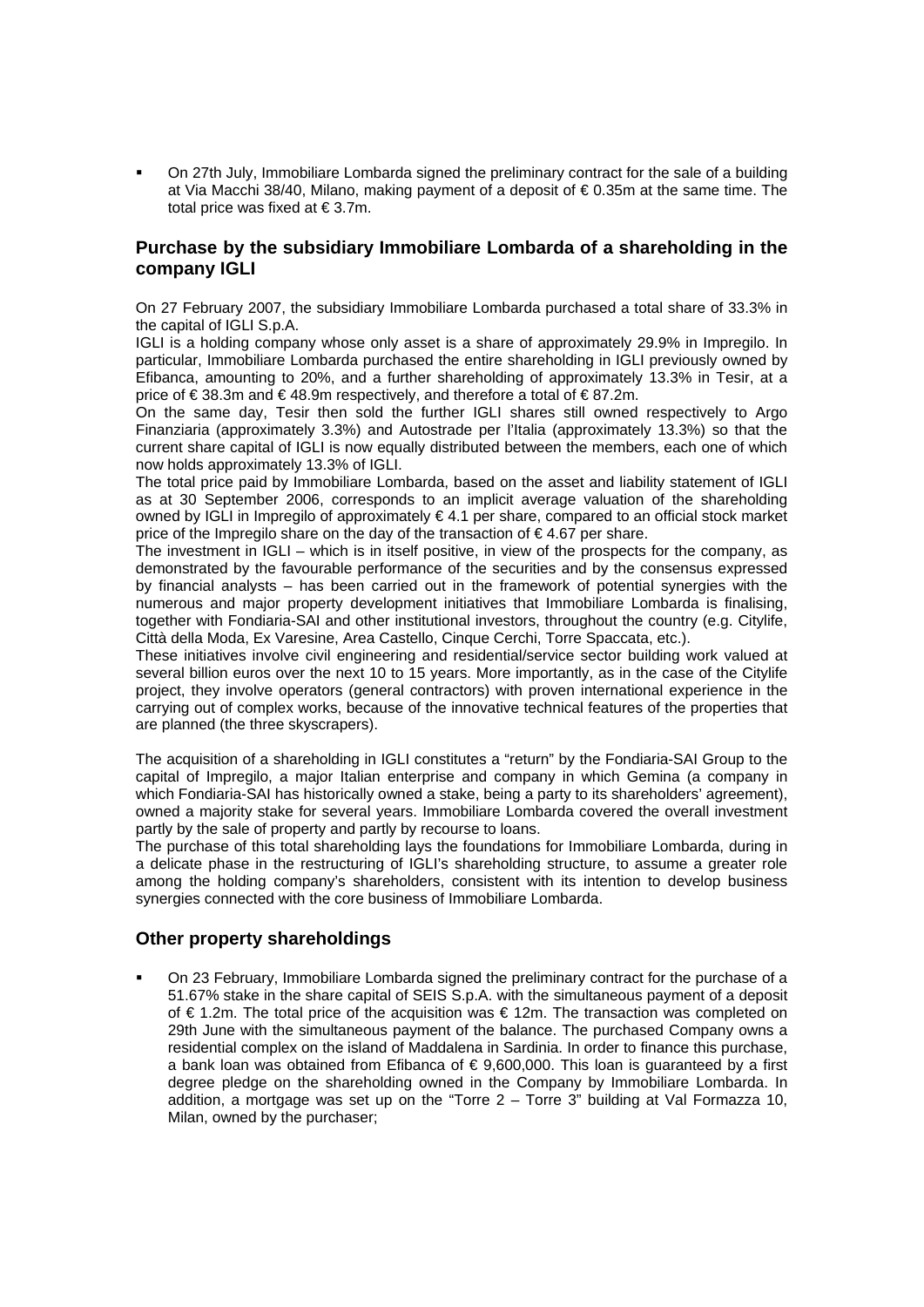- On 2nd March, Immobiliare Lombarda signed a proposal to purchase the entire shareholding owned by S.G.A. S.p.A. in Sintesi Seconda S.r.l., with the simultaneous payment of a deposit of € 3.6m. The transaction was completed on 11th May with the payment of the balance of € 32.4m. The purchased Company owns 4 office and service buildings located at Via Missaglia 97, Milan. The purchase was financed by a loan granted by Banca Popolare di Milano of € 36m.
- The company Chrysalis S.p.A., in which Immobiliare Lombarda owns a 20% stake, launched a tender in July 2007 for the purchase of all the units in the "BETA Immobiliare" closed property investment fund set up and managed by FIMIT Sgr. The consideration offered for each of the units was agreed at  $\epsilon$  1,213.00. The transaction was completed on 21 September 2007 with the purchase of 67.164% of the units in the fund.
- On 2nd August, Immobiliare Lombarda signed the preliminary contract for the sale of shares in the subsidiary Crivelli Srl to Unicredit R.E. with the simultaneous receipt of a deposit on the price of € 12m. The company Crivelli Srl will provide for the construction of an office building on the land it owns at Via Cambi, Milan. On completion of the construction, the ownership of the shares will definitively be passed from the company for a total price of € 59.5m.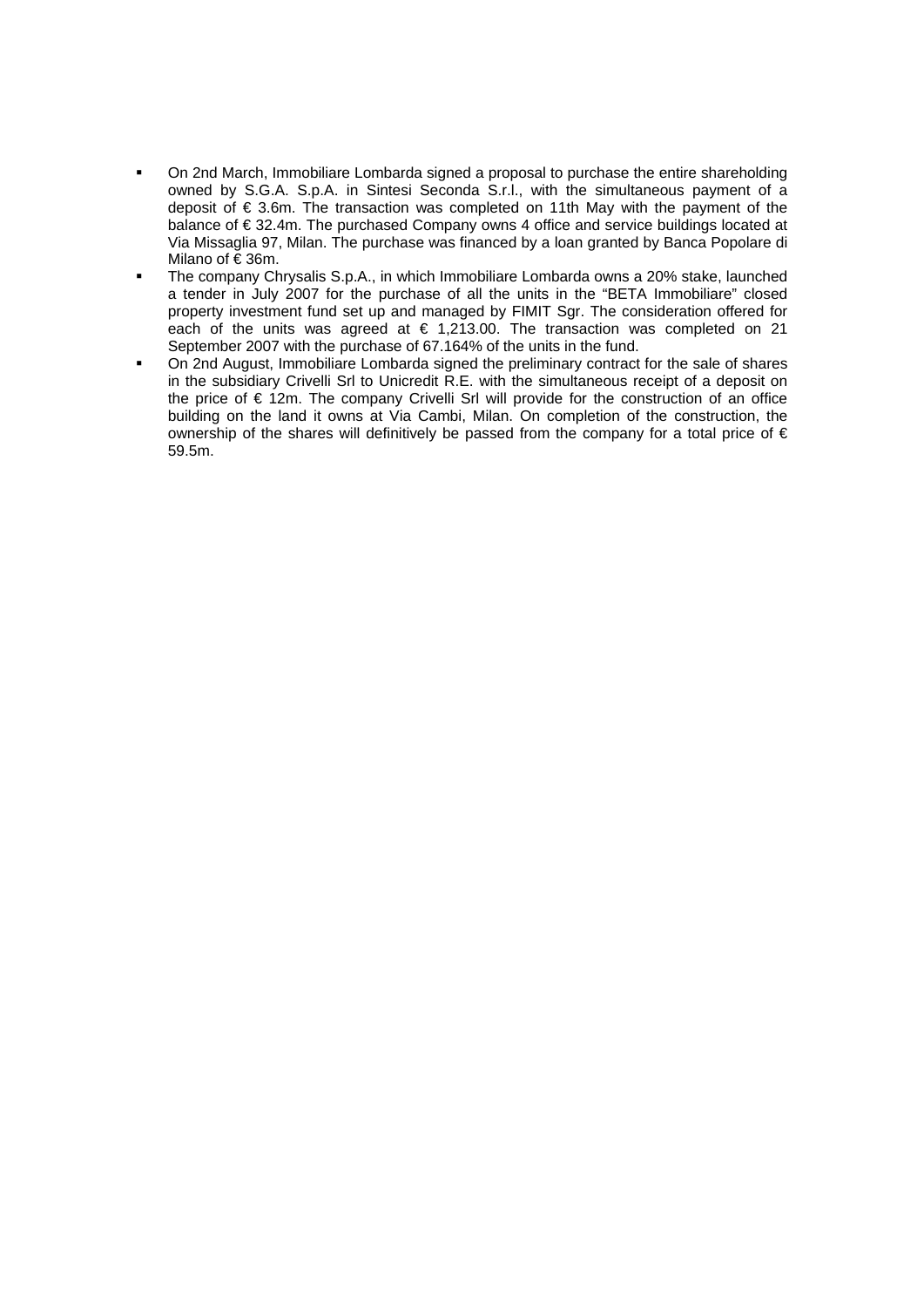### **OTHER ACTIVITIES SECTOR**

This sector includes Group companies operating in the field of managed savings, financial companies, and the subsidiaries Banca Sai and Banca Gesfid.

The earnings before tax for the sector are positive in the amount of  $\epsilon$  27m ( $\epsilon$  17m as at 30.09.2006) thanks to the positive contribution from financial companies, which recorded brisk trading business during the period, achieving attractive capital gains. In particular, we should point out the contribution of  $\epsilon$  5.2m made during the first nine months of the financial year by Banca Gesfid, as well as the good result achieved by Sainternational of  $\epsilon$  11.8m.

During the first nine months of the financial year, the activities of subsidiaries operating in the sector was focused on consolidating initiatives launched in previous financial years to rationalise the company's structures and operations. In this context, specific attention was paid, successfully, to further containing operating costs and increasing the volumes managed and brokered. Separate mention should be made of the activities of Banca Gesfid, the acquisition of which has allowed the group to benefit from an attractive investment opportunity, in terms of the opportunity it offers to enter an overseas market for a relatively small price, in the absence of other targets of comparable size and in view of the recent trend towards intensive concentration in the banking industry.

With reference to **Banca Sai**, the result for the period showed a loss of € 2.3m net of tax.

Net of value adjustments, investments increased compared to 30/09/2006 by  $\in$  233.6m to  $\in$ 325.7m.

The growth in the Bank's investments is attributable to the greater focus being put on the lending business, primarily for the Corporate segment and, within this segment, for companies lying outside but close to the Group's orbit, in addition to those proposed by branch offices and corporate bankers.

The Retail segment, and particularly that of residential loans, was developed further through collaboration agreements with the company Mutui On Line which, in terms of organisation, costs and overall process management in general, has been the best solution for the Bank, allowing it to penetrate a segment which, albeit mature, is allowing it to make the most of the potential of its network, while ensuring the sustainability of costs.

The Bank's portfolio of securities consists of open market securities with a high rating and is characterised by a duration of less than one year.

Activities continued in the placement of financial services (mutual investment funds, open-end investment companies, asset management of securities and funds), in which a fall was recorded in terms of gross income ( $\epsilon$  147m compared to  $\epsilon$  200m as at 30/09/2006) and in terms of net income (- € 48.7m compared to + 13.8m as at 30/09/2006).

The size of the managed savings portfolio remained almost stable compared to 30 September 2006, standing at  $\epsilon$  621.8m, having fallen by  $\epsilon$  54.8m. The number of financial advisors fell from 1,449 to 1,348.

These results were undoubtedly affected by a less than brilliant market performance During the period in question, operation of the Banca Sai.NET computer tool made available to financial advisors, which offers online information on the whole range of products and services, was expanded.

### **Relations with Banca Italease**

In view of the well-known events involving the Italease Group and the position taken in this respect by the Bank of Italy, considering furthermore the discussions held with the new operational senior management of Banca Italease and with its main shareholder, uncertainties arose regarding execution of the agreement between the parties signed during April of this year.

As is well known, the intention of the agreement is to set up a strategic alliance in the respective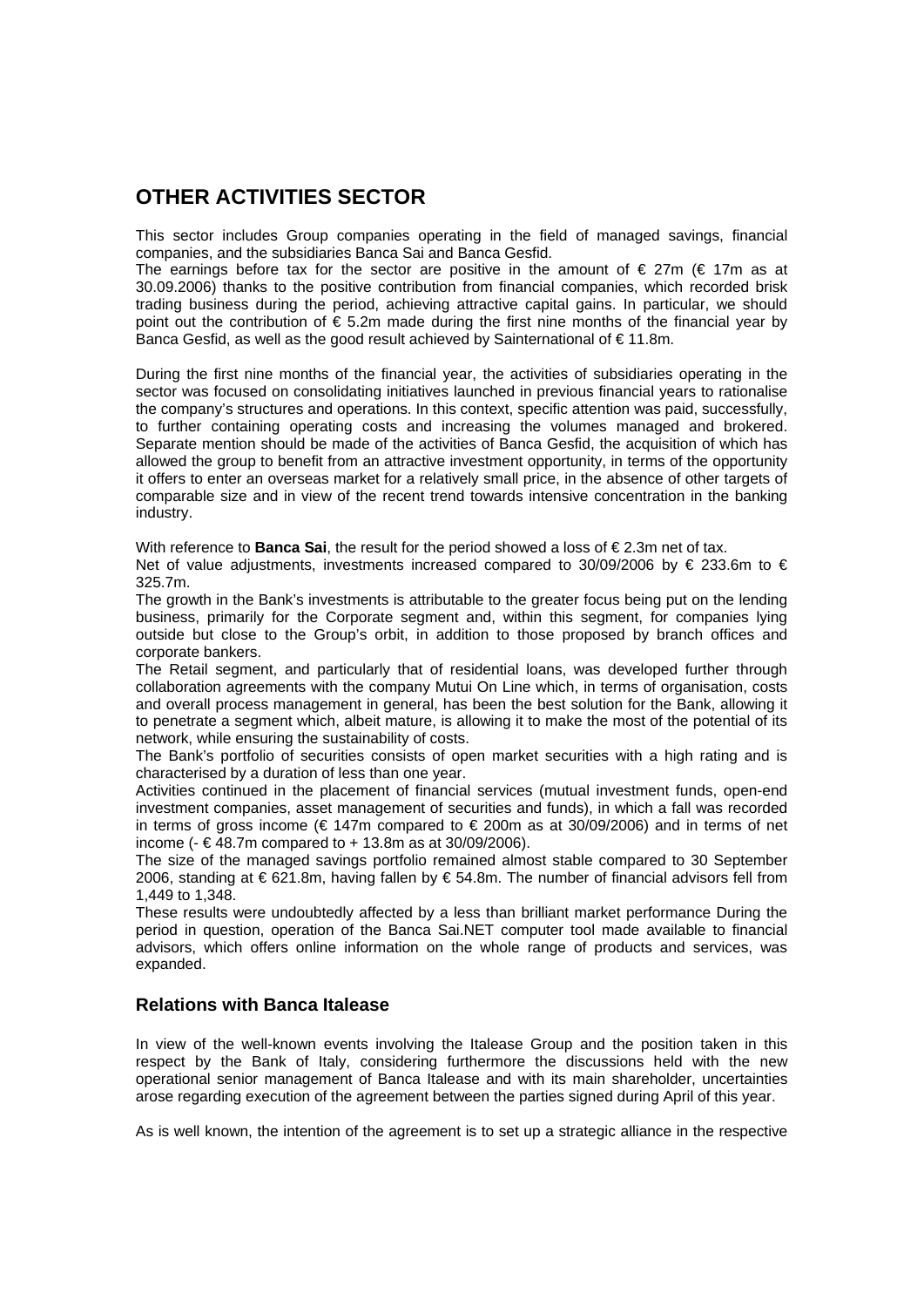core businesses:

- the acquisition of part of the business of the Fondiaria-SAI Group in the consumer loans and managed savings sector, as part of the development strategy of Banca Italease in the retail markets;
- the signing of a bancassurance agreement that provides for the distribution of Life insurance products of the Fondiaria-SAI Group through Banca Sai and Banca Italease.

In the context of the partnership, the agreements provide for Banca Italease to acquire from Fondiaria-SAI:

- 50% of the share capital of Banca Sai for approximately € 61m (the full value of the company being € 122m). The Banca Italease shareholding may be increased by the Parties to 70% over the 18 months that follow the date of purchase of the initial shareholding by exercising put&call options on a further maximum share of 20% of the capital, the value of which will be equal to the same transfer price subject to financial revaluation. In particular, a further 10% after 12 months from the date of purchase of the initial shareholding and a further 10% after 18 months from the same date.
- 80% of SAI Asset Management SGR, for approximately  $\epsilon$  9.6m (the full value of the company being € 12m).
- 5% of Effe Vita, for approximately € 0.7m, in order to set up a joint venture in the Life class, with the option to increase this share by a further 10% over the 18 months following the date of purchase of the initial shareholding.

In view of the comments made at the beginning, the appropriateness of valuing Banca Sai and its subsidiary Finitalia using a method other than the one stated in the agreement with Banca Italease cannot be ruled out.

#### **Acquisition of an additional 40% stake in Banca Gesfid S.A.**

During December 2006, the Group implemented the agreements reached on 22 September of the same year, completing the sale by Fondiaria-SAI of 60% of the capital of Banca Gesfid, a Swiss lending establishment fully controlled by Rinascita Holding, a holding company wholly owned by Meliorbanca, for CHF 54m.. The agreement also provided for a mutual option relating, respectively, to the purchase and sale of the remaining 40% of the capital of Banca Gesfid, to be exercised between 1 November and 31 December 2008, for a price that will primarily be based on the evolution of the company's net equity.

The opportunity therefore arose for the Company to exercise the option earlier than the dates originally planned. During May 2007, therefore, Fondiaria-SAI and Meliorbanca reached an agreement on the transfer of the remaining 40% of the capital of Banca Gesfid, for CHF 47m, including an incentive to account for the estimated profits of Banca Gesfid for the 2007 and 2008 financial years, which will be received by the seller. The transaction was completed during the month of July 2007, subject to the authorisations from the relevant Swiss banking authorities being received.

The early exercise of the option allowed Fondiaria-SAI immediately to acquire a full shareholding in the capital of the Bank, with the resulting termination of the shareholders' agreement two years earlier than planned and the full availability of management control, with a view to the development strategies and potential aggregation with other targets, allowing the company to take full advantage of a management that has produced extremely satisfactory results.

### **Joint Venture with the EDS Group for the management of the Fondiaria-SAI Group's Information Technology infrastructure**

A project was launched during first few months of 2007 which provided for the management of the Fondiaria-SAI Group's IT infrastructure to be entrusted to a joint venture consisting of a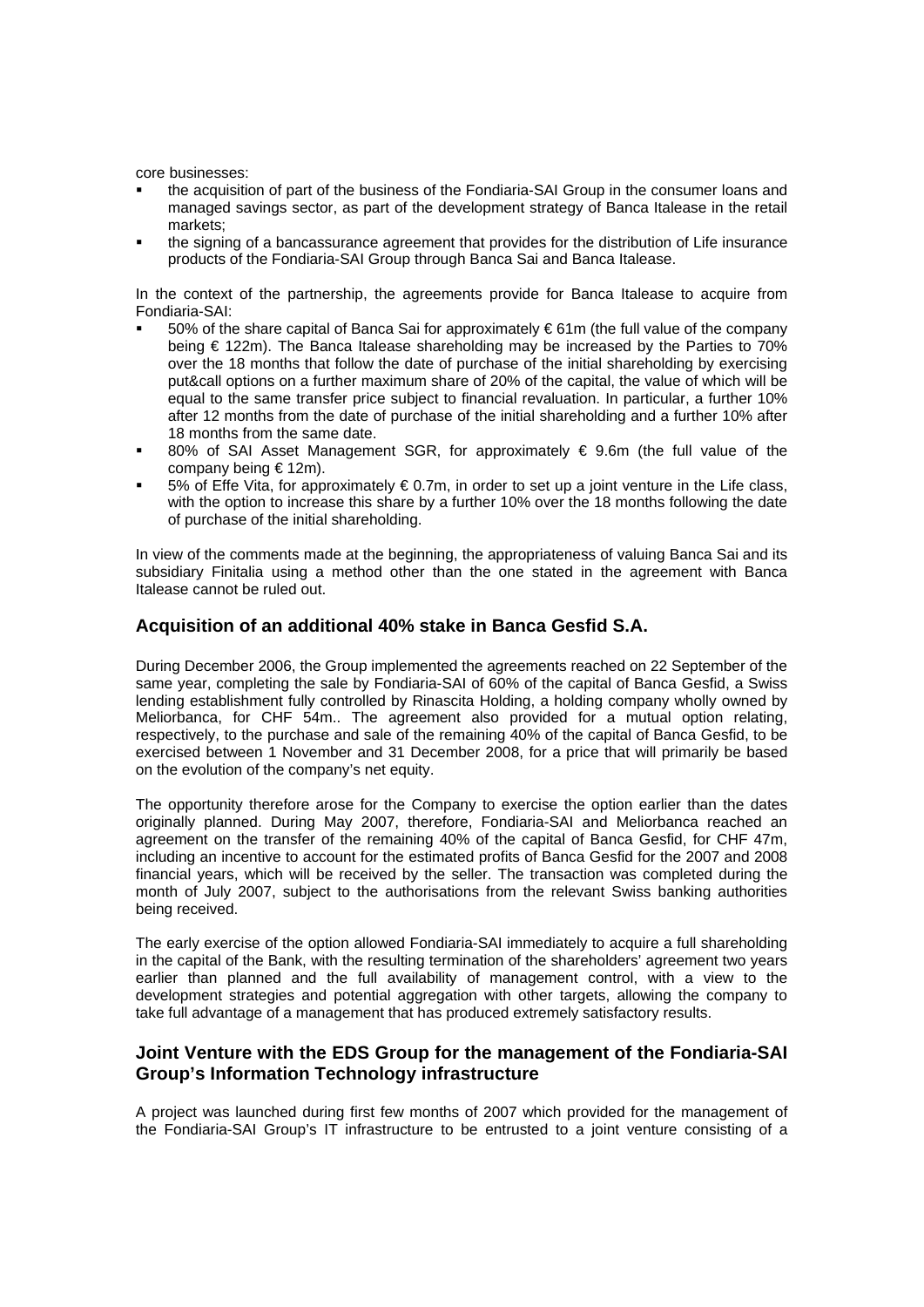partner with proven ability and experience in the IT sector, identified as EDS Italia S.p.A. (hereinafter EDS).

Considering the increase in competition that is forecast in the insurance market, the company has decided that one of the key ways of achieving the objectives set out in the Fondiaria-SAI Group's Business Plan for 2006-2008 is to set up an IT project to adapt the Group's IT systems and allow the Group to improve its competitiveness as well as save costs.

Very briefly, the project implementation plan involves the management of IT facilities under a multiannual service agreement signed for this purpose between, on the one hand, Fondiaria-SAI Servizi Tecnologici S.r.l. (hereinafter FonSAI ST), which is jointly owned by EDS and by Fondiaria-SAI Group companies and to which the latter have transferred staff and/or hardware and software according to the legal system for the transfer of a line of business and, on the other hand, Uniservizi S.c.r.l., the Fondiaria-SAI Group consortium that will bring together and distribute the services to Fondiaria-SAI Group companies, including companies that are not parties to the agreement. FonSAI ST operates exclusively on behalf of the Fondiaria-SAI Group.

FonSAI ST was set up in December 2006 with an initial share capital of  $\epsilon$  10,000, split between Fondiaria-SAI and EDS, which hold stakes of 51% and 49% respectively.

Even though Fondiaria holds 51% of the share capital of FonSAI ST, based on the overall governance agreements signed, operational control of the company remains in the hands of EDS, a necessary condition for ensuring that the Fondiaria-SAI Group can benefit from the advantages of the operation in terms of cost reduction.

Subsequently, on 1 February of this year, the shareholders' meeting of FonSAI ST resolved to approve a capital increase from  $\epsilon$  10,000 to  $\epsilon$  120,000, subscribed and paid up on the same date, as follows:

- on the part of EDS, by the payment in cash of an amount allowing it to maintain its stake in the capital of FonSAI ST at 49%;
- on the part of the Fondiaria-SAI Group, by the transfer of lines of business from Fondiaria-SAI, Milano Assicurazioni S.p.A, Starvox S.p.A. and Uniservizi. These lines of business consist of personnel and/or hardware and software related to the activities entrusted to EDS.

The value of the lines of business transferred is as shown in the asset and liability accounts of the lines of business themselves on 31 October 2006, as attached to the valuations carried out, pursuant to article 2465 of the Italian Civil Code, by an expert registered with the register of auditors.

The total value of the lines of business stated in the aforesaid asset and liability statements was posted to the share capital of FonSAI ST up to the amount of €120,000, with the surplus of approximately  $\epsilon$  7.4m being posted to the share premium reserve, after a review of the values transferred, which took into account the time that had elapsed between the date of the transfer statements and the effective date of the agreement (01/02/2007).

The lines of business being transferred also included 134 employees of the Parent Company, Milano Assicurazioni and Starvox, in respect of whom the discussion with trade unions was carried out as required by law, with a corresponding agreement being signed.

During March 2007, Milano Assicurazioni, Uniservizi and Starvox transferred their shareholdings in FonSAI ST to Fondiaria-SAI, in order to bring together the ownership of the vehicle company within Fondiaria-SAI, although the IT services that are the subject of the agreement between FonSAI ST and Uniservizi will be provided to Fondiaria-SAI Group companies that may not be parties to the agreement.

Provision has also been made for FonSAI ST to be transformed from a limited liability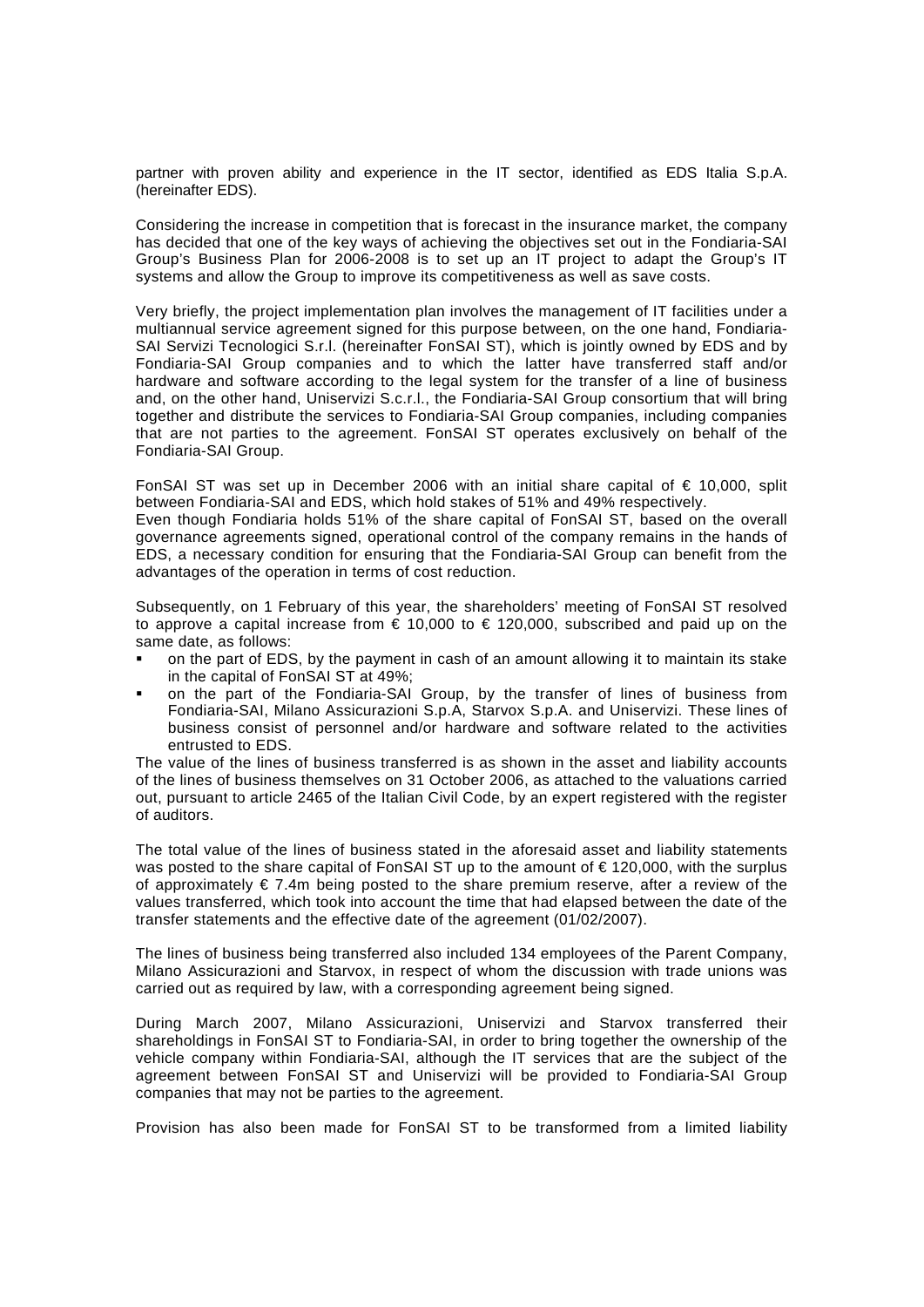company (S.r.l.) into a joint-stock company (S.p.A.), with the issuing of various categories of shares with different rights in terms of votes and sharing in profits and losses, in accordance with the aforementioned governance agreements.

### **IT agreement for Non-Life Bancassurance**

During March 2007, RGI S.p.A. – a company listed in the Espandi segment and operating in the Information Technology sector for the world of insurance and banking – signed a contract with the Fondiaria-SAI Group to supply the Information System for the management of Non-Life Bancassurance under an outsourcing contract.

The project will support the sale of insurance products through the 3,000 or so bank branches throughout the country.

The value of the contract, which will be in force for three years, is  $\epsilon$  3.7m.

### **Merger by incorporation of Maa Finanziaria S.p.A. into Milano Assicurazioni S.p.A.**

As part of the reorganisation of the corporate structure of the Fondiaria-SAI Group, the opportunity has arisen to proceed with a merger by incorporation into Milano Assicurazioni S.p.A. of Maa Finanziaria S.p.A., which is 100% owned by Milano itself.

Maa Finanziaria, which originally operated in the financial leasing of capital goods and financing, is currently a run-off company limited to managing a number of financing contracts already in its portfolio. Considering that Milano Assicurazioni owns 100% of Maa Finanziaria, the merger will take place in a simplified way, without any exchange taking place.

The merger deed already approved by the Boards of Directors is expected to be signed by the end of the current year once the period allowed by law for any objections by creditors has expired. Since this will be an inter-group transaction, it will have no effects on the asset and liability statement or the profit and loss account.

### **Merger by incorporation of Campo Carlo Magno Sport S.r.l. into Campo Carlo Magno S.p.A.**

During April, the deed of merger by incorporated of Campo Carlo Magno Sport S.r.l. with Campo Carlo Magno S.p.A. was signed. The accounting and tax effects of the merger will run from January 2007. Since this was an inter-group transaction, it has no financial or equity-related effects.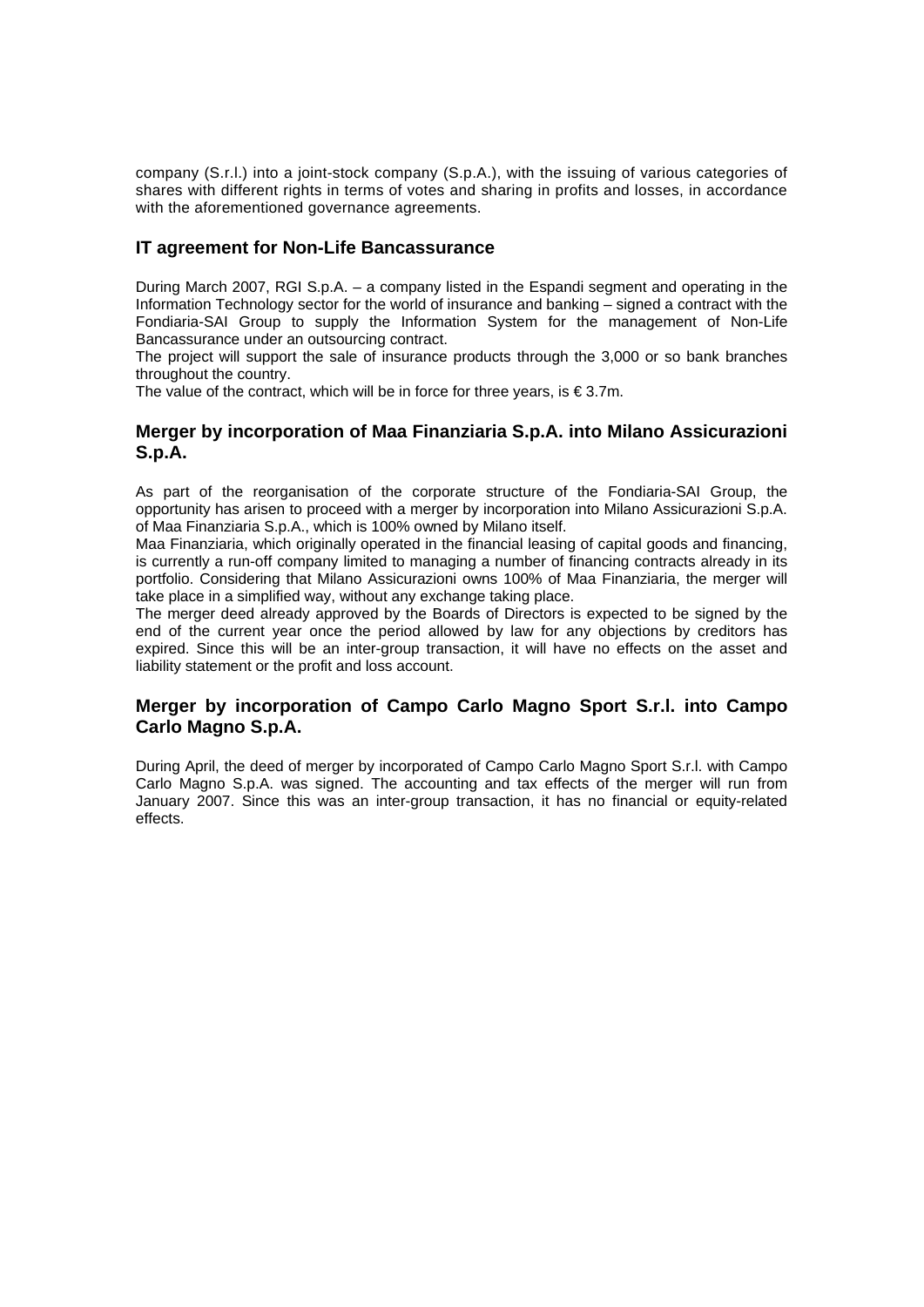### **ASSET AND FINANCIAL MANAGEMENT**

#### **Investments and available cash**

As at 30/09/2007, the volume of investments had reached € 38,831m, an increase of 14.8% compared to the investments existing as at 31/12/2006 and of 6.6% compared to 30/06/2007. The significant increase in the amount of investments is due to the change in the consolidation method applied to Bipiemme Vita from proportional to line-by-line, the effect of which, compared to 31/12/2006, amounts to € 1,803m (including € 724m of Financial assets available for sale and € 1,079m of Financial assets at fair value through profit or loss), as well as to the recent entry to the consolidation scope of BPV Vita, which contributes € 2,744m (including € 610m of Financial assets available for sale and € 2,134m of Financial assets at fair value through profit or loss) to the investments.

In uniform terms, therefore, the increase in investments would have been approximately 3%.

The following table shows the investments and available cash as at 30/09/2007, compared to the corresponding amounts as at 30/06/2007 and 31/12/2006

| $(\infty)$                             | 30/09/2007 |        | % Comp. 30/06/2007 % Comp. |        |        | %Var. 31/12/2006 |
|----------------------------------------|------------|--------|----------------------------|--------|--------|------------------|
|                                        |            |        |                            |        |        |                  |
| <b>INVESTMENTS</b>                     |            |        |                            |        |        |                  |
| Property investments                   | 2,097,308  | 5.13   | 2,127,058                  | 5.54   | (1.40) | 2,125,628        |
| Shareholdings in subsidiaries,         |            | 0.67   |                            | 0.72   |        |                  |
| associated companies and joint         |            |        |                            |        |        |                  |
| ventures                               | 274,381    |        | 275,445                    |        | (0.39) | 155,921          |
| Loans and receivables                  | 1,199,787  | 2.94   | 1,250,993                  | 3.26   | (4.09) | 1,305,863        |
| Investments owned to maturity          |            |        |                            |        |        |                  |
| Financial assets available for sale    | 24,263,269 | 59.37  | 23,838,916                 | 62.05  |        | 1.78 23,067,611  |
| Financial assets at fair value through |            |        |                            |        |        |                  |
| profit or loss                         | 10,996,657 | 26.90  | 8,942,106                  | 23.28  | 22.98  | 7,157,453        |
| <b>Total investments</b>               | 38,831,402 | 95.01  | 36,434,518                 | 94.85  |        | 6.58 33,812,476  |
| Tangible assets: property and other    |            | 2.90   |                            | 3.16   |        |                  |
| tangible assets                        | 1,185,994  |        | 1,216,415                  |        | (2.50) | 1,164,620        |
| <b>Total non-current assets</b>        | 40,017,396 | 97.91  | 37,650,933                 | 98.01  | 6.29   | 34,977,096       |
| Net available cash and equivalents     | 855,189    | 2.09   | 763,348                    | 1.99   | 12.03  | 723,032          |
| Total non-current assets and           |            | 100.00 |                            | 100.00 |        |                  |
| available cash                         | 40,872,585 |        | 38,414,281                 |        | 6.40   | 35,700,128       |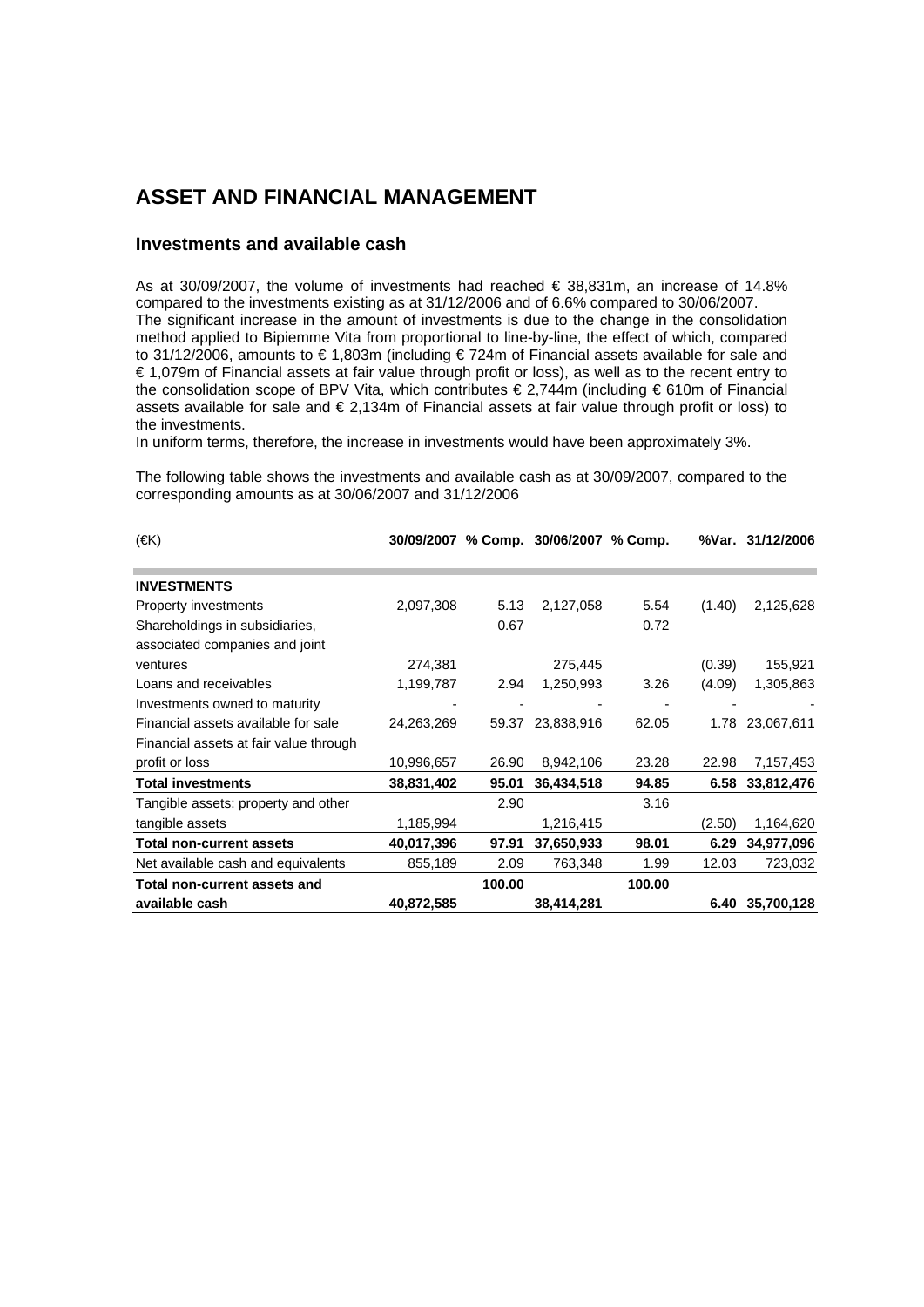Financial assets available for sale and financial assets at fair value through profit or loss consist of the following:

| $(\infty)$                                       |            | 30/09/2007 30/06/2007 |         | % Var. 31/12/2006 |
|--------------------------------------------------|------------|-----------------------|---------|-------------------|
| Financial assets available for sale              |            | 24,263,269 23,838,916 |         | 1.78 23,067,611   |
| Capital securities and unit trusts               | 4.040.932  | 4.538.784             | (10.97) | 4,204,911         |
| Debt securities                                  |            | 20,219,410 19,297,705 |         | 4.78 18,859,785   |
| Other financial investments                      | 2.927      | 2.427                 | 20.60   | 2,915             |
| Financial assets at fair value through profit or |            |                       |         |                   |
| loss                                             | 10,996,657 | 8,942,106             | 22.98   | 7,157,453         |
| Capital securities and unit trusts               | 2,299,299  | 1,893,034             | 21.46   | 1,450,313         |
| Debt securities                                  | 8,228,635  | 6.571.560             | 25.22   | 5,416,753         |
| Other financial investments                      | 468,723    | 477.512               | (1.84)  | 290,387           |

The **Property Investments** item includes the property owned by the Group for the purpose of investment, and therefore intended to be leased to third parties or held for the purpose of investment. Their book value amounts to  $\epsilon$  2,330.0m, which includes  $\epsilon$  681.2m relating to land, while the value of the depreciation fund is €232.7m. The fall that took place during the quarter is due to the value of the property held by the Tikal R.E. Fund at Piazzale Don Sturzo, Rome, which was sold in September, and to the aforementioned sale of the property at Piazzale dell'Industria, Rome.

The **Shareholdings in Subsidiaries, Associated Companies and Joint Ventures** includes shareholdings in associated companies, which are valued by the net equity method, in addition to the book value of a number of shareholdings in subsidiaries which are not fully consolidated, both because of their irrelevance for the purposes of providing a truthful and accurate representation, and because they are in the process of being restructured or are non-operational. Note in this respect the shares held by the Parent Company in the associated company Fin.Priv. S.r.l. of  $\epsilon$ 63.5m and by the subsidiary Saifin-Saifinanziaria in the associated company Finadin S.p.A. of  $\epsilon$ 41.6m.

The significant increase in the holdings in associated companies is due, among other things, to the acquisition by Immobiliare Lombarda, during the month of February last, of a 33.3% holding in the capital of IGLI S.p.A. (a holding company whose sole asset is a holding of approximately 29.9% in Impregilo S.p.A.) for a countervalue of  $\in$  87.2m. This acquisition was made partly with own resources and partly using a loan of € 38m obtained from Efibanca.

The **Loans and Credits** include debt securities of € 106m (€ 107m as at 31/12/2006), spot against forward transactions of  $\in$  47.7m ( $\in$  65.8m as at 31/12/2006) and loans on life policies of  $\in$ 71.5m (€ 70.7m as at 31/12/2006). Also included are the deposit accounts with ceding companies of € 32m (€ 35m as at 31/12/2006) and the credits towards new agents for repayment of compensation paid to ceased agents of  $\epsilon$  209.4m ( $\epsilon$  213.7m as at 31/12/2006).

The item also includes the loans disbursed by Finitalia to its customers of  $\epsilon$  160.5m ( $\epsilon$  152.7m as at 31/12/2006), receivables of the consolidated company BancaSAI from other banks for interbank deposits of  $\epsilon$  104.5m ( $\epsilon$  199.1m as at 31/12/2006) and from banking customers of  $\epsilon$ 218.2m (€ 116.1m as at 31/12/2006).

Finally, the item also includes the credit of  $\in$  163m ( $\in$  159m as at 31/12/2006) recorded in respect of the forward sale of Intesa SanPaolo shares owned by the Parent company via the mandatory convertible exclusively into Intesa SanPaolo shares, issued by the subsidiary SAINTERNATIONAL in September 2004. This loan was updated, considering the deadline for the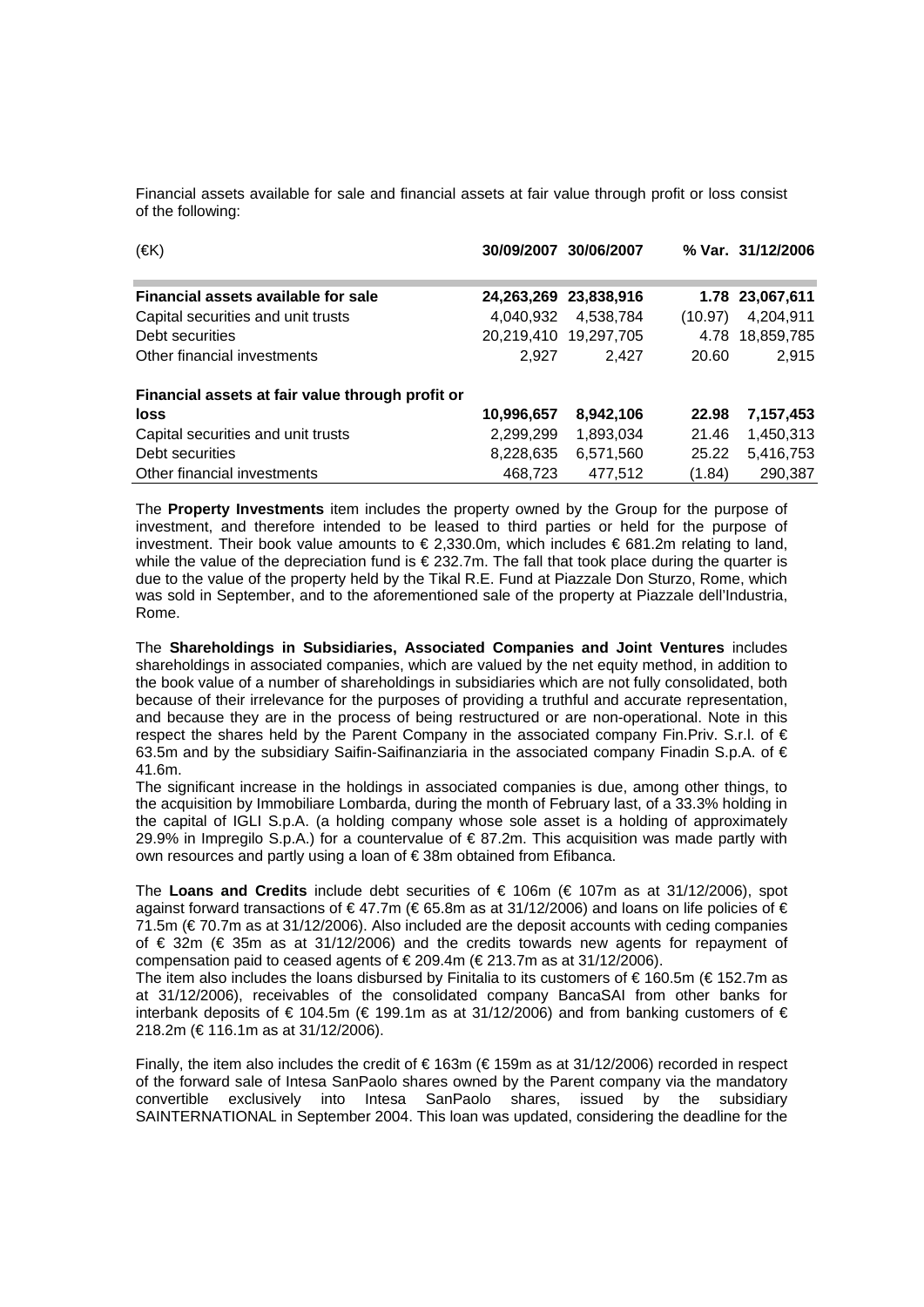forward sale underlying the issue of the mandatory. The effect on the profit and loss account is positive by € 3.9m.

As regards **Investments held to maturity**, in accordance with the portfolio management strategy, the Group did not consider it appropriate to record any financial instruments under this heading.

The **Financial assets available for sale** include bonds and shares not classified elsewhere. Even though this is a residual category, it is the largest financial instrument category, which is consistent with the characteristics and purposes of the insurance business.

In particular, the item includes debt securities of  $\epsilon$  20,219.4m ( $\epsilon$  18,859.8m as at 31/12/2006), shares of € 3,352.0m (€ 3,640.3m as at 31/12/2006), shares in collective investment undertakings of € 688.9m (€ 564.6m as at 31/12/2006) and other financial investments of € 2.9m (€ 2.9m as at 31/12/2006).

The **Financial assets at fair value through profit or loss** include securities held for trading and the ones designated by the group companies in this category.

This item includes the investments and financial instruments relating to insurance and investment contracts issued by insurance companies in respect of which the investment risk is borne by the insured.

The item therefore includes debt securities of  $\epsilon$  8.228.6m ( $\epsilon$  5.416.8m as at 31/12/2006), capital shares of €283.6m (€297.1 as at 31/12/2006), shares in collective investment undertakings of € 2,016m (€ 1,153m as at 31/12/2006) and other financial investments of € 469m (€ 290m as at 31/12/2006).

The **Tangible assets** item includes both directly used properties and property-related inventories to which the criteria of IAS 2 has been applied. In particular, this item includes  $\epsilon$  752m ( $\epsilon$  741m as at 31/12/2006) relating to the property assets of the subsidiary Immobiliare Lombarda S.p.A. and its subsidiaries.

#### **Management of Investments**

This third quarter of 2007 was characterised by the critical effects of the US "subprime" problem of loans granted for property purchases to people with low credit scores.

In addition to this, other factors, such as the slowdown in the US property market, the increase in stocks of unsold houses, the reduction in the number of new builds and in the value of houses in many states of the Union, the excessive securitisation of loans, with the respective distribution of underlying risks among investors throughout the international financial world, contributed to depress the international financial system significantly, particularly during the second half of the month of August, a period when liquidity is traditionally scarce and any tensions become inflated.

In order to prevent the financial crisis having a serious effect on growth in the USA, the Central Bank drastically cut the Fed Fund from 5.25% to 4.75%. The action taken by the Fed wrongfooted the Central European Bank. The European economic situation, as stressed by Trichet in August, pointed to the possibility of an imminent increase in rates to 4.25%, but the disruptive effects on the European financial sector and a rapid drop in growth forecasts for the old continent, pushed the ECB, at its meeting in September, to maintain rates fixed at 4%.

In fact, because of the financial tensions and a strengthening of the euro, resulting mostly from a lack of trust in the American economy, European monetary policy has already undergone a surreptitious increase of approximately 50 b.p..

As regards "subprime" loans, we should point out that neither Fondiaria-SAI nor any of its group companies have any exposure in this respect, neither as disbursers of so-called "subprime" loans, nor as investors bearing their own risk, nor as managers of financial products having the said loans as underlying assets.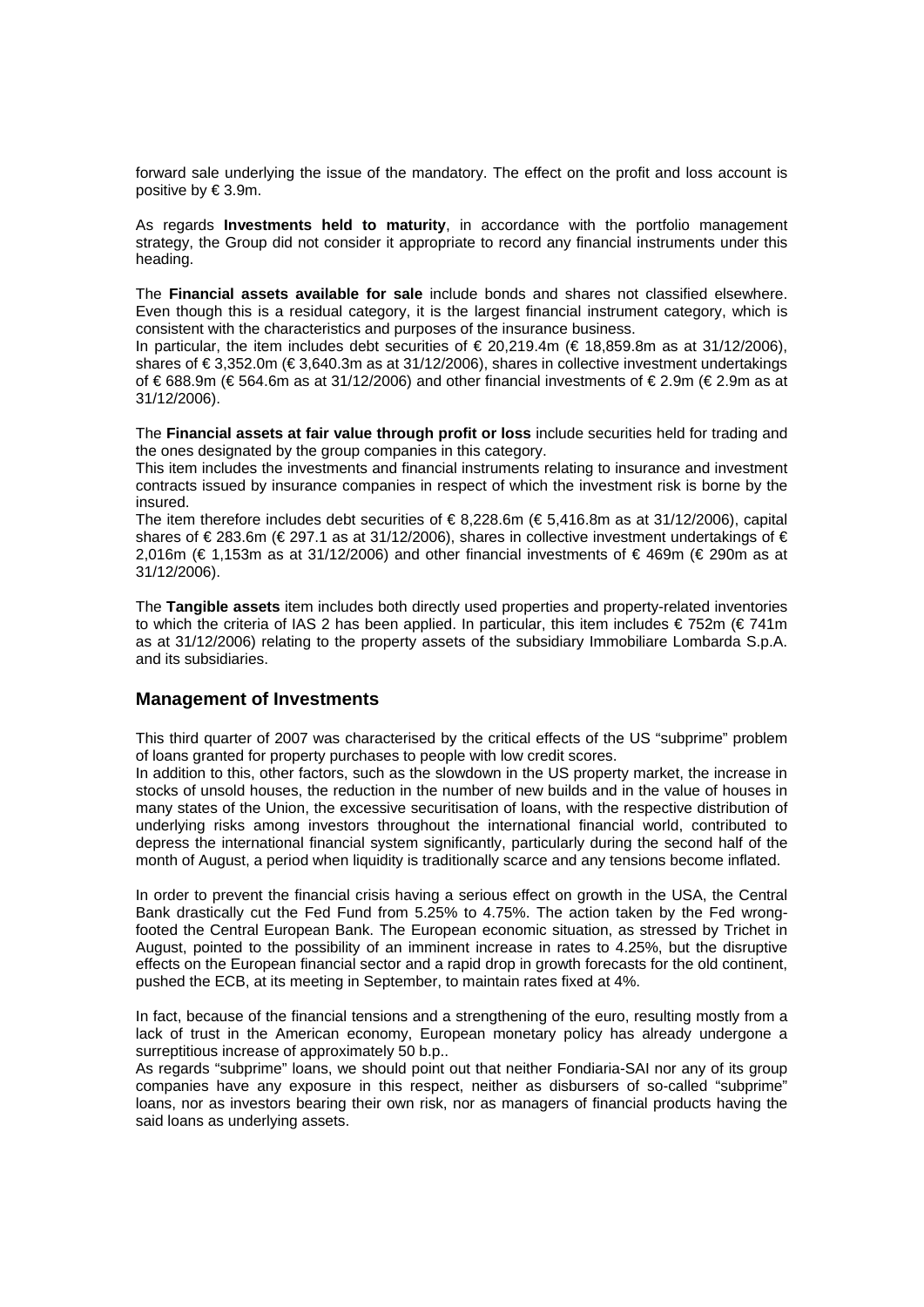Following significant growth in the difference between medium-long and short term rates ("steepening"), caused by a rush for quality and certainty of short-term maturities, to the detriment of long-term ones, yield curve slopes fell partly, while corporates, which had fallen significantly in August, albeit slowly and with great selection among sectors, began to recover value.

At strictly operating level, financial activities in the third quarter of 2007, at Fixed Income level, were characterised by a slight reduction in overall duration for Fondiaria-SAI and Milano Assicurazioni, while trading activities attempted to make the most of market opportunities. The government variable rate component was slightly lighter, the best yields having been

achieved in terms of coupons during the months when there were still expectations of an increase in interests by the ECB.

In the life sector, preference continued to be given to investments offering good ordinary profitability and low risk, trying to monitor and fill the duration gaps of the various separately managed funds at the most appropriate times.

The Corporate component, consisting primarily of investment grade securities, was reduced slightly, prioritising high rating issues in sectors considered to be defensive in respect of the subprime crisis.

The equity market experienced a third quarter characterised by the rapid correction in August caused by the re-pricing of risk following the subprime crisis. In sectoral terms, financial securities have been the ones most significantly hit by the underlying situation, suffering the impact of the rates scenario as well as the impact of fears surrounding the property sector and the worsening of expectations about the quality of credit.

After the significant losses suffered in August, the share markets, sustained by levels of company debt that remained under control, attractive dividend yields and valuations, quickly recovered following intervention by the central banks. During this phase, securities selection activity became more important, and increased volatility opened up interesting trading opportunities. With this in mind, operations conducted by the Life equities desk aimed to increase its contribution at a time that was not easy on the rates front, achieving capital gains primarily on cyclical securities and redirecting the portfolio, as it has done in the past, towards high capitalisation securities.

In order to support the achievement of management targets, a call overwriting and put sales strategy was implemented which, by leveraging increases in volatility, produced a positive contribution of 2 b.p..

Currently the percentage of equity on Life stands at around 6%, while the latest investments were directed at short-term financial and insurance stock in order to seize opportunities that arose after the significant correction resulting from the subprime issues.

Derisking policies continued to implemented in the non-life sector, reducing the overall exposure to equities and trading positions.

As regards the Parent Company, the Non-Life Sector consists of 77.1% fixed rate government and supranational bonds plus a remaining 21.8% at variable rate and a residual 1.1% in repurchase agreements. The portfolio duration is 1.85 with a profitability of 4.23%.

The Life Class has an asset allocation that is richer in fixed rate government and supranational bonds (83.0%) compared to variable rate bonds in the same asset class (17.0%), with total portfolio duration of 5.88 and profitability of 4.62%.

As regards the Parent Company, the Non-Life Sector consists of 84.8% fixed rate government and supranational bonds plus a remaining 13.9% at variable rate and a residual 1.3% in repurchase agreements.

The total duration of the portfolio is 1.91 and the profitability of the portfolio is 4.20%. The Life Class has an asset allocation in fixed rate government and supranational bonds (85.3%) that is higher than the variable rate bonds component (14.7%), with total portfolio duration of 5.67 and profitability of 4.62%.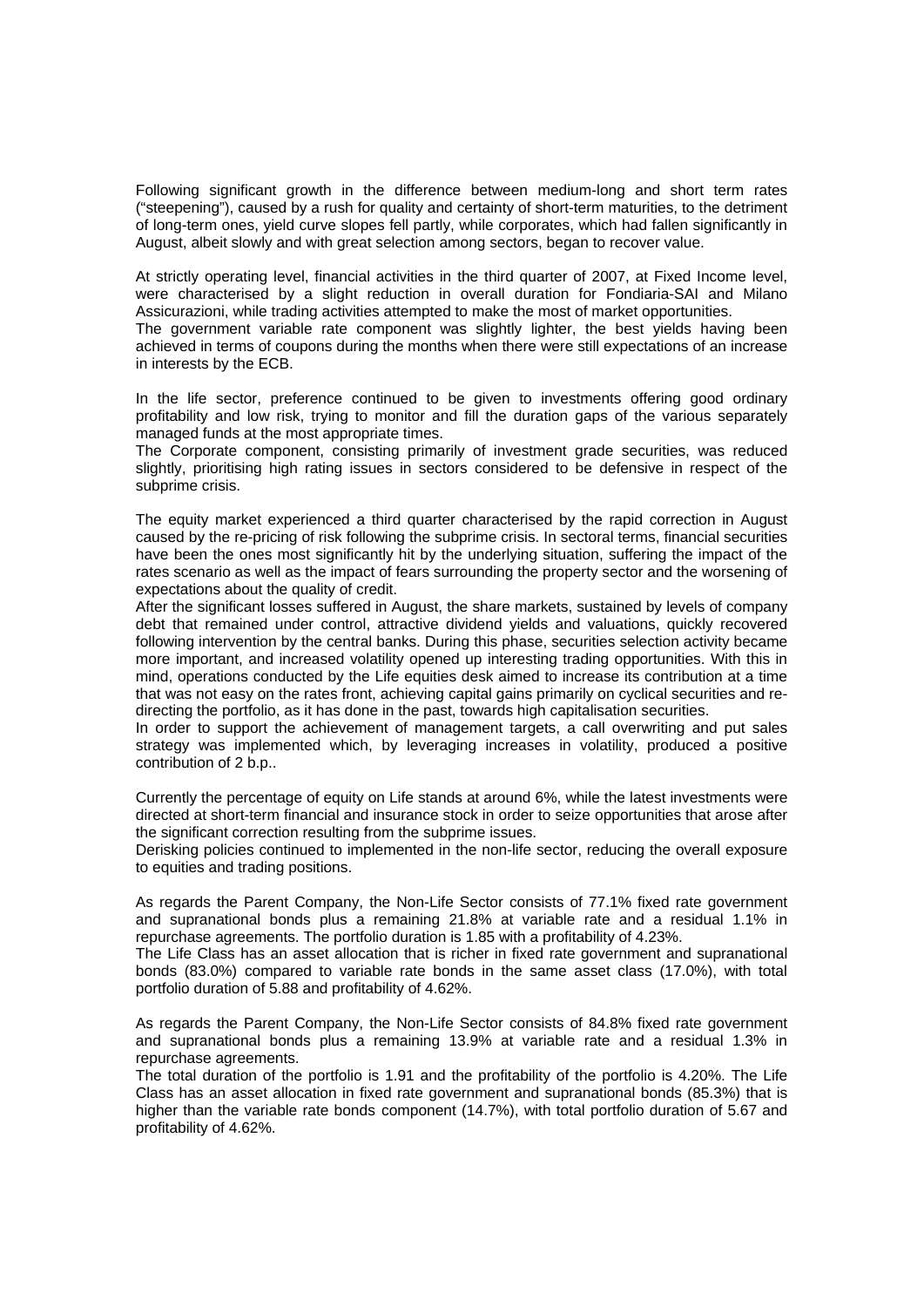#### **Net technical reserves**

| $(\infty)$                                    | 30/09/2007 | 30/06/2007 | 31/12/2006 |
|-----------------------------------------------|------------|------------|------------|
| <b>Non-life Technical Reserves</b>            |            |            |            |
| Premiums reserve                              | 2,289,522  | 2,517,310  | 2,437,801  |
| Claims reserve                                | 8,615,200  | 8,476,991  | 8,529,076  |
| Other reserves                                | 10,481     | 10,731     | 10.501     |
| <b>Total Non-Life Reserves</b>                | 10,915,203 | 11,005,032 | 10,977,378 |
|                                               |            |            |            |
| <b>Life Technical Reserves</b>                |            |            |            |
| Actuarial reserves                            | 15,095,549 | 14,381,832 | 13,538,101 |
| Reserves for amounts payable                  | 288,032    | 312,054    | 203,548    |
| Technical reserves with investment risk borne |            |            |            |
| by the insured                                | 4,196,889  | 2,086,114  | 1,126,403  |
| Other reserves                                | (99,559)   | (23, 214)  | 185,460    |
| <b>Total Life Reserves</b>                    | 19,480,911 | 16,756,786 | 15,053,512 |
| Total                                         | 30,396,112 | 27,761,818 | 26,030,890 |

The non-life classes technical reserves as at 30/09/2007 include the premiums reserve of  $\epsilon$ 2,290m, calculated by the pro-rata temporis method, and the claims reserve of  $\epsilon$ 8,615m.

The other non-life classes technical reserves include the health class ageing reserve, calculated according to national legislative provisions. It is intended to cope with the worsening of the insurance risk resulting from the increasing age of policyholders.

The life classes technical reserves are the ones that relate to insurance and investment contracts with elements of discretional participation governed by IFRS 4. This item does not include liabilities relating to the policies (primarily of the index and unit linked type) which, since they are contracts with no significant insurance risk, are governed by IAS 39 and recorded among financial liabilities.

We should point out that the entrance of BPV Vita into the consolidation scope has led to life technical reserves being recorded of  $\epsilon$  2,403m, including  $\epsilon$  1,758m relating to products with investment risk borne by policyholders.

We should point out finally that the life classes technical reserves have been reduced, compared to the value determined according to national accounting principles, by € 179.5m (€ 74.5m as at 31/12/2006), as a result of the recording of deferred liabilities towards policyholders, resulting from the application of the accounting method of shadow accounting under the terms of IFRS 4. The reduction in technical reserves achieved by recording a positive shadow accounting reserve is consistent with the undertakings given by the Group to life policyholders in terms of guaranteed minimums.

### **Financial liabilities**

In the context of financial liabilities, the operating debts has been distinguished from the strictly financial debt. In particular, the operating debt relates to financial liabilities which are correlated with specific asset entries.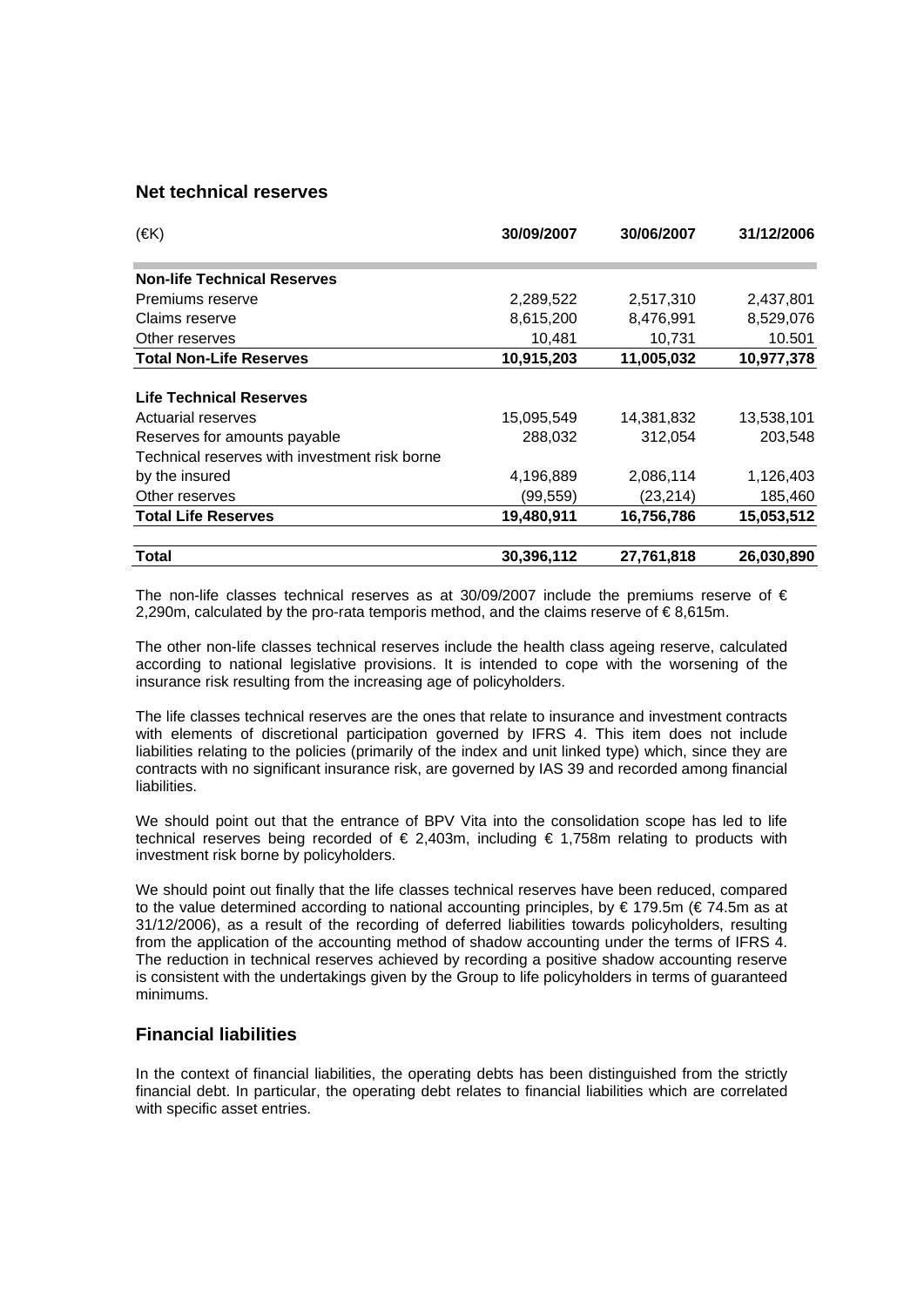The following table shows how the financial liabilities are subdivided:

| $(\infty)$                                                 | 30/09/2007 | 30/06/2007 | 31/12/2006 |
|------------------------------------------------------------|------------|------------|------------|
| <b>Financial liabilities</b>                               |            |            |            |
| Subordinate liabilities                                    | 814,770    | 817.815    | 807,386    |
| Financial liabilities at fair value through profit or loss | 5,582,491  | 5,589,508  | 4,842,032  |
| Other financial liabilities                                | 1,317,598  | 1.526.209  | 1,430,477  |
| <b>Total financial liabilities</b>                         | 7,714,859  | 7,933,532  | 7,079,895  |

For details of the item **Subordinate liabilities** see the section on Debts.

The item **Financial liabilities at fair value through profit or loss** includes € 5,421m as at 30/09/2007 (€ 4,624m as at 31/12/2006) of liabilities on financial contracts issued by insurance companies, treated with the deposit accounting method which, essentially, provides for only the profit margins to be posted to the profit and loss account, with the pure premiums plus revaluation for the period being recorded under financial liabilities. These include € 306m attributable to BPV Vita.

The item also includes approximately  $\epsilon$  100.4m ( $\epsilon$  153m as at 31/12/2006) relating to hedging derivative transactions by the Parent Company and the subsidiary Milano, in respect of which the financial instruments owned by the group, consisting of capital securities, recorded the same positive variation with an effect on the profit and loss account.

The **Other financial liabilities** include € 320m (€ 203m as at 31/12/2006) relating to deposits placed by customers with the subsidiaries Banca Sai and Banca Gesfid, € 178.1m (€ 178.0m as at 31/12/2006) relating to the debt amounting to a nominal  $\epsilon$  180.4m, taken out by the subsidiary Sainternational and repayable exclusively in shares in the fully-owned Intesa SanPaolo, €105.9m relating to the loan taken out by the Tikal R.E. Closed Property Fund with Banca Intesa Sanpaolo.

The item also includes  $\epsilon$  328m relating to deposits placed with reinsurers ( $\epsilon$  324 as at 31/12/2006) and € 15.8m (€ 12.8m as at 31/12/2006) relating to investment contracts entered into by life policy holders and valued according to the depreciated cost method. Also included are € 65.2m (€ 95.3m as at 31/12/2006) relating to spot against forward financing transactions with the subsidiary SAI Mercati Mobiliari.

### **Group Debts**

For the purpose of ensuring correct representation of the items relating to financial debt alone, it is considered important to show separately the items relating to the financial debt, which is understood to be the total amount of financial liabilities for which no specific correlation with asset entries can be established. The situation is summarised in the following table:

| (€m)                                | 30/09/2007 | 30/06/2007 | 31/12/2006 |
|-------------------------------------|------------|------------|------------|
| Subordinate loans                   | 814.8      | 817.8      | 807.4      |
| Sainternational Mandatory           | 178.1      | 178.5      | 178.0      |
| Debts owed to banks and other loans | 366.7      | 465.5      | 402.2      |
| <b>Total debts</b>                  | 1.359.6    | 1,461.8    | 1,387.6    |

The **Subordinate loans** item includes the loan contracted by the Parent Company with Mediobanca in July 2003 with simultaneous early repayment of the loan previously taken out on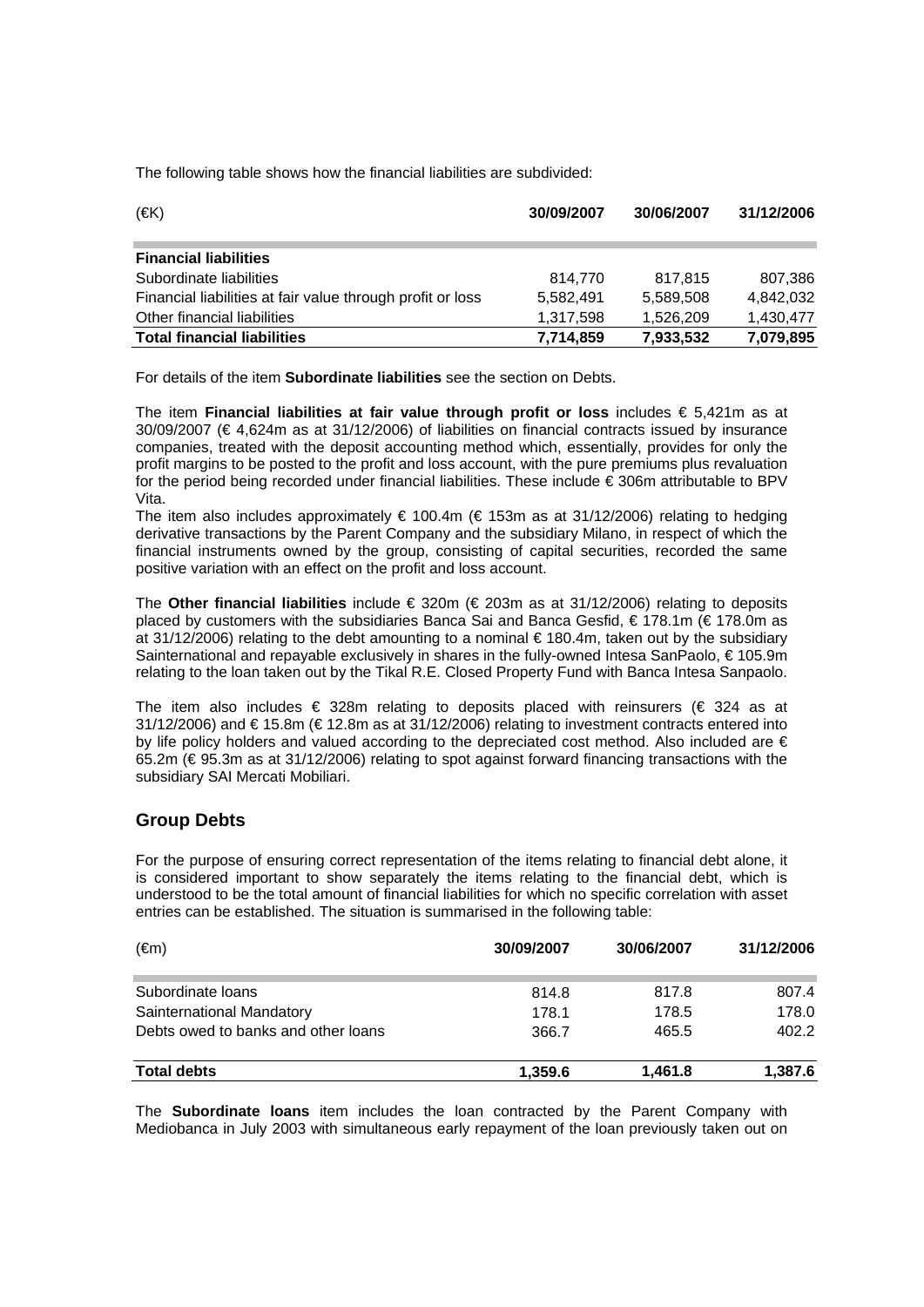#### 12/12/2002.

The loan, amounting to a nominal  $\epsilon$ 400m, had been taken out in order to increase the elements constituting the solvency margin.

As regards the subordinate loan of  $\epsilon$  400m already existing with Mediobanca, the Parent Company agreed the following with the latter, with the authorisation of ISVAP:

- a number of contractual amendments to the subordinate loan itself, relating inter alia to a reduction in the interest rate from the 6-month Euribor + 265 basis points to the 6-month Euribor + 180 basis points;
- the signing of a new subordinate loan contract for twenty years, with a fixed expiry date, for a total of € 100m at an interest rate equivalent to the 6-month Euribor + 180 basis points, with the same subordination characteristics as the previous one.
- the signing, on 14 July 2006, of a further subordinate financing contract for a total of € 300m, half subscribed by Fondiaria-SAI and half subscribed by Milano Assicurazioni. This cost of this loan is also equivalent to the 6-month Euribor +180 basis points and the amount is repayable in five equal annual instalments starting on the 16th anniversary of its disbursement.

Finally, the "Subordinate loans" entry also includes the subordinate loans of BPM Vita received during 2003. These are four subordinate loans for a total of € 16m, half of which were taken out with Banca Popolare di Milano and half of which were taken out with Banca di Legnano. Two loans run out on 27 June 2008 and have an interest rate equal to the 12-month Euribor plus 0.75%, while the other two loans have no fixed expiry date and an interest rate equivalent to the 12-month Euribor plus 2.50%.

On 27/09/2004, the Luxembourg subsidiary Sainternational S.A. launched a Convertible Bonded Loan repayable exclusively by means of ordinary shares in Intesa Sanpaolo owned by Fondiaria-SAI, expiring on 29/09/2010. The securities serving the loan are listed on the Luxembourg Stock Exchange.

The bonds, which have a total nominal value of  $\epsilon$  180,400K, will be repayable on expiry by delivering 44,000,000 ordinary shares in Intesa Sanpaolo, currently owned by Fondiaria-SAI, at the exchange price of  $\epsilon$  4.10 per share, and therefore with a premium of 35.13% on the price of ordinary shares in Banca Intesa Sanpaolo at the time of establishment of the offer price. The annual coupon on the bonds and the return at maturity amount to 6.10%.

As regards **Debts owed to banks and other financing organisations**, amounting to € 366.7m, here are the most significant amounts:

- € 250.5m relate entirely to the consolidated debt of the subsidiary Immobiliare Lombarda. The interest rate on the loans is variable and generally consists of the 6-month or 3-month Euribor plus a variable spread of between 0,5% and 0.9%. The expiry dates of non-current debts are variable between the present date and 2015. Note furthermore that during 2007 Immobiliare Lombarda signed a new loan agreement for approximately € 38m with Efibanca, in order to proceed with the purchase of the stake in IGLI. The interest rate on the latter loan consists of the Euribor plus a spread of 0.83% and the expiry date is 31 December 2012;
- € 105.9m relate to the loan taken out by the Tikal R.E. Closed Property Fund with Intesa Sanpaolo, the latter as the Organising, Agent and Financing Bank. The purpose of the loan is to improve the return on the shareholders' equity of the fund and therefore on the capital invested by participants. The amount disbursed, which does not exhaust the line of credit granted of a nominal € 280m, is used for both investments in new initiatives and to carry out improvement work with a view to future sales or increases in income. The cost of the loan is equivalent to the Euribor plus a variable credit spread of between 70 and 110 b.p.. Since the previous financial year, the Fund has made recourse to two derivative instruments on rates, implementing a policy of hedging the potential risk of an increase in rates on the loan taken out;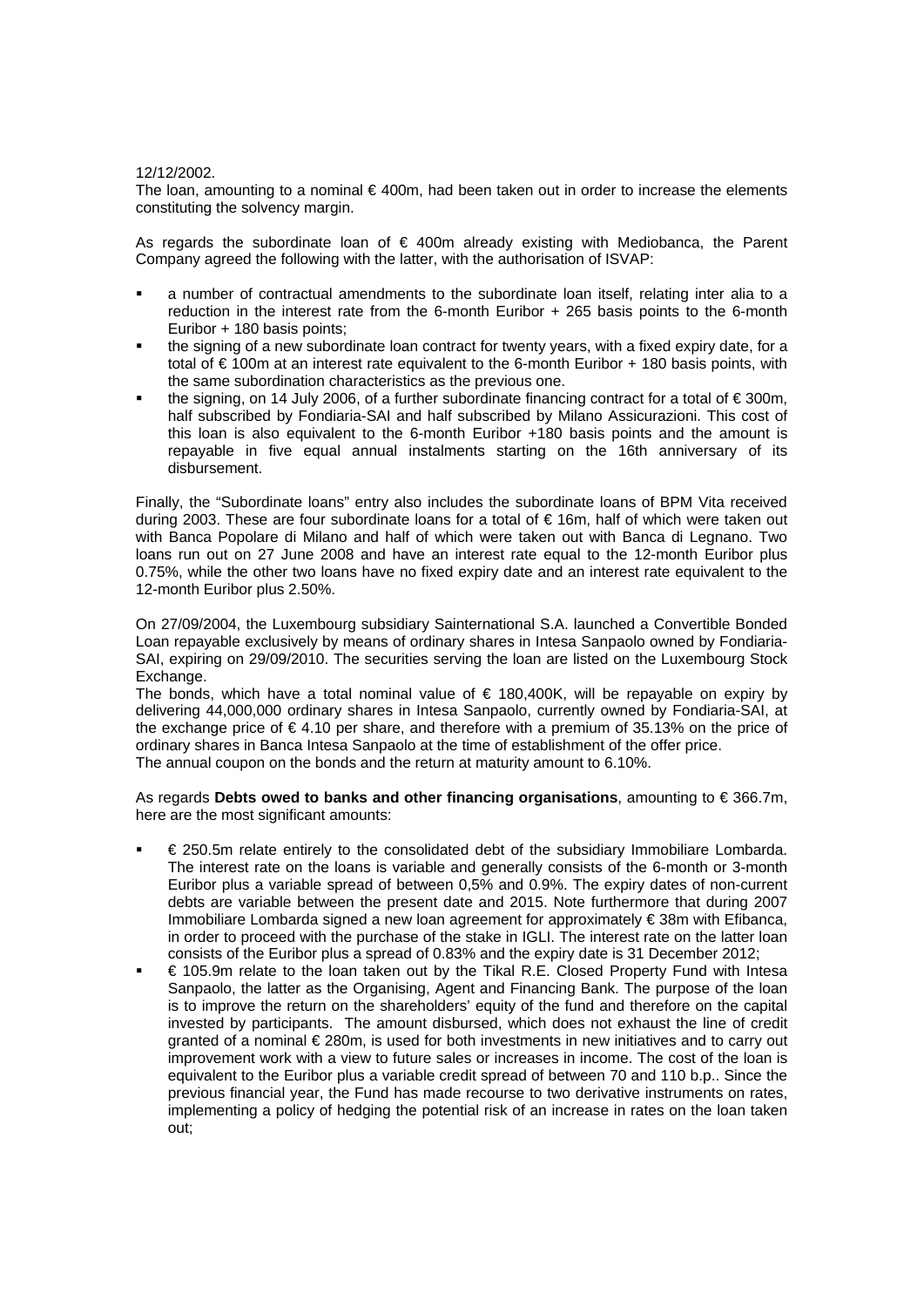- **E** 8.1m relate to the debt taken out with lending establishments by the subsidiary Scai;
- **the rest relates to other debts of insignificant unitary value.**

#### **Own shares and shares in the parent company and its subsidiaries**

As at 30/09/07 and 31/12/2006, the parent company held own shares and shares in the parent company Premafin Finanziaria, both directly and indirectly, according to the following table:

| $(\in K)$                               | 30/09/2007    |                   | 31/12/2006    |            |  |
|-----------------------------------------|---------------|-------------------|---------------|------------|--|
|                                         | <b>Number</b> | <b>Book value</b> | <b>Number</b> | Book value |  |
| Own shares registered to:               |               |                   |               |            |  |
| Fondiaria-SAI                           | 1,143,000     | 37,445            | 9.490.212     | 182,201    |  |
| Milano Assicurazioni                    | 7,828,723     | 192,200           | 6.802.557     | 149,440    |  |
| Sai Holding                             | 1.200.000     | 28,285            | 1.200.000     | 28,285     |  |
| <b>Grand total</b>                      | 10,171,723    | 257,930           | 17.492.769    | 359,926    |  |
| Shares in the parent company registered |               |                   |               |            |  |
| $\mathsf{to}$ :                         |               |                   |               |            |  |
| Fondiaria-SAI                           | 18,340,027    | 30,836            | 18,340,027    | 30,836     |  |
| Milano Assicurazioni                    | 9.157.710     | 12.196            | 9.157.710     | 12,196     |  |
| Saifin - Saifinanziaria                 | 66,588        | 141               | 66,588        | 151        |  |
| <b>Grand total</b>                      | 27.564.325    | 43.173            | 27,564,325    | 43,183     |  |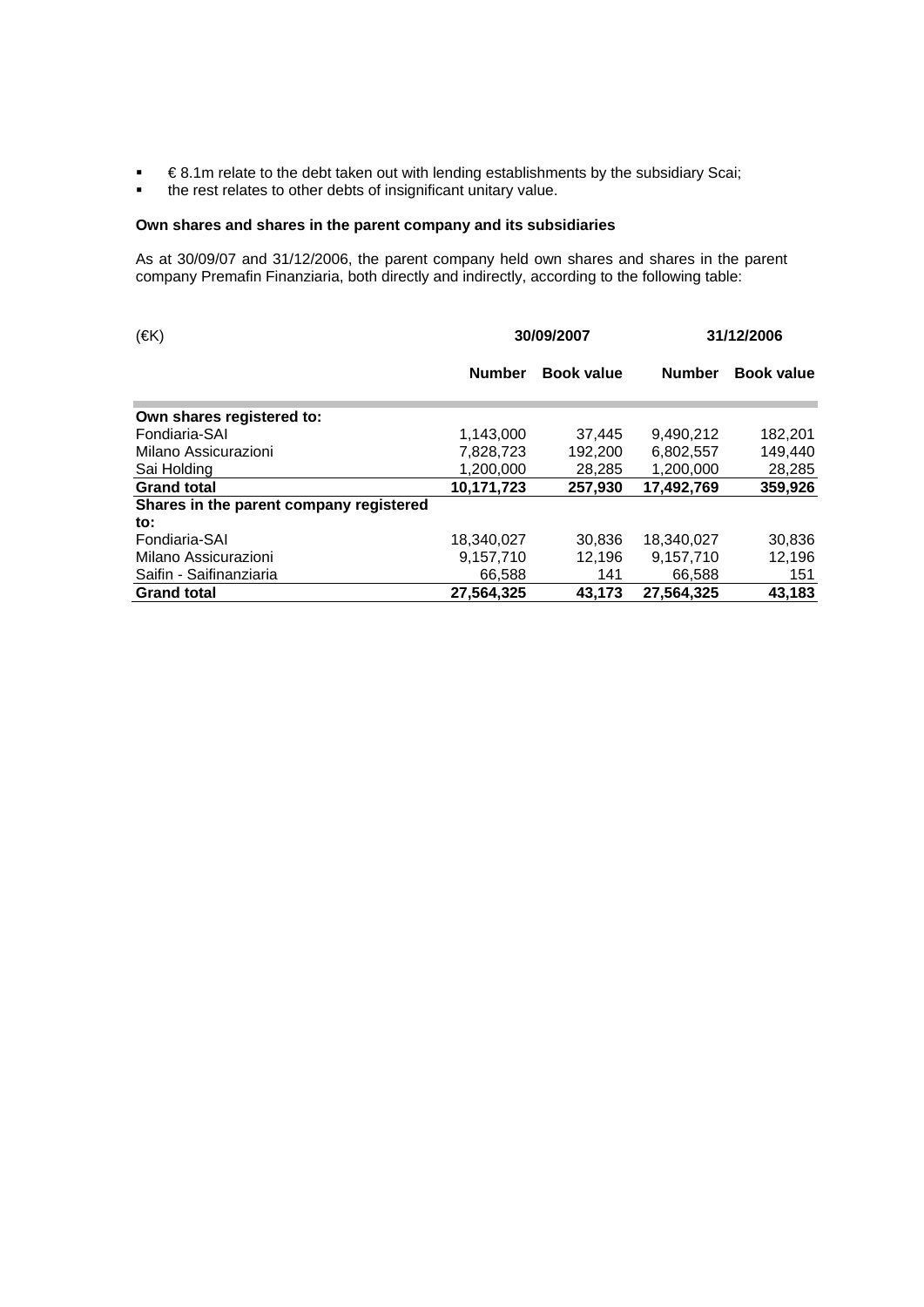### **OTHER INFORMATION**

### **Sales organisation and staff**

We report that, as at 30/09/2007, the Fondiaria-SAI Group has 6,214 employees (6,130 as at 31/12/2006), of which 2,639 are employees of the parent company (2,649 as at 31/12/2006) and 3,575 employees of subsidiaries (3,481 as at 31/12/2006).

With reference to the third quarter 2007, the territorial distribution of the Fondiaria-SAI Agencies is as follows:

|              | <b>SAI</b><br><b>Authority</b> | <b>Fondiaria</b><br><b>Authority</b> | <b>Total</b><br>as at<br>30/09/2007 | <b>Total</b><br>as at<br>31/12/2006 |
|--------------|--------------------------------|--------------------------------------|-------------------------------------|-------------------------------------|
| North        | 414                            | 260                                  | 664                                 | 666                                 |
| Centre       | 185                            | 162                                  | 347                                 | 362                                 |
| South        | 185                            | 142                                  | 327                                 | 311                                 |
| <b>TOTAL</b> | 784                            | 554                                  | 1,338                               | 1,339                               |

As at 30/09/2007, the Group's income was produced mainly by 4,029 agencies (4,012 as at 31/12/2006), which operate through 3,129 points of sale (3,169 as at 31/12/2006) representing the traditional sales channel.

### **Steps taken in the cultural and social arena to maintain the Company's image**

A detailed description of the activities carried out in the first six months of the financial year can be found in the half-year report for 2007. The further activities carried out during the third quarter are described below.

#### **Sponsorships and donations**

Among the initiatives taken by the Parent Company in the social and cultural fields it is worth mentioning the **Rimini Meeting**. Now in it's 28th year, the Rimini Meeting for friendship among peoples had as its central theme "Truth is the destiny for which we are made", a subject around which there was an intensive series of meetings among politicians, business leaders, scientists and international personalities from the worlds of religion, culture and art. Once again the event notched up the high figures that have characterised it for many years: 700,000 attendees, 118 meetings, 20 shows, 12 exhibitions, around 400 speakers, including the Managing Director of Fondiaria-SAI.

Fondiaria-SAI supported the **Agorà dei giovani italiani**, an initiative launched by the Italian Catholic Church and aimed at getting young people involved, introducing them to the principles of the Church and promoting a relaunch of pastoral care for the young, which ended in Loreto with a mass gathering that was also attended by Pope Benedict XVI.

In the cultural field, great artistic and media attention was attracted by the company's sponsorship of the international music festival **MITO** *SettembreMusica*, which united Milan and Turin throughout the month of September in a series of over 180 musical events, including concerts of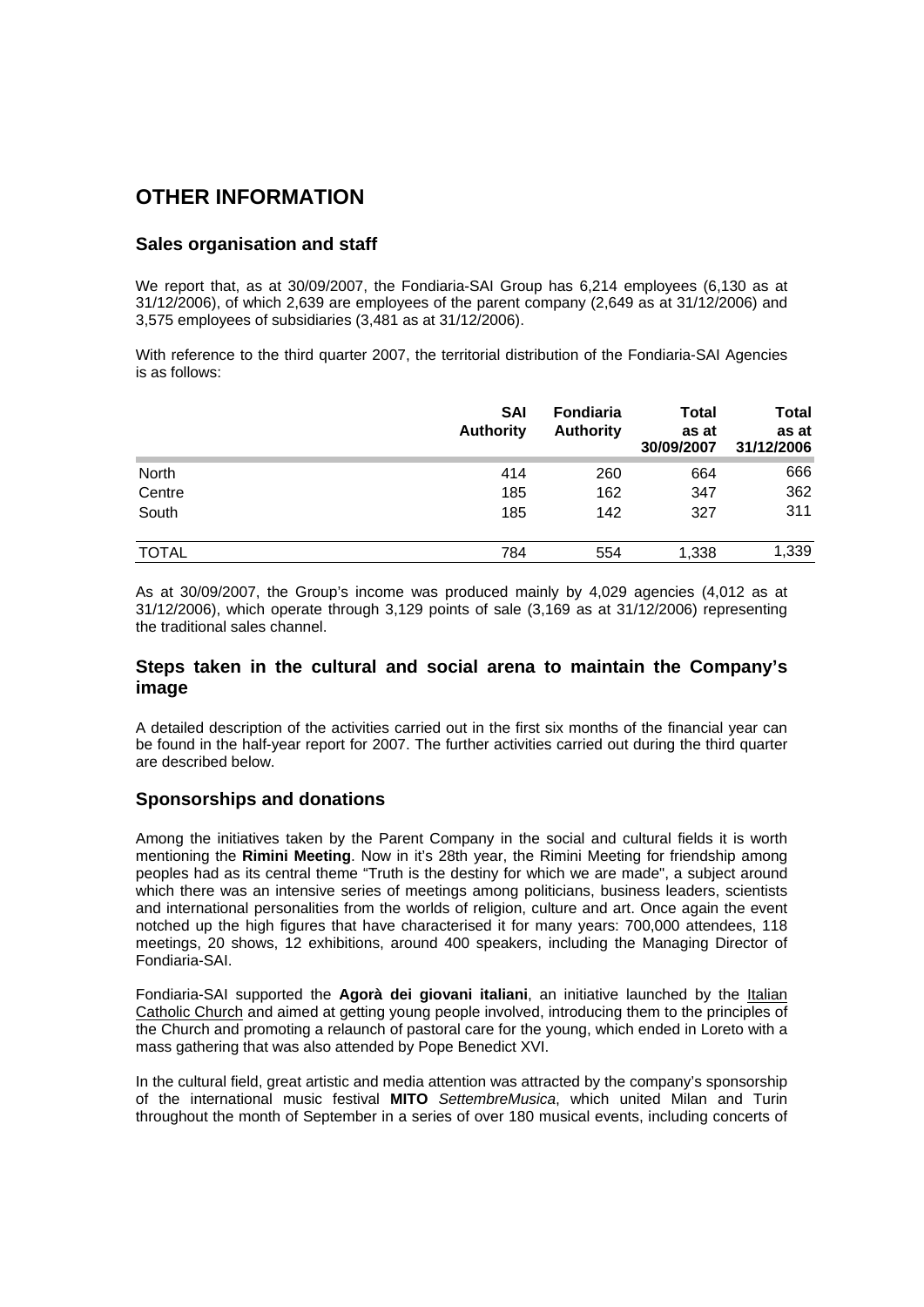classical, contemporary, jazz, rock, pop and ethnic music, in addition to meetings, musical marathons, dedicated reviews and film showings, over 60% of which were completely free of charge. Building on the thirty-year experience gained by Torino Settembre Musica, the *MITO* Festival, now in its first year in Milan, was very positively welcomed by critics and attracted huge numbers of people, with a total of over 160,000 people attending the events.

In the field of sport, we should highlight the final of the prestigious Fondiaria-SAI Swing Cup golf tournament at the Tanka Village course in Villasimius, and the victory for the sixth year running by Fondiaria-SAI Atletica in Rome at the Italian championship finals.

### **Stock option plans, information about warrants and dividends**

On 14 July 2006, the Board of Directors of Fondiaria-SAI resolved to allocate the options in the 2006-2011 stock option plans to the executive directors and management of Fondiaria-SAI, its subsidiaries and the parent company for the purchase of savings shares in Fondiaria-SAI itself. The assignment by the Board took place in accordance with the resolution of the Fondiaria-SAI AGM of 28 April 2006.

Meeting on 20 June 2007, the Board of Directors resolved to bring forward the expiry date of the vesting period established by the stock option plan regulations.

In particular, each tranche of options may be exercised one year early.

The decision to bring forward the expiry date of the vesting period is a result of the early achievement of a number of objectives in the Group's Business Plan for 2006-2008, to which the exercise of these options was subject, and of the different tax system to which the plans are now subject compared to their date of approval.

According to the amendments made to the plan regulations by the Board of Directors of Fondiaria-SAI on 20 June 2007, the options can only be exercised in the following way after a vesting period running from the date of assignment has expired:

- 40% of the options may be exercised as of 14 July 2007 (once 12 months have elapsed from the date of assignment);
- 30% of the options cannot be exercised until 24 months have elapsed from the date of assignment:
- 30% of the options cannot be exercised until 36 months have elapsed from the date of assignment;

On expiry of the vesting period, the beneficiaries have the following alternatives:

- maintaining the options until expiry;
- exercising the options, subscribing the shares and keeping them in the portfolio;
- exercising the options, subscribing the shares and selling them on the market;

In any case, options not exercised within 5 years of the date of the AGM will automatically be forfeited.

The power to exercise the option is in any case suspended for a period running between 10 days before the date of the Board of Directors meeting called to approve the accounts and the date of detachment of the dividend.

The Regulations also impose restrictions on the way in which options can be exercised and specifically:

- once the options have been exercised and the respective share subscription has taken place, no more than 10% or 15% (for the management plan and the executive directors respectively) of the daily average of volumes recorded in the third days preceding the date chosen for the sale may be sold every day;
- shares that result from the options being exercised cannot be traded during the month in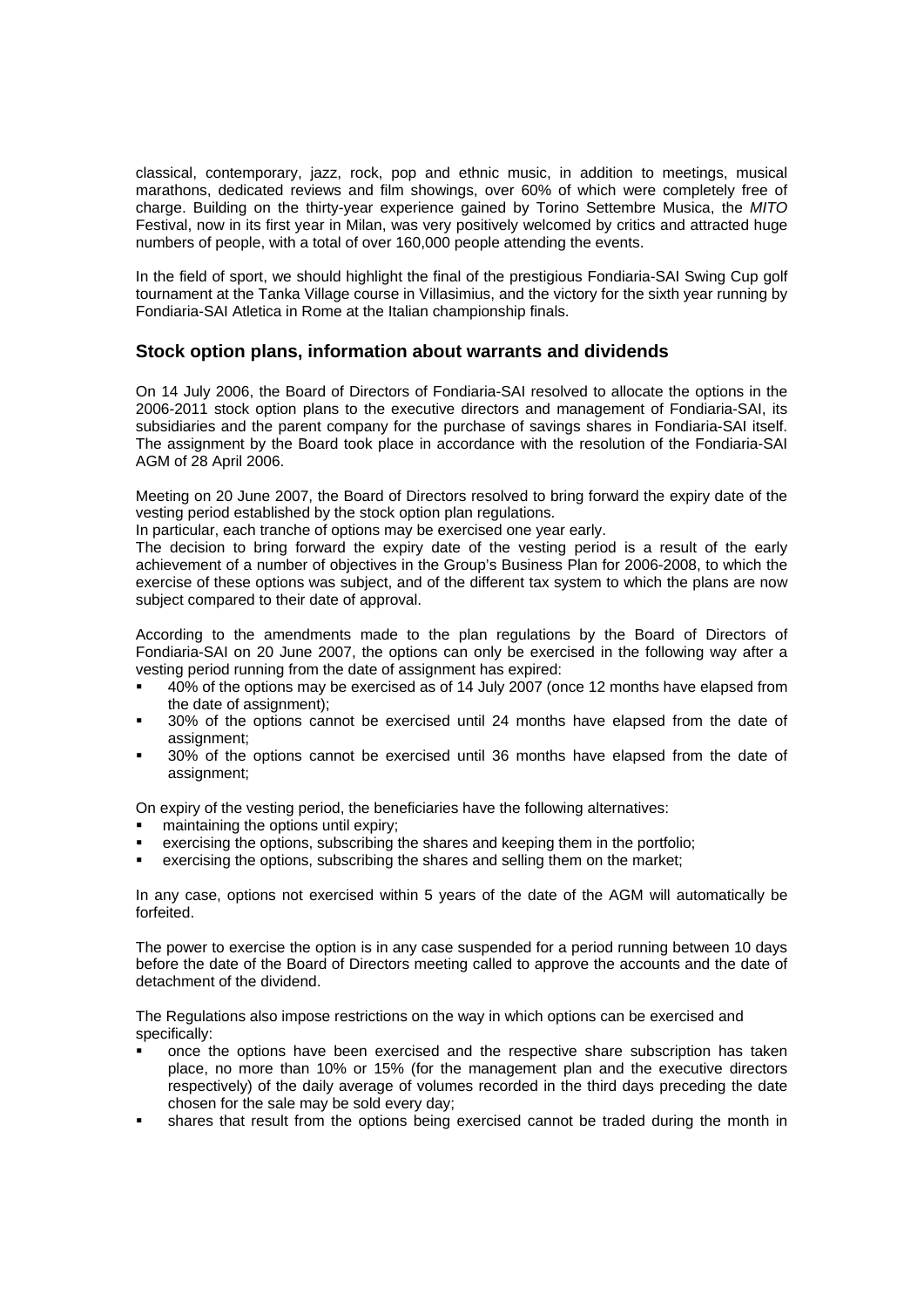which the Board of Directs has been convened for approval of the accounts and of the halfyear statement.

In the event that, due to changes in the current state of welfare and tax legislation and any other applicable law, or in the respective interpretation and application, implementation of the Plan should involve welfare, tax or other costs for the Company, the latter will be entitled to amend the Plan, or to withdraw from the Plan itself, without the beneficiaries having any right to compensation.

Finally, the Board has also resolved to make exercising the options conditional upon the achievement of the main objectives of the Group's Business Plan for 2006-2008, already made known to the market.

Consequently, pursuant to IFRS 2 "Share-based payments", the periods for which the implicit costs associated with the aforementioned stock option plan should be posted to the profit and loss account have again been determined taking this earlier exercise date into account. Appropriate valuation models have therefore been used to determine the fair value of the options. Consequently the cost of labour for the period in the consolidated balance sheet of Fondiaria-SAI (net of the options assigned to the parent company) has been increased as a counterpart to a net equity reserve of € 17.7m, which includes € 13.1m relating to the Parent Company.

Given that the plan also involves a number of executive directors and managers of the subsidiaries Milano Assicurazioni and Immobiliare Lombarda, the financial effects of the stock option plan are also recorded in the accounts of the aforesaid companies in the amounts that correspond to them. Vice versa, the consolidated accounts of Fondiaria-SAI do not record the cost of options allocated to executive directors and managers of the parent company. The total cost of the plan for the Fondiaria-SAI Group is estimated to be € 36m.

| (amounts in $\epsilon$ )             | Number of<br>options<br>granted | <b>Residual</b><br>life | <b>Optional</b><br>value | Total cost Cost as at       | 30/09/2007            |
|--------------------------------------|---------------------------------|-------------------------|--------------------------|-----------------------------|-----------------------|
| Tranche A                            | 5,173,360                       | $\mathbf 0$             |                          | 2.792 14,445,940 11,083,042 |                       |
| Tranche B                            | 3,880,020                       | 1                       |                          | 2.708 10,506,003            | 3,923,582             |
| Tranche C                            | 3,880,020                       | 2                       |                          | 2.809 10,897,715            | 2.714.486             |
| <b>Total for Fondiaria-SAI Group</b> | 12,933,400                      |                         |                          |                             | 35,849,658 17,721,110 |
| Options attributable to the parent   |                                 |                         |                          |                             |                       |
| company                              | 2,066,600                       |                         |                          |                             |                       |
| <b>Total</b>                         | 15.000.000                      |                         |                          |                             |                       |

50,600 stock options were converted during the period, while between 1 January and 30 September 2007 661,956 warrants were presented for conversion. As a result of these options being exercised, 165,489 ordinary shares were issued (receiving € 2.08 per share, including a share premium of  $\in$  1.08, for a total of  $\in$  344K), and 50,600 savings shares (receiving  $\in$  21.546 per share, including a share premium of  $\in$  20.546, for a total of  $\in$  1,090K).

We should also point out that on 24 May 2007, following distribution of the profit for 2006, as resolved by the shareholders' meeting on 30 April 2007, a dividend of € 1 per ordinary share and € 1.052 per savings share was approved for payment.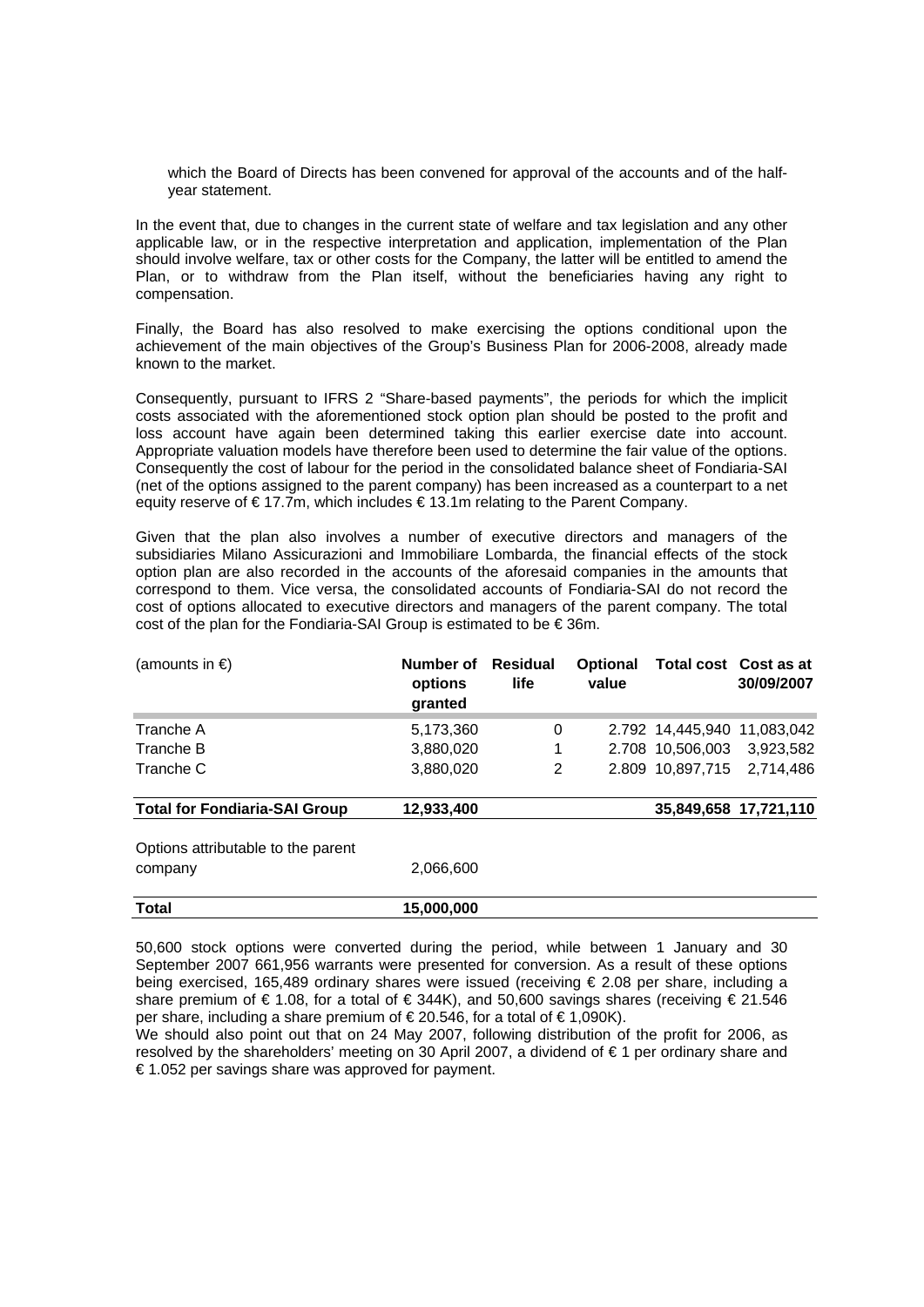### **SIGNIFICANT EVENTS THAT OCCURRED AFTER THE END OF THE QUARTER**

On 15/10/2007, the Board of Directors of Fondiaria-SAI S.p.A. resolved to issue a perpetual (socalled "unredeemable") subordinated bonded loan, known as "Fixed Rate Perpetual Subordinated Notes" for an amount equal to a maximum of  $\epsilon$  750,000,000, to be placed exclusively with qualified Italian and foreign institutional investors excluding the United States of America.

Provision has also been made for the bonds to be listed on the official market managed by the Luxembourg Stock Exchange.

The bonded loan will allow the Company to strengthen its equity in the medium to long term with the aim, among other things, of improving its rating.

The bonds will be open-ended and repayment, which can take place from the tenth year after issue, will only be possible on the initiative of Fondiaria-SAI, and subject to authorisation from ISVAP. In particular, repayment will always be possible as of the tenth year after issue.

Interest on the bonds will accrue and be payable annually, at a fixed annual rate to be determined at a time immediately prior to issue, up to the tenth year after issue, but which will in any case be in line with market rates prevailing at that time. Subsequently, if not repaid, the bonds will accrue variable interest payable on specific dates of the year, determined according to the Terms and Conditions of the loan.

The loan is unredeemable because there is no provision for repayment on the initiative of the bearers of the securities, but only an option for repayment on the initiative of the Company, or the possibility of repayment in the event of a liquidation of the latter. The loan is also defined as subordinated pursuant to article 2411, paragraph 1, of the Italian Civil Code.

The issue has already been authorised as required by ISVAP and has been assigned a rating of BBB- by Standard & Poor's. Note that the issuer's current rating is BBB+ with a positive outlook. The loan will be issued as soon as the conditions and performance of the financial markets allow the Company to optimise the cost of the provision.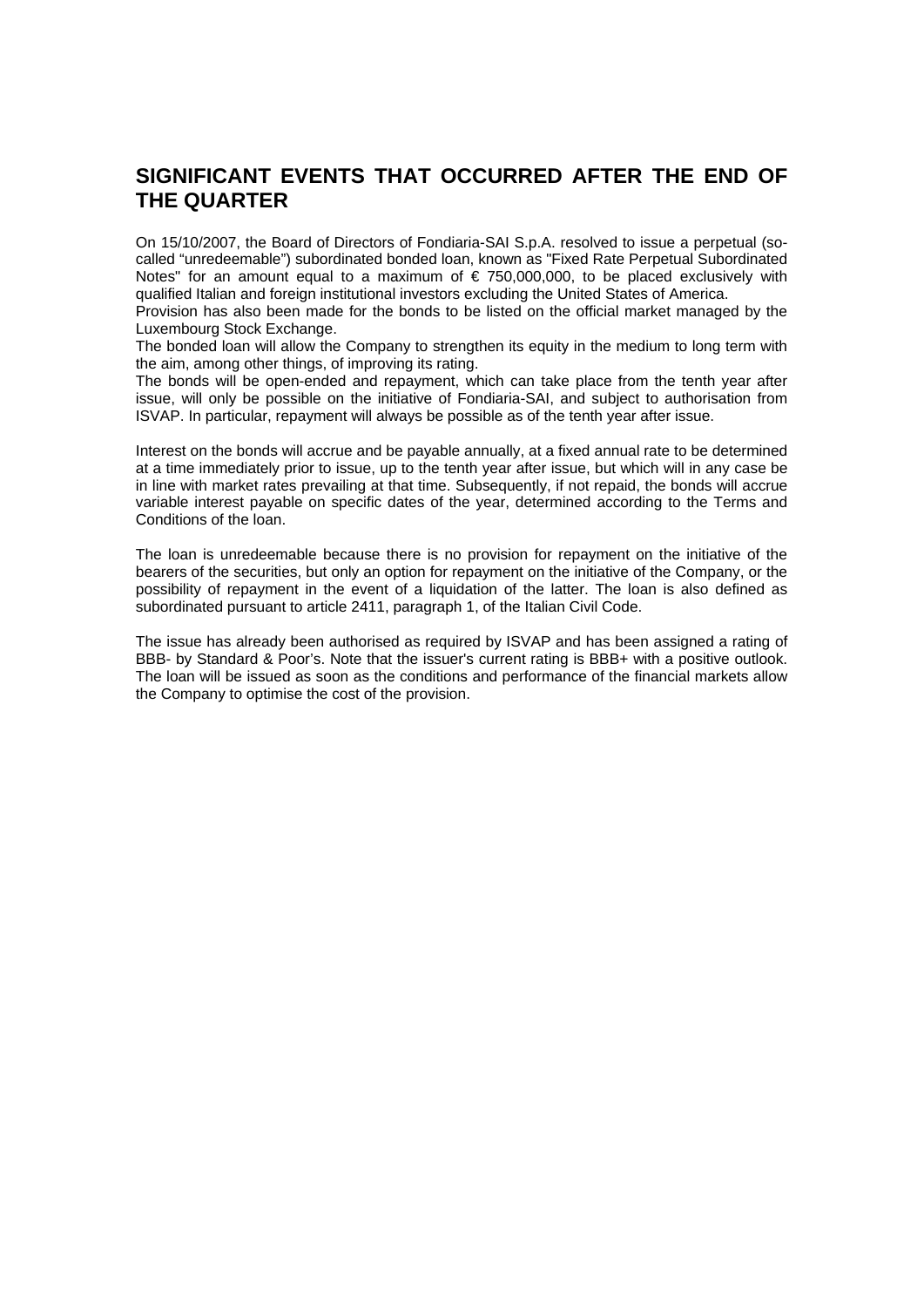### **BUSINESS OUTLOOK**

Management actions and initiatives aimed at achieving the objectives of the strategic plan for the 2006-2008 triennium will continue in the final months of 2007.

The activities will pursue the following objectives in particular:

- being a leader in the Motor Classes and in the retail sector of the Non-Marine Classes in Italy;
- maintaining excellent levels of profitability;
- developing new initiatives for growth in Italy and, possibly, abroad;
- offering an attractive risk profile and return profile to shareholders.

In this context, initiatives are taking shape aimed at strengthening and training the sales network, while the development of the Non-Motor Classes will also include the launch and/or strengthening of agreements in the Non-life bancassurance sector. Leadership in the Motor Classes will in turn be confirmed by the relaunch of direct sales channels, to which resources will be dedicated aimed at ensuring the necessary amount of visibility and publicity.

Business in the Life Classes will continue with greater attention paid to maturing capital, prioritising commercial objectives that are more focused on the intrinsic value of the portfolio than on the volumes as such. Development will continue in the bancassurance channels, both through targeted sales agreements, and through subsidiaries establishing important partnerships with the banking world.

As regards the property business, activities will continued based on different risk profiles: as regards the Group's insurance companies, investment will continue in property offering significant returns for the benefit of technical reserves; Immobiliare Lombarda and the Tikal Fund will however be involved in development initiatives, both on their own and as part of joint ventures, with the aim of maximising returns on investments in the medium term.

Finally, action will continue aimed at strengthening equity in order to improve the rating, increasing the diversification of investments in order to reduce risk and increase profitability.

In a national market in which structural processes of change are taking place, such as the new direct compensation procedure in the Motor TPL sector or the new developments contained in the Bersani Decree, the Group intends to seize opportunities for development and profitability offered by the new scenarios.

In this context, even though we do not yet have objectively definite data regarding the economic effects of the changes recently introduced, we are confident that the result for 2007 will of an excellent standard.

*Milan, 12 November 2007* 

 *On behalf of Board of Directors The Chairman* 

*Signed Jonella Ligresti*